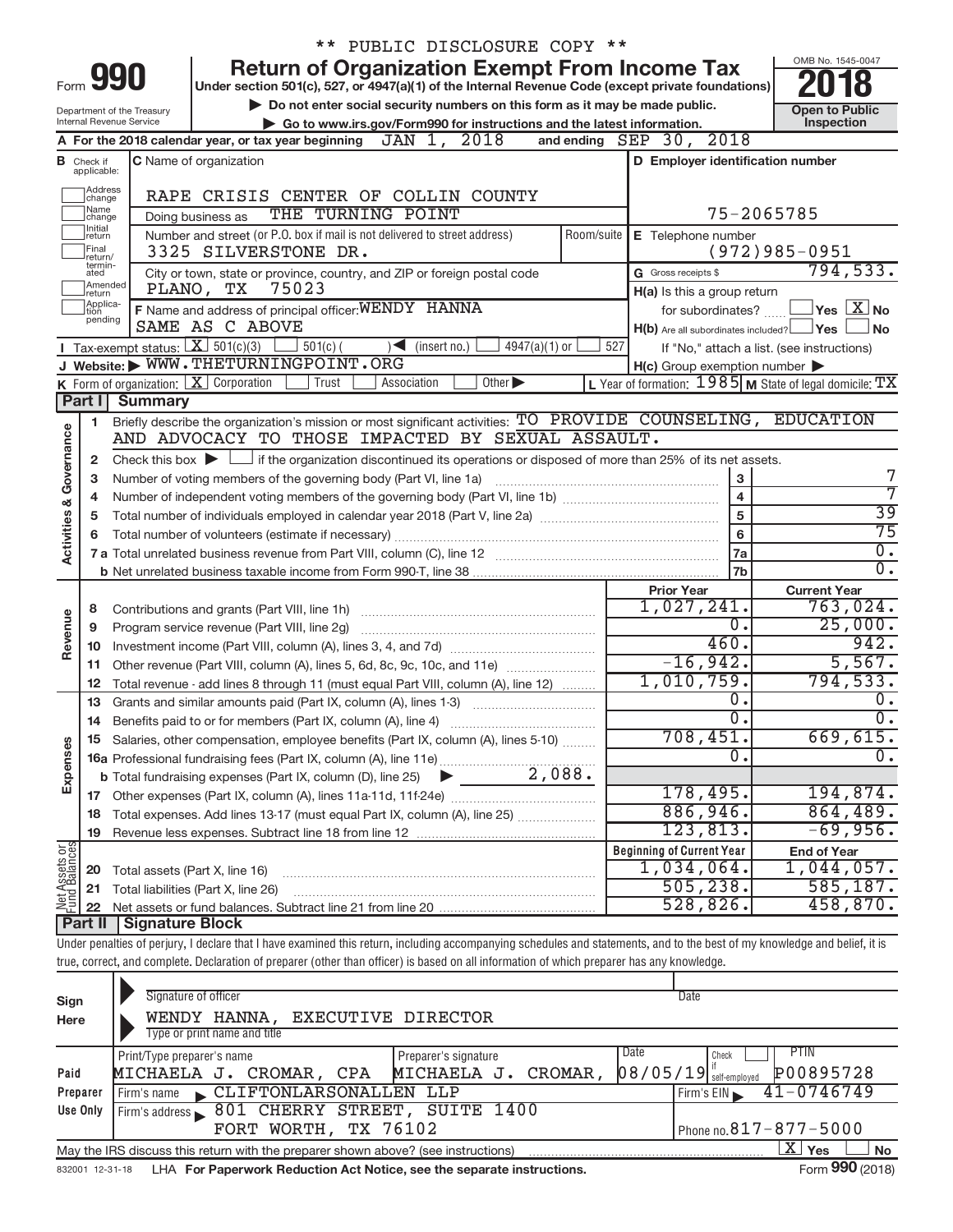|                | 75-2065785<br>RAPE CRISIS CENTER OF COLLIN COUNTY<br>Page 2<br>Form 990 (2018)                                                                                                                                                                                                       |
|----------------|--------------------------------------------------------------------------------------------------------------------------------------------------------------------------------------------------------------------------------------------------------------------------------------|
|                | <b>Statement of Program Service Accomplishments</b><br>Part III                                                                                                                                                                                                                      |
| 1              | Briefly describe the organization's mission:                                                                                                                                                                                                                                         |
|                | THE MISSION OF THE TURNING POINT IS TO PROVIDE COUNSELING, EDUCATION                                                                                                                                                                                                                 |
|                | AND ADVOCACY TO THOSE IMPACTED BY SEXUAL ASSAULT.                                                                                                                                                                                                                                    |
|                |                                                                                                                                                                                                                                                                                      |
| $\overline{2}$ | Did the organization undertake any significant program services during the year which were not listed on the                                                                                                                                                                         |
|                | $\overline{\ }$ Yes $\overline{\rm X}$ No<br>prior Form 990 or 990-EZ?<br>If "Yes," describe these new services on Schedule O.                                                                                                                                                       |
| 3              | $\gamma_{\text{es}}$ $\overline{X}$ No<br>Did the organization cease conducting, or make significant changes in how it conducts, any program services?                                                                                                                               |
|                | If "Yes," describe these changes on Schedule O.                                                                                                                                                                                                                                      |
| 4              | Describe the organization's program service accomplishments for each of its three largest program services, as measured by expenses.<br>Section 501(c)(3) and 501(c)(4) organizations are required to report the amount of grants and allocations to others, the total expenses, and |
|                | revenue, if any, for each program service reported.                                                                                                                                                                                                                                  |
| 4a             | 25,000.<br>736,961.<br>including grants of \$<br>) (Revenue \$<br>) (Expenses \$<br>(Code:                                                                                                                                                                                           |
|                | RAPE CRISIS COUNSELING AND COMMUNITY EDUCATION SERVICES WERE PROVIDED<br>TO 24,163 CLIENTS INCLUDING WALK-INS, COUNSELING INTAKES, HOSPITAL                                                                                                                                          |
|                | CLIENTS, CRISIS HOTLINE AND EDUCATION CLIENTS IN 2018                                                                                                                                                                                                                                |
|                |                                                                                                                                                                                                                                                                                      |
|                |                                                                                                                                                                                                                                                                                      |
|                |                                                                                                                                                                                                                                                                                      |
|                |                                                                                                                                                                                                                                                                                      |
|                |                                                                                                                                                                                                                                                                                      |
|                |                                                                                                                                                                                                                                                                                      |
|                |                                                                                                                                                                                                                                                                                      |
|                |                                                                                                                                                                                                                                                                                      |
| 4b             | (Code: ) (Expenses \$ containing grants of \$<br>) (Revenue \$                                                                                                                                                                                                                       |
|                |                                                                                                                                                                                                                                                                                      |
|                |                                                                                                                                                                                                                                                                                      |
|                |                                                                                                                                                                                                                                                                                      |
|                |                                                                                                                                                                                                                                                                                      |
|                |                                                                                                                                                                                                                                                                                      |
|                |                                                                                                                                                                                                                                                                                      |
|                |                                                                                                                                                                                                                                                                                      |
|                |                                                                                                                                                                                                                                                                                      |
|                |                                                                                                                                                                                                                                                                                      |
| 4c             | (Code: ) (Expenses \$<br>) (Revenue \$<br>including grants of \$                                                                                                                                                                                                                     |
|                |                                                                                                                                                                                                                                                                                      |
|                |                                                                                                                                                                                                                                                                                      |
|                |                                                                                                                                                                                                                                                                                      |
|                |                                                                                                                                                                                                                                                                                      |
|                |                                                                                                                                                                                                                                                                                      |
|                |                                                                                                                                                                                                                                                                                      |
|                |                                                                                                                                                                                                                                                                                      |
|                |                                                                                                                                                                                                                                                                                      |
|                |                                                                                                                                                                                                                                                                                      |
|                |                                                                                                                                                                                                                                                                                      |
|                |                                                                                                                                                                                                                                                                                      |
|                | Other program services (Describe in Schedule O.)<br>(Expenses \$<br>(Revenue \$<br>including grants of \$                                                                                                                                                                            |
| 4d<br>4e       | 736,961.<br>Total program service expenses<br>Form 990 (2018)                                                                                                                                                                                                                        |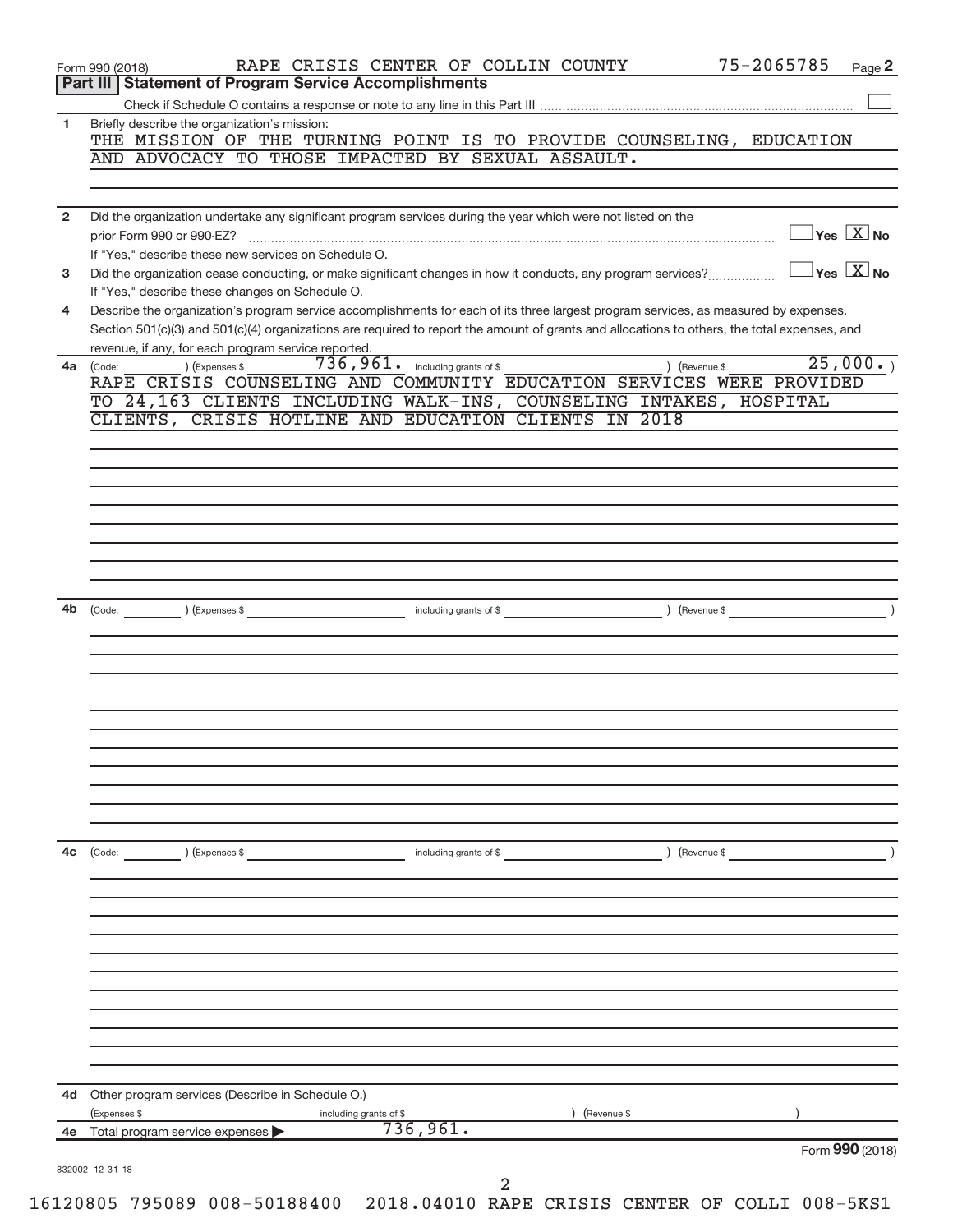|  | Form 990 (2018) |  |
|--|-----------------|--|
|  |                 |  |

**Part IV Checklist of Required Schedules**

|                |                                                                                                                                                                                                                                |                 | Yes                   | No                         |
|----------------|--------------------------------------------------------------------------------------------------------------------------------------------------------------------------------------------------------------------------------|-----------------|-----------------------|----------------------------|
| 1              | Is the organization described in section 501(c)(3) or $4947(a)(1)$ (other than a private foundation)?                                                                                                                          |                 |                       |                            |
|                |                                                                                                                                                                                                                                | 1               | х                     |                            |
| $\mathbf{2}$   | Is the organization required to complete Schedule B, Schedule of Contributors? [111] [12] the organization required to complete Schedule B, Schedule of Contributors? [11] [12] [12] the organization required to complete Sch | $\overline{2}$  | $\overline{\text{x}}$ |                            |
| 3              | Did the organization engage in direct or indirect political campaign activities on behalf of or in opposition to candidates for                                                                                                |                 |                       |                            |
|                |                                                                                                                                                                                                                                | 3               |                       | X                          |
| 4              | Section 501(c)(3) organizations. Did the organization engage in lobbying activities, or have a section 501(h) election in effect                                                                                               |                 |                       |                            |
|                |                                                                                                                                                                                                                                | 4               |                       | x                          |
| 5              | Is the organization a section 501(c)(4), 501(c)(5), or 501(c)(6) organization that receives membership dues, assessments, or                                                                                                   |                 |                       |                            |
|                |                                                                                                                                                                                                                                | 5               |                       | X                          |
| 6              | Did the organization maintain any donor advised funds or any similar funds or accounts for which donors have the right to                                                                                                      |                 |                       |                            |
|                | provide advice on the distribution or investment of amounts in such funds or accounts? If "Yes," complete Schedule D, Part I                                                                                                   | 6               |                       | X                          |
| $\overline{7}$ | Did the organization receive or hold a conservation easement, including easements to preserve open space,                                                                                                                      |                 |                       |                            |
|                |                                                                                                                                                                                                                                | $\overline{7}$  |                       | X                          |
| 8              | Did the organization maintain collections of works of art, historical treasures, or other similar assets? If "Yes," complete                                                                                                   |                 |                       |                            |
|                |                                                                                                                                                                                                                                | 8               |                       | X                          |
| 9              | Did the organization report an amount in Part X, line 21, for escrow or custodial account liability, serve as a custodian for                                                                                                  |                 |                       |                            |
|                | amounts not listed in Part X; or provide credit counseling, debt management, credit repair, or debt negotiation services?                                                                                                      |                 |                       |                            |
|                | If "Yes," complete Schedule D, Part IV                                                                                                                                                                                         | 9               |                       | x                          |
| 10             | Did the organization, directly or through a related organization, hold assets in temporarily restricted endowments, permanent                                                                                                  |                 |                       |                            |
|                |                                                                                                                                                                                                                                | 10              |                       | x                          |
| 11             | If the organization's answer to any of the following questions is "Yes," then complete Schedule D, Parts VI, VII, VIII, IX, or X                                                                                               |                 |                       |                            |
|                | as applicable.                                                                                                                                                                                                                 |                 |                       |                            |
|                | a Did the organization report an amount for land, buildings, and equipment in Part X, line 10? If "Yes," complete Schedule D,                                                                                                  |                 |                       |                            |
|                | Part VI                                                                                                                                                                                                                        | 11a             | х                     |                            |
|                | <b>b</b> Did the organization report an amount for investments - other securities in Part X, line 12 that is 5% or more of its total                                                                                           |                 |                       |                            |
|                |                                                                                                                                                                                                                                | 11 <sub>b</sub> |                       | x                          |
|                | c Did the organization report an amount for investments - program related in Part X, line 13 that is 5% or more of its total                                                                                                   |                 |                       |                            |
|                |                                                                                                                                                                                                                                | 11c             |                       | х                          |
|                | d Did the organization report an amount for other assets in Part X, line 15 that is 5% or more of its total assets reported in                                                                                                 |                 |                       |                            |
|                |                                                                                                                                                                                                                                | 11d             |                       | X<br>$\overline{\text{X}}$ |
|                | e Did the organization report an amount for other liabilities in Part X, line 25? If "Yes," complete Schedule D, Part X                                                                                                        | 11e             |                       |                            |
| f.             | Did the organization's separate or consolidated financial statements for the tax year include a footnote that addresses                                                                                                        |                 |                       |                            |
|                | the organization's liability for uncertain tax positions under FIN 48 (ASC 740)? If "Yes," complete Schedule D, Part X                                                                                                         | 11f             | х                     |                            |
|                | 12a Did the organization obtain separate, independent audited financial statements for the tax year? If "Yes," complete                                                                                                        |                 |                       |                            |
|                | Schedule D, Parts XI and XII                                                                                                                                                                                                   | 12a             | х                     |                            |
|                | <b>b</b> Was the organization included in consolidated, independent audited financial statements for the tax year?                                                                                                             |                 |                       |                            |
|                | If "Yes," and if the organization answered "No" to line 12a, then completing Schedule D, Parts XI and XII is optional                                                                                                          | 12D             |                       | ▵<br>$\overline{\text{x}}$ |
| 13             |                                                                                                                                                                                                                                | 13              |                       | $\overline{\mathbf{X}}$    |
|                | 14a Did the organization maintain an office, employees, or agents outside of the United States?                                                                                                                                | 14a             |                       |                            |
|                | <b>b</b> Did the organization have aggregate revenues or expenses of more than \$10,000 from grantmaking, fundraising, business,                                                                                               |                 |                       |                            |
|                | investment, and program service activities outside the United States, or aggregate foreign investments valued at \$100,000                                                                                                     | 14 <sub>b</sub> |                       | х                          |
| 15             | Did the organization report on Part IX, column (A), line 3, more than \$5,000 of grants or other assistance to or for any                                                                                                      |                 |                       |                            |
|                |                                                                                                                                                                                                                                | 15              |                       | х                          |
| 16             | Did the organization report on Part IX, column (A), line 3, more than \$5,000 of aggregate grants or other assistance to                                                                                                       |                 |                       |                            |
|                |                                                                                                                                                                                                                                | 16              |                       | x                          |
| 17             | Did the organization report a total of more than \$15,000 of expenses for professional fundraising services on Part IX,                                                                                                        |                 |                       |                            |
|                |                                                                                                                                                                                                                                | 17              |                       | x                          |
| 18             | Did the organization report more than \$15,000 total of fundraising event gross income and contributions on Part VIII, lines                                                                                                   |                 |                       |                            |
|                |                                                                                                                                                                                                                                | 18              |                       | х                          |
| 19             | Did the organization report more than \$15,000 of gross income from gaming activities on Part VIII, line 9a? If "Yes,"                                                                                                         |                 |                       |                            |
|                |                                                                                                                                                                                                                                | 19              |                       | х                          |
|                | 20a Did the organization operate one or more hospital facilities? If "Yes," complete Schedule H                                                                                                                                | 20a             |                       | $\overline{\text{x}}$      |
|                |                                                                                                                                                                                                                                | 20 <sub>b</sub> |                       |                            |
| 21             | Did the organization report more than \$5,000 of grants or other assistance to any domestic organization or                                                                                                                    |                 |                       |                            |
|                | domestic government on Part IX, column (A), line 1? If "Yes," complete Schedule I, Parts I and II                                                                                                                              | 21              |                       | X.                         |
|                |                                                                                                                                                                                                                                |                 |                       |                            |

832003 12-31-18

Form **990** (2018)

16120805 795089 008-50188400 2018.04010 RAPE CRISIS CENTER OF COLLI 008-5KS1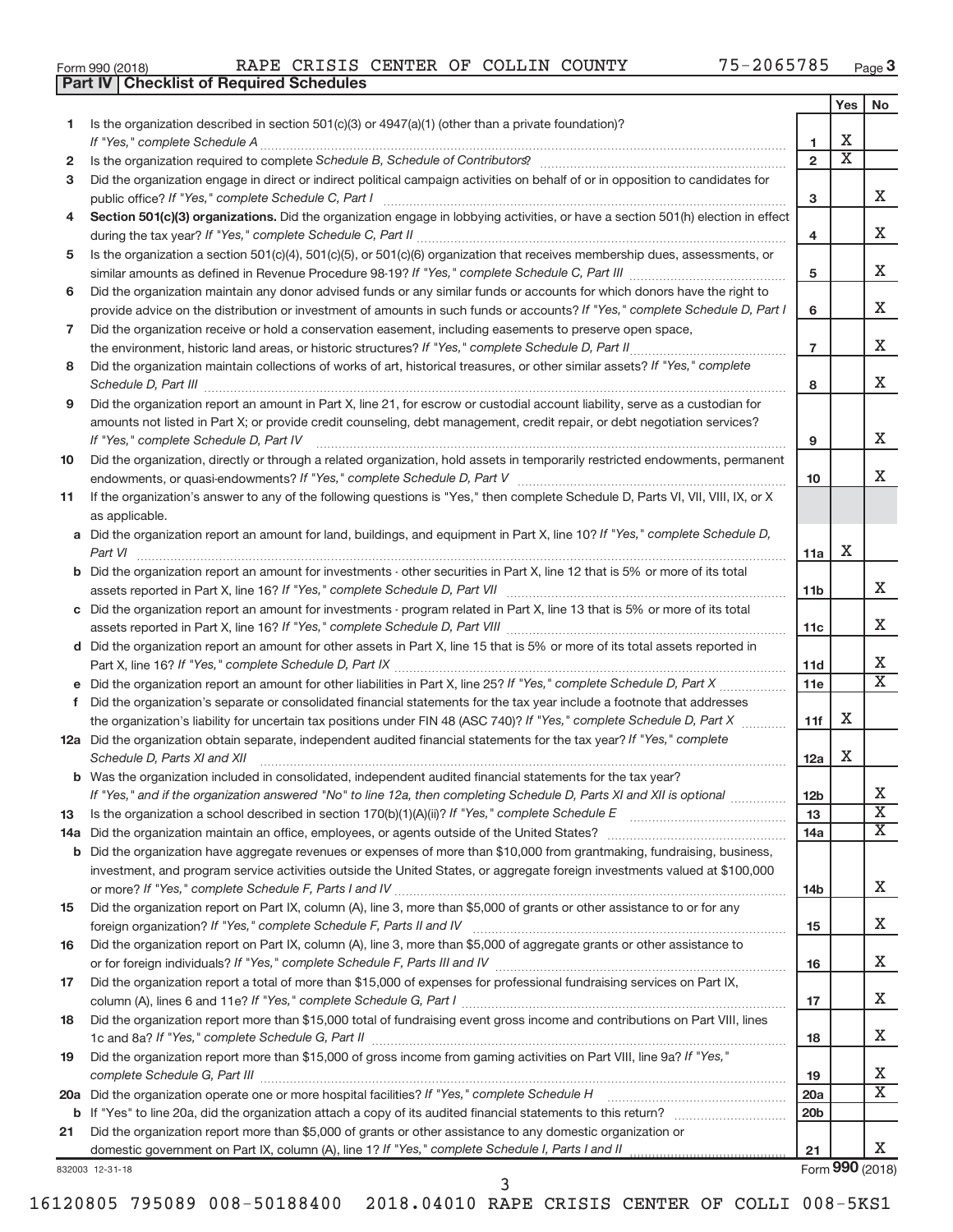|  | Form 990 (2018) |
|--|-----------------|
|  |                 |

*(continued)* **Part IV Checklist of Required Schedules**

|               |                                                                                                                                                                                                                                |                 | Yes | No                          |
|---------------|--------------------------------------------------------------------------------------------------------------------------------------------------------------------------------------------------------------------------------|-----------------|-----|-----------------------------|
| 22            | Did the organization report more than \$5,000 of grants or other assistance to or for domestic individuals on                                                                                                                  |                 |     |                             |
|               |                                                                                                                                                                                                                                | 22              |     | х                           |
| 23            | Did the organization answer "Yes" to Part VII, Section A, line 3, 4, or 5 about compensation of the organization's current                                                                                                     |                 |     |                             |
|               | and former officers, directors, trustees, key employees, and highest compensated employees? If "Yes," complete                                                                                                                 |                 |     | х                           |
|               | Schedule J <b>www.communications.communications.communications</b> .com                                                                                                                                                        | 23              |     |                             |
|               | 24a Did the organization have a tax-exempt bond issue with an outstanding principal amount of more than \$100,000 as of the                                                                                                    |                 |     |                             |
|               | last day of the year, that was issued after December 31, 2002? If "Yes," answer lines 24b through 24d and complete                                                                                                             |                 |     | X.                          |
|               |                                                                                                                                                                                                                                | 24a<br>24b      |     |                             |
|               | c Did the organization maintain an escrow account other than a refunding escrow at any time during the year to defease                                                                                                         |                 |     |                             |
|               |                                                                                                                                                                                                                                | 24c             |     |                             |
|               |                                                                                                                                                                                                                                | 24d             |     |                             |
|               | 25a Section 501(c)(3), 501(c)(4), and 501(c)(29) organizations. Did the organization engage in an excess benefit                                                                                                               |                 |     |                             |
|               |                                                                                                                                                                                                                                | 25a             |     | X.                          |
|               | b Is the organization aware that it engaged in an excess benefit transaction with a disqualified person in a prior year, and                                                                                                   |                 |     |                             |
|               | that the transaction has not been reported on any of the organization's prior Forms 990 or 990-EZ? If "Yes," complete                                                                                                          |                 |     |                             |
|               | Schedule L, Part I                                                                                                                                                                                                             | 25 <sub>b</sub> |     | х                           |
| 26            | Did the organization report any amount on Part X, line 5, 6, or 22 for receivables from or payables to any current or                                                                                                          |                 |     |                             |
|               | former officers, directors, trustees, key employees, highest compensated employees, or disqualified persons? If "Yes,"                                                                                                         |                 |     |                             |
|               | complete Schedule L, Part II                                                                                                                                                                                                   | 26              |     | Χ                           |
| 27            | Did the organization provide a grant or other assistance to an officer, director, trustee, key employee, substantial                                                                                                           |                 |     |                             |
|               | contributor or employee thereof, a grant selection committee member, or to a 35% controlled entity or family member                                                                                                            |                 |     | Χ                           |
|               |                                                                                                                                                                                                                                | 27              |     |                             |
| 28            | Was the organization a party to a business transaction with one of the following parties (see Schedule L, Part IV<br>instructions for applicable filing thresholds, conditions, and exceptions):                               |                 |     |                             |
|               | a A current or former officer, director, trustee, or key employee? If "Yes," complete Schedule L, Part IV                                                                                                                      | 28a             |     | х                           |
| b             | A family member of a current or former officer, director, trustee, or key employee? If "Yes," complete Schedule L, Part IV                                                                                                     | 28 <sub>b</sub> |     | $\overline{\textnormal{x}}$ |
|               | c An entity of which a current or former officer, director, trustee, or key employee (or a family member thereof) was an officer,                                                                                              |                 |     |                             |
|               |                                                                                                                                                                                                                                | 28c             |     | х                           |
| 29            |                                                                                                                                                                                                                                | 29              |     | $\overline{\textnormal{x}}$ |
| 30            | Did the organization receive contributions of art, historical treasures, or other similar assets, or qualified conservation                                                                                                    |                 |     |                             |
|               |                                                                                                                                                                                                                                | 30              |     | Χ                           |
| 31            | Did the organization liquidate, terminate, or dissolve and cease operations?                                                                                                                                                   |                 |     |                             |
|               | If "Yes," complete Schedule N, Part I manufactured and a substitution of the Schedule N, Part I manufactured and the Schedule N, Part I manufactured and the Schedule N, Part I manufactured and the Schedule N, Part I manufa | 31              |     | x                           |
| 32            | Did the organization sell, exchange, dispose of, or transfer more than 25% of its net assets? If "Yes," complete                                                                                                               |                 |     |                             |
|               |                                                                                                                                                                                                                                | 32              |     | Χ                           |
| 33            | Did the organization own 100% of an entity disregarded as separate from the organization under Regulations                                                                                                                     |                 |     |                             |
|               |                                                                                                                                                                                                                                | 33              |     | х                           |
| 34            | Was the organization related to any tax-exempt or taxable entity? If "Yes," complete Schedule R, Part II, III, or IV, and                                                                                                      |                 |     | х                           |
|               | Part V, line 1                                                                                                                                                                                                                 | 34              |     | X                           |
|               | b If "Yes" to line 35a, did the organization receive any payment from or engage in any transaction with a controlled entity                                                                                                    | <b>35a</b>      |     |                             |
|               |                                                                                                                                                                                                                                | 35 <sub>b</sub> |     |                             |
| 36            | Section 501(c)(3) organizations. Did the organization make any transfers to an exempt non-charitable related organization?                                                                                                     |                 |     |                             |
|               |                                                                                                                                                                                                                                | 36              |     | X.                          |
| 37            | Did the organization conduct more than 5% of its activities through an entity that is not a related organization                                                                                                               |                 |     |                             |
|               |                                                                                                                                                                                                                                | 37              |     | X.                          |
| 38            | Did the organization complete Schedule O and provide explanations in Schedule O for Part VI, lines 11b and 19?                                                                                                                 |                 |     |                             |
|               | Note. All Form 990 filers are required to complete Schedule O                                                                                                                                                                  | 38              | X   |                             |
| <b>Part V</b> | <b>Statements Regarding Other IRS Filings and Tax Compliance</b>                                                                                                                                                               |                 |     |                             |
|               | Check if Schedule O contains a response or note to any line in this Part V                                                                                                                                                     |                 |     | $\mathbf{X}$                |
|               |                                                                                                                                                                                                                                |                 | Yes | <b>No</b>                   |
|               | 1a                                                                                                                                                                                                                             |                 |     |                             |
|               | <b>b</b> Enter the number of Forms W-2G included in line 1a. Enter -0- if not applicable<br>1b<br>c Did the organization comply with backup withholding rules for reportable payments to vendors and reportable gaming         |                 |     |                             |
|               |                                                                                                                                                                                                                                | 1c              |     |                             |
|               | 832004 12-31-18                                                                                                                                                                                                                |                 |     | Form 990 (2018)             |
|               | 4                                                                                                                                                                                                                              |                 |     |                             |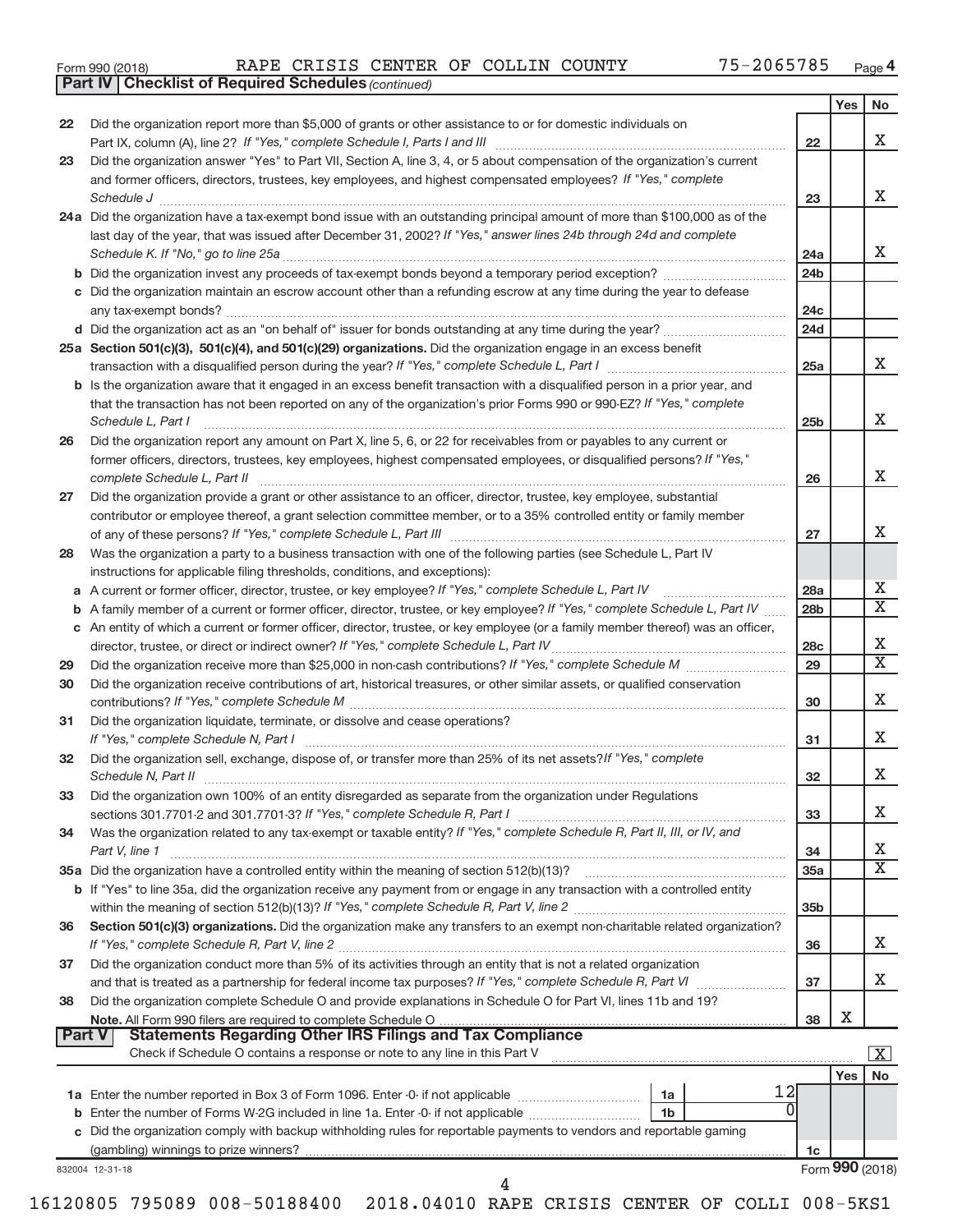| Form 990 (2018) |  | RAPE CRISIS CENTER OF COLLIN COUNTY |  |  |  |  | 75-2065785 | Page |
|-----------------|--|-------------------------------------|--|--|--|--|------------|------|
|-----------------|--|-------------------------------------|--|--|--|--|------------|------|

**Part V** Statements Regarding Other IRS Filings and Tax Compliance (continued)

|    |                                                                                                                                                 |                | Yes                     | No                           |  |  |
|----|-------------------------------------------------------------------------------------------------------------------------------------------------|----------------|-------------------------|------------------------------|--|--|
|    | 2a Enter the number of employees reported on Form W-3, Transmittal of Wage and Tax Statements,                                                  |                |                         |                              |  |  |
|    | 39<br>filed for the calendar year ending with or within the year covered by this return<br>2a                                                   |                |                         |                              |  |  |
|    |                                                                                                                                                 | 2 <sub>b</sub> |                         | х                            |  |  |
|    |                                                                                                                                                 |                |                         |                              |  |  |
|    | 3a Did the organization have unrelated business gross income of \$1,000 or more during the year?                                                | 3a             |                         | x                            |  |  |
|    |                                                                                                                                                 | 3 <sub>b</sub> |                         |                              |  |  |
|    | 4a At any time during the calendar year, did the organization have an interest in, or a signature or other authority over, a                    |                |                         |                              |  |  |
|    | financial account in a foreign country (such as a bank account, securities account, or other financial account)?                                | 4a             |                         | X                            |  |  |
|    | <b>b</b> If "Yes," enter the name of the foreign country:                                                                                       |                |                         |                              |  |  |
|    | See instructions for filing requirements for FinCEN Form 114, Report of Foreign Bank and Financial Accounts (FBAR).                             |                |                         |                              |  |  |
| 5a |                                                                                                                                                 | 5a             |                         | Х<br>$\overline{\mathbf{X}}$ |  |  |
| b  |                                                                                                                                                 |                |                         |                              |  |  |
|    |                                                                                                                                                 |                |                         |                              |  |  |
|    | 6a Does the organization have annual gross receipts that are normally greater than \$100,000, and did the organization solicit                  |                |                         |                              |  |  |
|    |                                                                                                                                                 | 6a             |                         | X                            |  |  |
|    | <b>b</b> If "Yes," did the organization include with every solicitation an express statement that such contributions or gifts                   |                |                         |                              |  |  |
|    | were not tax deductible?                                                                                                                        | 6b             |                         |                              |  |  |
| 7  | Organizations that may receive deductible contributions under section 170(c).                                                                   |                |                         |                              |  |  |
| a  | Did the organization receive a payment in excess of \$75 made partly as a contribution and partly for goods and services provided to the payor? | 7a             | х                       |                              |  |  |
| b  |                                                                                                                                                 | 7b             | $\overline{\textbf{x}}$ |                              |  |  |
|    | c Did the organization sell, exchange, or otherwise dispose of tangible personal property for which it was required                             |                |                         |                              |  |  |
|    |                                                                                                                                                 | 7c             |                         | х                            |  |  |
|    | 7d                                                                                                                                              |                |                         |                              |  |  |
|    | Did the organization receive any funds, directly or indirectly, to pay premiums on a personal benefit contract?                                 | 7e             |                         | x                            |  |  |
| f  | Did the organization, during the year, pay premiums, directly or indirectly, on a personal benefit contract?                                    | 7f             |                         | X                            |  |  |
|    | If the organization received a contribution of qualified intellectual property, did the organization file Form 8899 as required?                |                |                         |                              |  |  |
| h  | If the organization received a contribution of cars, boats, airplanes, or other vehicles, did the organization file a Form 1098-C?              |                |                         |                              |  |  |
| 8  | Sponsoring organizations maintaining donor advised funds. Did a donor advised fund maintained by the                                            |                |                         |                              |  |  |
|    |                                                                                                                                                 | 8              |                         |                              |  |  |
| 9  | Sponsoring organizations maintaining donor advised funds.                                                                                       |                |                         |                              |  |  |
| а  | Did the sponsoring organization make any taxable distributions under section 4966?                                                              | 9а             |                         |                              |  |  |
| b  | Did the sponsoring organization make a distribution to a donor, donor advisor, or related person?                                               | 9b             |                         |                              |  |  |
| 10 | Section 501(c)(7) organizations. Enter:                                                                                                         |                |                         |                              |  |  |
| a  | 10a                                                                                                                                             |                |                         |                              |  |  |
|    | 10 <sub>b</sub><br>b Gross receipts, included on Form 990, Part VIII, line 12, for public use of club facilities                                |                |                         |                              |  |  |
| 11 | Section 501(c)(12) organizations. Enter:                                                                                                        |                |                         |                              |  |  |
|    | 11a                                                                                                                                             |                |                         |                              |  |  |
|    | <b>b</b> Gross income from other sources (Do not net amounts due or paid to other sources against                                               |                |                         |                              |  |  |
|    | 11 <sub>b</sub>                                                                                                                                 |                |                         |                              |  |  |
|    | 12a Section 4947(a)(1) non-exempt charitable trusts. Is the organization filing Form 990 in lieu of Form 1041?                                  | 12a            |                         |                              |  |  |
|    | b If "Yes," enter the amount of tax-exempt interest received or accrued during the year<br>12b                                                  |                |                         |                              |  |  |
| 13 | Section 501(c)(29) qualified nonprofit health insurance issuers.                                                                                |                |                         |                              |  |  |
|    |                                                                                                                                                 | 1За            |                         |                              |  |  |
|    | Note. See the instructions for additional information the organization must report on Schedule O.                                               |                |                         |                              |  |  |
|    | <b>b</b> Enter the amount of reserves the organization is required to maintain by the states in which the                                       |                |                         |                              |  |  |
|    | 13 <sub>b</sub><br>13 <sub>c</sub>                                                                                                              |                |                         |                              |  |  |
|    | 14a Did the organization receive any payments for indoor tanning services during the tax year?                                                  |                |                         | X                            |  |  |
|    |                                                                                                                                                 | 14a<br>14b     |                         |                              |  |  |
| 15 | Is the organization subject to the section 4960 tax on payment(s) of more than \$1,000,000 in remuneration or                                   |                |                         |                              |  |  |
|    | excess parachute payment(s) during the year?                                                                                                    | 15             |                         | x                            |  |  |
|    | If "Yes," see instructions and file Form 4720, Schedule N.                                                                                      |                |                         |                              |  |  |
| 16 | Is the organization an educational institution subject to the section 4968 excise tax on net investment income?                                 | 16             |                         | x                            |  |  |
|    | If "Yes," complete Form 4720, Schedule O.                                                                                                       |                |                         |                              |  |  |
|    |                                                                                                                                                 |                |                         |                              |  |  |

Form (2018) **990**

832005 12-31-18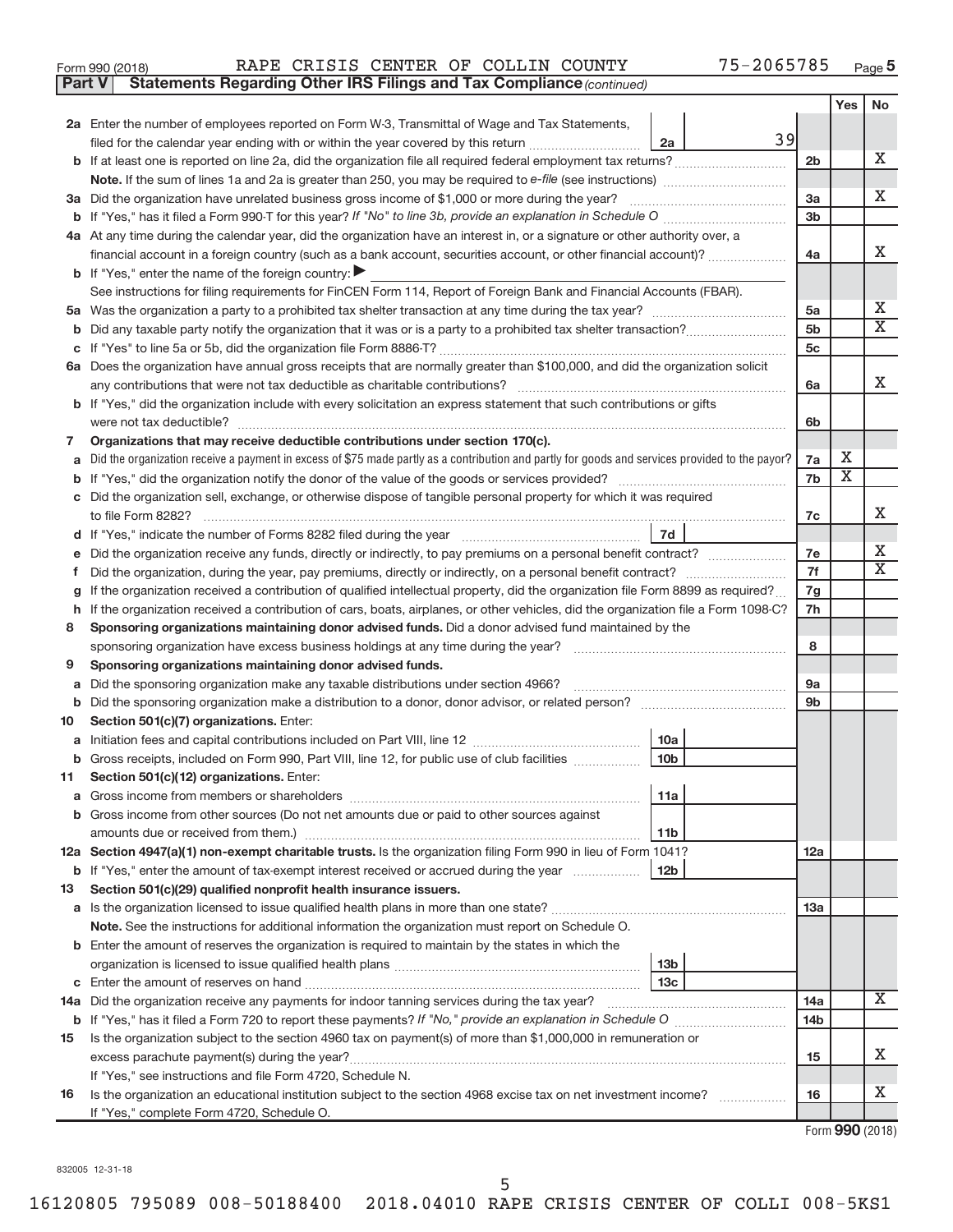| Form 990 (2018) |  |
|-----------------|--|
|-----------------|--|

### Form 990 (2018) RAPE CRISIS CENTER OF COLLIN COUNTY 75-2065785 <sub>Page</sub>

**Part VI** Governance, Management, and Disclosure For each "Yes" response to lines 2 through 7b below, and for a "No" response *to line 8a, 8b, or 10b below, describe the circumstances, processes, or changes in Schedule O. See instructions.*

| <b>Section A. Governing Body and Management</b><br><b>1a</b> Enter the number of voting members of the governing body at the end of the tax year<br>If there are material differences in voting rights among members of the governing body, or if the governing<br>body delegated broad authority to an executive committee or similar committee, explain in Schedule O.<br>Enter the number of voting members included in line 1a, above, who are independent<br>Did any officer, director, trustee, or key employee have a family relationship or a business relationship with any other<br>officer, director, trustee, or key employee?<br>Did the organization delegate control over management duties customarily performed by or under the direct supervision<br>Did the organization make any significant changes to its governing documents since the prior Form 990 was filed?<br>Did the organization have members, stockholders, or other persons who had the power to elect or appoint one or<br>Are any governance decisions of the organization reserved to (or subject to approval by) members, stockholders, or<br>Did the organization contemporaneously document the meetings held or written actions undertaken during the year by the following:<br>Is there any officer, director, trustee, or key employee listed in Part VII, Section A, who cannot be reached at the | 1a<br>1b | $\mathbf{2}$<br>3<br>$\overline{\mathbf{4}}$<br>5<br>6                                                                                          | Yes                                                                                                                                                               |
|----------------------------------------------------------------------------------------------------------------------------------------------------------------------------------------------------------------------------------------------------------------------------------------------------------------------------------------------------------------------------------------------------------------------------------------------------------------------------------------------------------------------------------------------------------------------------------------------------------------------------------------------------------------------------------------------------------------------------------------------------------------------------------------------------------------------------------------------------------------------------------------------------------------------------------------------------------------------------------------------------------------------------------------------------------------------------------------------------------------------------------------------------------------------------------------------------------------------------------------------------------------------------------------------------------------------------------------------------------------------------------------------|----------|-------------------------------------------------------------------------------------------------------------------------------------------------|-------------------------------------------------------------------------------------------------------------------------------------------------------------------|
|                                                                                                                                                                                                                                                                                                                                                                                                                                                                                                                                                                                                                                                                                                                                                                                                                                                                                                                                                                                                                                                                                                                                                                                                                                                                                                                                                                                              |          |                                                                                                                                                 |                                                                                                                                                                   |
|                                                                                                                                                                                                                                                                                                                                                                                                                                                                                                                                                                                                                                                                                                                                                                                                                                                                                                                                                                                                                                                                                                                                                                                                                                                                                                                                                                                              |          |                                                                                                                                                 |                                                                                                                                                                   |
|                                                                                                                                                                                                                                                                                                                                                                                                                                                                                                                                                                                                                                                                                                                                                                                                                                                                                                                                                                                                                                                                                                                                                                                                                                                                                                                                                                                              |          |                                                                                                                                                 |                                                                                                                                                                   |
|                                                                                                                                                                                                                                                                                                                                                                                                                                                                                                                                                                                                                                                                                                                                                                                                                                                                                                                                                                                                                                                                                                                                                                                                                                                                                                                                                                                              |          |                                                                                                                                                 |                                                                                                                                                                   |
|                                                                                                                                                                                                                                                                                                                                                                                                                                                                                                                                                                                                                                                                                                                                                                                                                                                                                                                                                                                                                                                                                                                                                                                                                                                                                                                                                                                              |          |                                                                                                                                                 |                                                                                                                                                                   |
|                                                                                                                                                                                                                                                                                                                                                                                                                                                                                                                                                                                                                                                                                                                                                                                                                                                                                                                                                                                                                                                                                                                                                                                                                                                                                                                                                                                              |          |                                                                                                                                                 |                                                                                                                                                                   |
|                                                                                                                                                                                                                                                                                                                                                                                                                                                                                                                                                                                                                                                                                                                                                                                                                                                                                                                                                                                                                                                                                                                                                                                                                                                                                                                                                                                              |          |                                                                                                                                                 |                                                                                                                                                                   |
|                                                                                                                                                                                                                                                                                                                                                                                                                                                                                                                                                                                                                                                                                                                                                                                                                                                                                                                                                                                                                                                                                                                                                                                                                                                                                                                                                                                              |          |                                                                                                                                                 |                                                                                                                                                                   |
|                                                                                                                                                                                                                                                                                                                                                                                                                                                                                                                                                                                                                                                                                                                                                                                                                                                                                                                                                                                                                                                                                                                                                                                                                                                                                                                                                                                              |          |                                                                                                                                                 |                                                                                                                                                                   |
|                                                                                                                                                                                                                                                                                                                                                                                                                                                                                                                                                                                                                                                                                                                                                                                                                                                                                                                                                                                                                                                                                                                                                                                                                                                                                                                                                                                              |          |                                                                                                                                                 |                                                                                                                                                                   |
|                                                                                                                                                                                                                                                                                                                                                                                                                                                                                                                                                                                                                                                                                                                                                                                                                                                                                                                                                                                                                                                                                                                                                                                                                                                                                                                                                                                              |          |                                                                                                                                                 |                                                                                                                                                                   |
|                                                                                                                                                                                                                                                                                                                                                                                                                                                                                                                                                                                                                                                                                                                                                                                                                                                                                                                                                                                                                                                                                                                                                                                                                                                                                                                                                                                              |          |                                                                                                                                                 |                                                                                                                                                                   |
|                                                                                                                                                                                                                                                                                                                                                                                                                                                                                                                                                                                                                                                                                                                                                                                                                                                                                                                                                                                                                                                                                                                                                                                                                                                                                                                                                                                              |          |                                                                                                                                                 |                                                                                                                                                                   |
|                                                                                                                                                                                                                                                                                                                                                                                                                                                                                                                                                                                                                                                                                                                                                                                                                                                                                                                                                                                                                                                                                                                                                                                                                                                                                                                                                                                              |          |                                                                                                                                                 |                                                                                                                                                                   |
|                                                                                                                                                                                                                                                                                                                                                                                                                                                                                                                                                                                                                                                                                                                                                                                                                                                                                                                                                                                                                                                                                                                                                                                                                                                                                                                                                                                              |          | 7a                                                                                                                                              |                                                                                                                                                                   |
|                                                                                                                                                                                                                                                                                                                                                                                                                                                                                                                                                                                                                                                                                                                                                                                                                                                                                                                                                                                                                                                                                                                                                                                                                                                                                                                                                                                              |          |                                                                                                                                                 |                                                                                                                                                                   |
|                                                                                                                                                                                                                                                                                                                                                                                                                                                                                                                                                                                                                                                                                                                                                                                                                                                                                                                                                                                                                                                                                                                                                                                                                                                                                                                                                                                              |          | 7b                                                                                                                                              |                                                                                                                                                                   |
|                                                                                                                                                                                                                                                                                                                                                                                                                                                                                                                                                                                                                                                                                                                                                                                                                                                                                                                                                                                                                                                                                                                                                                                                                                                                                                                                                                                              |          |                                                                                                                                                 |                                                                                                                                                                   |
|                                                                                                                                                                                                                                                                                                                                                                                                                                                                                                                                                                                                                                                                                                                                                                                                                                                                                                                                                                                                                                                                                                                                                                                                                                                                                                                                                                                              |          | 8а                                                                                                                                              | X                                                                                                                                                                 |
|                                                                                                                                                                                                                                                                                                                                                                                                                                                                                                                                                                                                                                                                                                                                                                                                                                                                                                                                                                                                                                                                                                                                                                                                                                                                                                                                                                                              |          | 8b                                                                                                                                              |                                                                                                                                                                   |
|                                                                                                                                                                                                                                                                                                                                                                                                                                                                                                                                                                                                                                                                                                                                                                                                                                                                                                                                                                                                                                                                                                                                                                                                                                                                                                                                                                                              |          |                                                                                                                                                 |                                                                                                                                                                   |
|                                                                                                                                                                                                                                                                                                                                                                                                                                                                                                                                                                                                                                                                                                                                                                                                                                                                                                                                                                                                                                                                                                                                                                                                                                                                                                                                                                                              |          | 9                                                                                                                                               |                                                                                                                                                                   |
| <b>Section B. Policies</b> (This Section B requests information about policies not required by the Internal Revenue Code.)                                                                                                                                                                                                                                                                                                                                                                                                                                                                                                                                                                                                                                                                                                                                                                                                                                                                                                                                                                                                                                                                                                                                                                                                                                                                   |          |                                                                                                                                                 |                                                                                                                                                                   |
|                                                                                                                                                                                                                                                                                                                                                                                                                                                                                                                                                                                                                                                                                                                                                                                                                                                                                                                                                                                                                                                                                                                                                                                                                                                                                                                                                                                              |          |                                                                                                                                                 | Yes                                                                                                                                                               |
|                                                                                                                                                                                                                                                                                                                                                                                                                                                                                                                                                                                                                                                                                                                                                                                                                                                                                                                                                                                                                                                                                                                                                                                                                                                                                                                                                                                              |          | 10a                                                                                                                                             |                                                                                                                                                                   |
| <b>b</b> If "Yes," did the organization have written policies and procedures governing the activities of such chapters, affiliates,                                                                                                                                                                                                                                                                                                                                                                                                                                                                                                                                                                                                                                                                                                                                                                                                                                                                                                                                                                                                                                                                                                                                                                                                                                                          |          |                                                                                                                                                 |                                                                                                                                                                   |
|                                                                                                                                                                                                                                                                                                                                                                                                                                                                                                                                                                                                                                                                                                                                                                                                                                                                                                                                                                                                                                                                                                                                                                                                                                                                                                                                                                                              |          | 10 <sub>b</sub>                                                                                                                                 |                                                                                                                                                                   |
| 11a Has the organization provided a complete copy of this Form 990 to all members of its governing body before filing the form?                                                                                                                                                                                                                                                                                                                                                                                                                                                                                                                                                                                                                                                                                                                                                                                                                                                                                                                                                                                                                                                                                                                                                                                                                                                              |          | 11a                                                                                                                                             | X                                                                                                                                                                 |
| <b>b</b> Describe in Schedule O the process, if any, used by the organization to review this Form 990.                                                                                                                                                                                                                                                                                                                                                                                                                                                                                                                                                                                                                                                                                                                                                                                                                                                                                                                                                                                                                                                                                                                                                                                                                                                                                       |          |                                                                                                                                                 |                                                                                                                                                                   |
| Did the organization have a written conflict of interest policy? If "No," go to line 13                                                                                                                                                                                                                                                                                                                                                                                                                                                                                                                                                                                                                                                                                                                                                                                                                                                                                                                                                                                                                                                                                                                                                                                                                                                                                                      |          | 12a                                                                                                                                             | x                                                                                                                                                                 |
| Were officers, directors, or trustees, and key employees required to disclose annually interests that could give rise to conflicts?                                                                                                                                                                                                                                                                                                                                                                                                                                                                                                                                                                                                                                                                                                                                                                                                                                                                                                                                                                                                                                                                                                                                                                                                                                                          |          | 12 <sub>b</sub>                                                                                                                                 | x                                                                                                                                                                 |
| Did the organization regularly and consistently monitor and enforce compliance with the policy? If "Yes," describe                                                                                                                                                                                                                                                                                                                                                                                                                                                                                                                                                                                                                                                                                                                                                                                                                                                                                                                                                                                                                                                                                                                                                                                                                                                                           |          |                                                                                                                                                 |                                                                                                                                                                   |
| in Schedule O how this was done manufactured and contract the state of the state of the state of the state of the state of the state of the state of the state of the state of the state of the state of the state of the stat                                                                                                                                                                                                                                                                                                                                                                                                                                                                                                                                                                                                                                                                                                                                                                                                                                                                                                                                                                                                                                                                                                                                                               |          | 12c                                                                                                                                             | X                                                                                                                                                                 |
|                                                                                                                                                                                                                                                                                                                                                                                                                                                                                                                                                                                                                                                                                                                                                                                                                                                                                                                                                                                                                                                                                                                                                                                                                                                                                                                                                                                              |          | 13                                                                                                                                              | $\overline{\mathbf{x}}$                                                                                                                                           |
|                                                                                                                                                                                                                                                                                                                                                                                                                                                                                                                                                                                                                                                                                                                                                                                                                                                                                                                                                                                                                                                                                                                                                                                                                                                                                                                                                                                              |          | 14                                                                                                                                              |                                                                                                                                                                   |
|                                                                                                                                                                                                                                                                                                                                                                                                                                                                                                                                                                                                                                                                                                                                                                                                                                                                                                                                                                                                                                                                                                                                                                                                                                                                                                                                                                                              |          |                                                                                                                                                 |                                                                                                                                                                   |
| Did the process for determining compensation of the following persons include a review and approval by independent                                                                                                                                                                                                                                                                                                                                                                                                                                                                                                                                                                                                                                                                                                                                                                                                                                                                                                                                                                                                                                                                                                                                                                                                                                                                           |          |                                                                                                                                                 |                                                                                                                                                                   |
| persons, comparability data, and contemporaneous substantiation of the deliberation and decision?                                                                                                                                                                                                                                                                                                                                                                                                                                                                                                                                                                                                                                                                                                                                                                                                                                                                                                                                                                                                                                                                                                                                                                                                                                                                                            |          |                                                                                                                                                 |                                                                                                                                                                   |
| The organization's CEO, Executive Director, or top management official [111] [11] manument content of the organization's CEO, Executive Director, or top management official [11] manument content of the organization of the                                                                                                                                                                                                                                                                                                                                                                                                                                                                                                                                                                                                                                                                                                                                                                                                                                                                                                                                                                                                                                                                                                                                                                |          | 15a                                                                                                                                             |                                                                                                                                                                   |
|                                                                                                                                                                                                                                                                                                                                                                                                                                                                                                                                                                                                                                                                                                                                                                                                                                                                                                                                                                                                                                                                                                                                                                                                                                                                                                                                                                                              |          | 15 <sub>b</sub>                                                                                                                                 |                                                                                                                                                                   |
| If "Yes" to line 15a or 15b, describe the process in Schedule O (see instructions).                                                                                                                                                                                                                                                                                                                                                                                                                                                                                                                                                                                                                                                                                                                                                                                                                                                                                                                                                                                                                                                                                                                                                                                                                                                                                                          |          |                                                                                                                                                 |                                                                                                                                                                   |
| 16a Did the organization invest in, contribute assets to, or participate in a joint venture or similar arrangement with a                                                                                                                                                                                                                                                                                                                                                                                                                                                                                                                                                                                                                                                                                                                                                                                                                                                                                                                                                                                                                                                                                                                                                                                                                                                                    |          |                                                                                                                                                 |                                                                                                                                                                   |
| taxable entity during the year?                                                                                                                                                                                                                                                                                                                                                                                                                                                                                                                                                                                                                                                                                                                                                                                                                                                                                                                                                                                                                                                                                                                                                                                                                                                                                                                                                              |          | 16a                                                                                                                                             |                                                                                                                                                                   |
| b If "Yes," did the organization follow a written policy or procedure requiring the organization to evaluate its participation                                                                                                                                                                                                                                                                                                                                                                                                                                                                                                                                                                                                                                                                                                                                                                                                                                                                                                                                                                                                                                                                                                                                                                                                                                                               |          |                                                                                                                                                 |                                                                                                                                                                   |
| in joint venture arrangements under applicable federal tax law, and take steps to safeguard the organization's                                                                                                                                                                                                                                                                                                                                                                                                                                                                                                                                                                                                                                                                                                                                                                                                                                                                                                                                                                                                                                                                                                                                                                                                                                                                               |          |                                                                                                                                                 |                                                                                                                                                                   |
| exempt status with respect to such arrangements?                                                                                                                                                                                                                                                                                                                                                                                                                                                                                                                                                                                                                                                                                                                                                                                                                                                                                                                                                                                                                                                                                                                                                                                                                                                                                                                                             |          | 16 <sub>b</sub>                                                                                                                                 |                                                                                                                                                                   |
| <b>Section C. Disclosure</b>                                                                                                                                                                                                                                                                                                                                                                                                                                                                                                                                                                                                                                                                                                                                                                                                                                                                                                                                                                                                                                                                                                                                                                                                                                                                                                                                                                 |          |                                                                                                                                                 |                                                                                                                                                                   |
| <b>NONE</b><br>List the states with which a copy of this Form 990 is required to be filed $\blacktriangleright$                                                                                                                                                                                                                                                                                                                                                                                                                                                                                                                                                                                                                                                                                                                                                                                                                                                                                                                                                                                                                                                                                                                                                                                                                                                                              |          |                                                                                                                                                 |                                                                                                                                                                   |
| Section 6104 requires an organization to make its Forms 1023 (1024 or 1024 A if applicable), 990, and 990-T (Section 501(c)(3)s only) available                                                                                                                                                                                                                                                                                                                                                                                                                                                                                                                                                                                                                                                                                                                                                                                                                                                                                                                                                                                                                                                                                                                                                                                                                                              |          |                                                                                                                                                 |                                                                                                                                                                   |
|                                                                                                                                                                                                                                                                                                                                                                                                                                                                                                                                                                                                                                                                                                                                                                                                                                                                                                                                                                                                                                                                                                                                                                                                                                                                                                                                                                                              |          |                                                                                                                                                 |                                                                                                                                                                   |
| for public inspection. Indicate how you made these available. Check all that apply.<br><b>X</b> Own website<br>Another's website                                                                                                                                                                                                                                                                                                                                                                                                                                                                                                                                                                                                                                                                                                                                                                                                                                                                                                                                                                                                                                                                                                                                                                                                                                                             |          |                                                                                                                                                 |                                                                                                                                                                   |
| $\lfloor x \rfloor$ Upon request                                                                                                                                                                                                                                                                                                                                                                                                                                                                                                                                                                                                                                                                                                                                                                                                                                                                                                                                                                                                                                                                                                                                                                                                                                                                                                                                                             |          |                                                                                                                                                 |                                                                                                                                                                   |
|                                                                                                                                                                                                                                                                                                                                                                                                                                                                                                                                                                                                                                                                                                                                                                                                                                                                                                                                                                                                                                                                                                                                                                                                                                                                                                                                                                                              |          |                                                                                                                                                 |                                                                                                                                                                   |
| statements available to the public during the tax year.                                                                                                                                                                                                                                                                                                                                                                                                                                                                                                                                                                                                                                                                                                                                                                                                                                                                                                                                                                                                                                                                                                                                                                                                                                                                                                                                      |          |                                                                                                                                                 |                                                                                                                                                                   |
|                                                                                                                                                                                                                                                                                                                                                                                                                                                                                                                                                                                                                                                                                                                                                                                                                                                                                                                                                                                                                                                                                                                                                                                                                                                                                                                                                                                              |          |                                                                                                                                                 |                                                                                                                                                                   |
| WENDY HANNA - (972)985-0951                                                                                                                                                                                                                                                                                                                                                                                                                                                                                                                                                                                                                                                                                                                                                                                                                                                                                                                                                                                                                                                                                                                                                                                                                                                                                                                                                                  |          |                                                                                                                                                 |                                                                                                                                                                   |
| 75023<br>3325 SILVERSTONE DR., PLANO,<br>$\overline{\text{TX}}$                                                                                                                                                                                                                                                                                                                                                                                                                                                                                                                                                                                                                                                                                                                                                                                                                                                                                                                                                                                                                                                                                                                                                                                                                                                                                                                              |          |                                                                                                                                                 |                                                                                                                                                                   |
|                                                                                                                                                                                                                                                                                                                                                                                                                                                                                                                                                                                                                                                                                                                                                                                                                                                                                                                                                                                                                                                                                                                                                                                                                                                                                                                                                                                              |          | Other (explain in Schedule O)<br>State the name, address, and telephone number of the person who possesses the organization's books and records | Describe in Schedule O whether (and if so, how) the organization made its governing documents, conflict of interest policy, and financial<br>Form 990 (2018)<br>6 |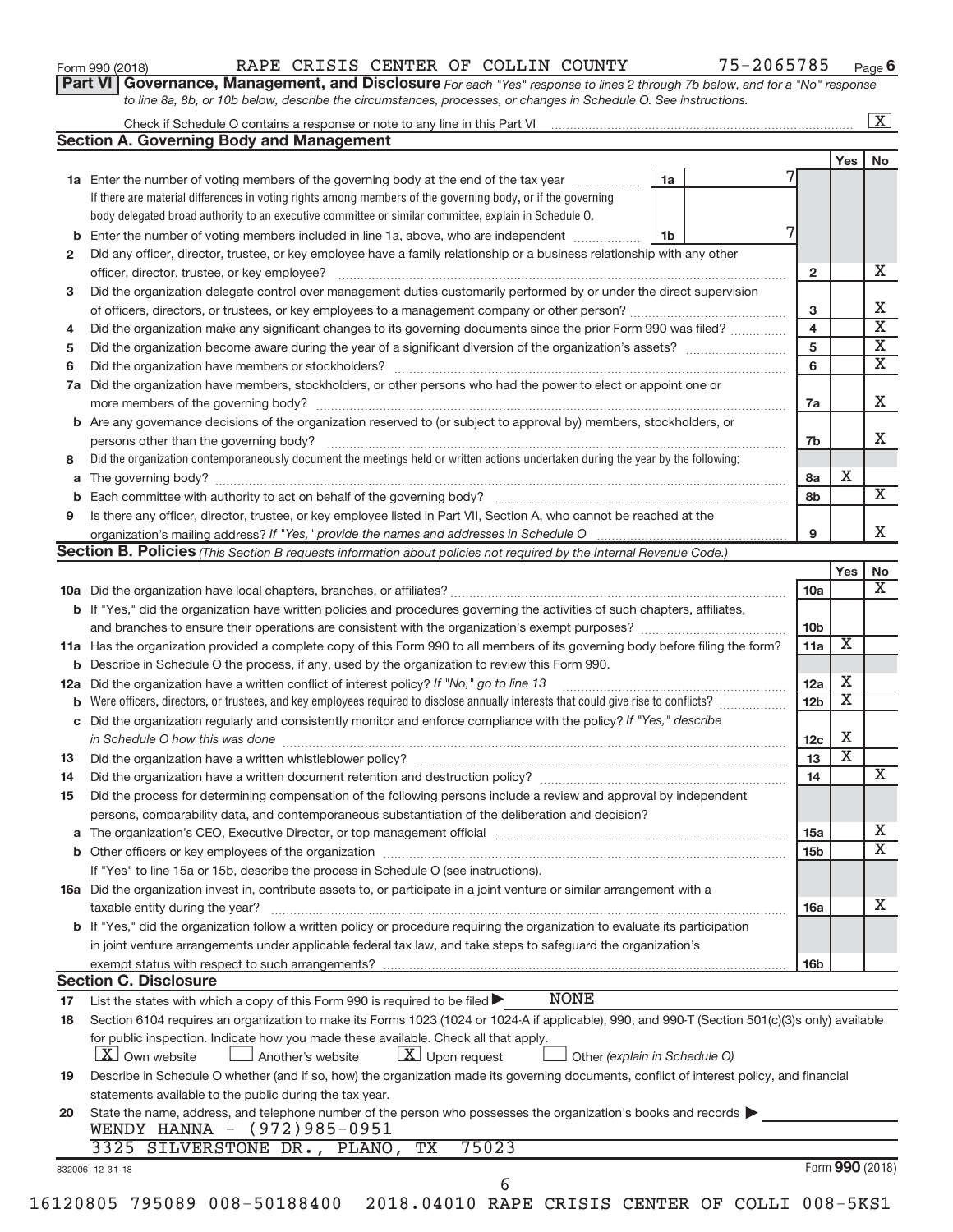$\boxed{\text{X}}$ 

| Part VII Compensation of Officers, Directors, Trustees, Key Employees, Highest Compensated |
|--------------------------------------------------------------------------------------------|
| <b>Employees, and Independent Contractors</b>                                              |

Check if Schedule O contains a response or note to any line in this Part VII

**Section A. Officers, Directors, Trustees, Key Employees, and Highest Compensated Employees**

**1a**  Complete this table for all persons required to be listed. Report compensation for the calendar year ending with or within the organization's tax year.

 $\bullet$  List all of the organization's current officers, directors, trustees (whether individuals or organizations), regardless of amount of compensation. Enter -0- in columns  $(D)$ ,  $(E)$ , and  $(F)$  if no compensation was paid.

**•** List all of the organization's **current** key employees, if any. See instructions for definition of "key employee."

**Examber 1** Current Lightest compensated employees (other than an officer, director, trustee, or key employee) who received reportable compensation (Box 5 of Form W-2 and/or Box 7 of Form 1099-MISC) of more than \$100,000 from the organization and any related organizations.

 $\bullet$  List all of the organization's former officers, key employees, and highest compensated employees who received more than \$100,000 of reportable compensation from the organization and any related organizations.

**•** List all of the organization's former directors or trustees that received, in the capacity as a former director or trustee of the organization, more than \$10,000 of reportable compensation from the organization and any related organizations.

List persons in the following order: individual trustees or directors; institutional trustees; officers; key employees; highest compensated employees; and former such persons.

Check this box if neither the organization nor any related organization compensated any current officer, director, or trustee.  $\overline{\phantom{a}}$ 

| (A)                  | (B)                  | (C)                            |                                                                  |             |              |                                 | (D)    | (E)                             | (F)             |                          |
|----------------------|----------------------|--------------------------------|------------------------------------------------------------------|-------------|--------------|---------------------------------|--------|---------------------------------|-----------------|--------------------------|
| Name and Title       | Average              |                                | Position<br>(do not check more than one                          |             |              |                                 |        | Reportable                      | Reportable      | Estimated                |
|                      | hours per            |                                | box, unless person is both an<br>officer and a director/trustee) |             |              |                                 |        | compensation                    | compensation    | amount of                |
|                      | week                 |                                |                                                                  |             |              |                                 |        | from                            | from related    | other                    |
|                      | (list any            |                                |                                                                  |             |              |                                 |        | the                             | organizations   | compensation             |
|                      | hours for<br>related |                                |                                                                  |             |              |                                 |        | organization<br>(W-2/1099-MISC) | (W-2/1099-MISC) | from the<br>organization |
|                      | organizations        |                                |                                                                  |             |              |                                 |        |                                 |                 | and related              |
|                      | below                |                                |                                                                  |             |              |                                 |        |                                 |                 | organizations            |
|                      | line)                | Individual trustee or director | Institutional trustee                                            | Officer     | Key employee | Highest compensated<br>employee | Former |                                 |                 |                          |
| (1) LYNDA STARNES    | 2.00                 |                                |                                                                  |             |              |                                 |        |                                 |                 |                          |
| PRESIDENT            |                      | $\mathbf X$                    |                                                                  | $\mathbf X$ |              |                                 |        |                                 |                 |                          |
| (2) RENEE GATELY     | 2.00                 |                                |                                                                  |             |              |                                 |        |                                 |                 |                          |
| VICE PRESIDENT       |                      | $\mathbf X$                    |                                                                  | $\mathbf X$ |              |                                 |        |                                 |                 |                          |
| (3) LINDSEY REIGHARD | 2.00                 |                                |                                                                  |             |              |                                 |        |                                 |                 |                          |
| <b>SECRETARY</b>     |                      | $\mathbf X$                    |                                                                  | $\mathbf x$ |              |                                 |        |                                 |                 |                          |
| (4) DONALD WALTERS   | 2.00                 |                                |                                                                  |             |              |                                 |        |                                 |                 |                          |
| <b>TREASURER</b>     |                      | $\mathbf X$                    |                                                                  | $\mathbf X$ |              |                                 |        |                                 |                 |                          |
| (5) MARTI RICKMILLER | 2.00                 |                                |                                                                  |             |              |                                 |        |                                 |                 |                          |
| <b>DIRECTOR</b>      |                      | $\mathbf X$                    |                                                                  |             |              |                                 |        |                                 |                 |                          |
| (6) DIANA REEVE      | 2.00                 |                                |                                                                  |             |              |                                 |        |                                 |                 |                          |
| <b>DIRECTOR</b>      |                      | $\mathbf X$                    |                                                                  |             |              |                                 |        |                                 |                 |                          |
| (7) CONNIE PIERPOINT | 2.00                 |                                |                                                                  |             |              |                                 |        |                                 |                 |                          |
| <b>DIRECTOR</b>      |                      | $\mathbf X$                    |                                                                  |             |              |                                 |        |                                 |                 |                          |
| (8) WENDY HANNA      | 40.00                |                                |                                                                  |             |              |                                 |        |                                 |                 |                          |
| EXECUTIVE DIRECTOR   |                      |                                |                                                                  | $\mathbf X$ |              |                                 |        |                                 |                 |                          |
|                      |                      |                                |                                                                  |             |              |                                 |        |                                 |                 |                          |
|                      |                      |                                |                                                                  |             |              |                                 |        |                                 |                 |                          |
|                      |                      |                                |                                                                  |             |              |                                 |        |                                 |                 |                          |
|                      |                      |                                |                                                                  |             |              |                                 |        |                                 |                 |                          |
|                      |                      |                                |                                                                  |             |              |                                 |        |                                 |                 |                          |
|                      |                      |                                |                                                                  |             |              |                                 |        |                                 |                 |                          |
|                      |                      |                                |                                                                  |             |              |                                 |        |                                 |                 |                          |
|                      |                      |                                |                                                                  |             |              |                                 |        |                                 |                 |                          |
|                      |                      |                                |                                                                  |             |              |                                 |        |                                 |                 |                          |
|                      |                      |                                |                                                                  |             |              |                                 |        |                                 |                 |                          |
|                      |                      |                                |                                                                  |             |              |                                 |        |                                 |                 |                          |
|                      |                      |                                |                                                                  |             |              |                                 |        |                                 |                 |                          |
|                      |                      |                                |                                                                  |             |              |                                 |        |                                 |                 |                          |
|                      |                      |                                |                                                                  |             |              |                                 |        |                                 |                 |                          |
|                      |                      |                                |                                                                  |             |              |                                 |        |                                 |                 |                          |
|                      |                      |                                |                                                                  |             |              |                                 |        |                                 |                 |                          |
|                      |                      |                                |                                                                  |             |              |                                 |        |                                 |                 |                          |
|                      |                      |                                |                                                                  |             |              |                                 |        |                                 |                 | $\overline{000}$         |

832007 12-31-18

Form (2018) **990**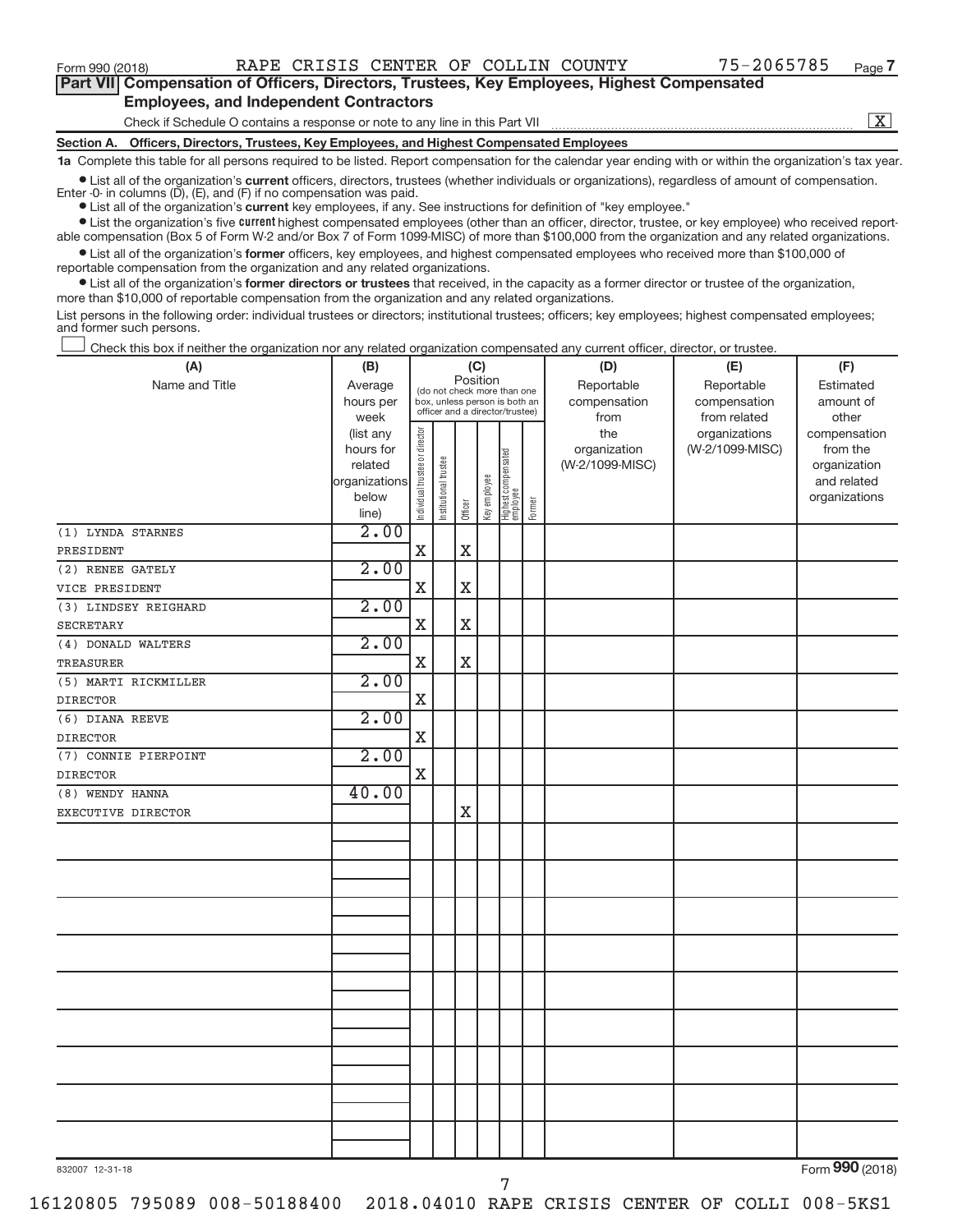|                 | Form 990 (2018)                                                                                                                                                                                                                                                                                                                                               |                                                               |                                                                                                                    |                       |         |              |                                   |        | RAPE CRISIS CENTER OF COLLIN COUNTY                              | 75-2065785                                                                            |              |                                                                    | Page 8          |
|-----------------|---------------------------------------------------------------------------------------------------------------------------------------------------------------------------------------------------------------------------------------------------------------------------------------------------------------------------------------------------------------|---------------------------------------------------------------|--------------------------------------------------------------------------------------------------------------------|-----------------------|---------|--------------|-----------------------------------|--------|------------------------------------------------------------------|---------------------------------------------------------------------------------------|--------------|--------------------------------------------------------------------|-----------------|
| <b>Part VII</b> | Section A. Officers, Directors, Trustees, Key Employees, and Highest Compensated Employees (continued)                                                                                                                                                                                                                                                        |                                                               |                                                                                                                    |                       |         |              |                                   |        |                                                                  |                                                                                       |              |                                                                    |                 |
|                 | (A)<br>Name and title                                                                                                                                                                                                                                                                                                                                         | (B)<br>Average<br>hours per<br>week<br>(list any<br>hours for | (C)<br>Position<br>(do not check more than one<br>box, unless person is both an<br>officer and a director/trustee) |                       |         |              |                                   |        | (D)<br>Reportable<br>compensation<br>from<br>the<br>organization | (E)<br>Reportable<br>compensation<br>from related<br>organizations<br>(W-2/1099-MISC) |              | (F)<br>Estimated<br>amount of<br>other<br>compensation<br>from the |                 |
|                 |                                                                                                                                                                                                                                                                                                                                                               | related<br>organizations<br>below<br>line)                    | Individual trustee or director                                                                                     | Institutional trustee | Officer | key employee | Highest compensated<br>  employee | Former | (W-2/1099-MISC)                                                  |                                                                                       |              | organization<br>and related<br>organizations                       |                 |
|                 |                                                                                                                                                                                                                                                                                                                                                               |                                                               |                                                                                                                    |                       |         |              |                                   |        |                                                                  |                                                                                       |              |                                                                    |                 |
|                 |                                                                                                                                                                                                                                                                                                                                                               |                                                               |                                                                                                                    |                       |         |              |                                   |        |                                                                  |                                                                                       |              |                                                                    |                 |
|                 |                                                                                                                                                                                                                                                                                                                                                               |                                                               |                                                                                                                    |                       |         |              |                                   |        |                                                                  |                                                                                       |              |                                                                    |                 |
|                 |                                                                                                                                                                                                                                                                                                                                                               |                                                               |                                                                                                                    |                       |         |              |                                   |        |                                                                  |                                                                                       |              |                                                                    |                 |
|                 | 1b Sub-total                                                                                                                                                                                                                                                                                                                                                  |                                                               |                                                                                                                    |                       |         |              |                                   |        |                                                                  |                                                                                       |              |                                                                    |                 |
|                 | c Total from continuation sheets to Part VII, Section A [111] [120] [20]                                                                                                                                                                                                                                                                                      |                                                               |                                                                                                                    |                       |         |              |                                   |        |                                                                  |                                                                                       |              |                                                                    |                 |
| $\mathbf{2}$    | Total number of individuals (including but not limited to those listed above) who received more than \$100,000 of reportable<br>compensation from the organization $\blacktriangleright$                                                                                                                                                                      |                                                               |                                                                                                                    |                       |         |              |                                   |        |                                                                  |                                                                                       |              | Yes                                                                | <b>No</b>       |
| 3               | Did the organization list any former officer, director, or trustee, key employee, or highest compensated employee on                                                                                                                                                                                                                                          |                                                               |                                                                                                                    |                       |         |              |                                   |        |                                                                  |                                                                                       | 3            |                                                                    | X.              |
| 5               | For any individual listed on line 1a, is the sum of reportable compensation and other compensation from the organization<br>and related organizations greater than \$150,000? If "Yes," complete Schedule J for such individual<br>Did any person listed on line 1a receive or accrue compensation from any unrelated organization or individual for services |                                                               |                                                                                                                    |                       |         |              |                                   |        |                                                                  |                                                                                       | 4            |                                                                    | X               |
|                 | rendered to the organization? If "Yes," complete Schedule J for such person.<br><b>Section B. Independent Contractors</b>                                                                                                                                                                                                                                     |                                                               |                                                                                                                    |                       |         |              |                                   |        |                                                                  |                                                                                       | 5            |                                                                    | X.              |
| 1.              | Complete this table for your five highest compensated independent contractors that received more than \$100,000 of compensation from<br>the organization. Report compensation for the calendar year ending with or within the organization's tax year.                                                                                                        |                                                               |                                                                                                                    |                       |         |              |                                   |        |                                                                  |                                                                                       |              |                                                                    |                 |
|                 | (A)<br>Name and business address                                                                                                                                                                                                                                                                                                                              |                                                               |                                                                                                                    | <b>NONE</b>           |         |              |                                   |        | (B)<br>Description of services                                   |                                                                                       | Compensation | (C)                                                                |                 |
|                 |                                                                                                                                                                                                                                                                                                                                                               |                                                               |                                                                                                                    |                       |         |              |                                   |        |                                                                  |                                                                                       |              |                                                                    |                 |
|                 |                                                                                                                                                                                                                                                                                                                                                               |                                                               |                                                                                                                    |                       |         |              |                                   |        |                                                                  |                                                                                       |              |                                                                    |                 |
|                 |                                                                                                                                                                                                                                                                                                                                                               |                                                               |                                                                                                                    |                       |         |              |                                   |        |                                                                  |                                                                                       |              |                                                                    |                 |
| $\mathbf{2}$    | Total number of independent contractors (including but not limited to those listed above) who received more than<br>\$100,000 of compensation from the organization                                                                                                                                                                                           |                                                               |                                                                                                                    |                       |         |              |                                   |        |                                                                  |                                                                                       |              |                                                                    | $000 \times 20$ |

832008 12-31-18

Form **990** (2018)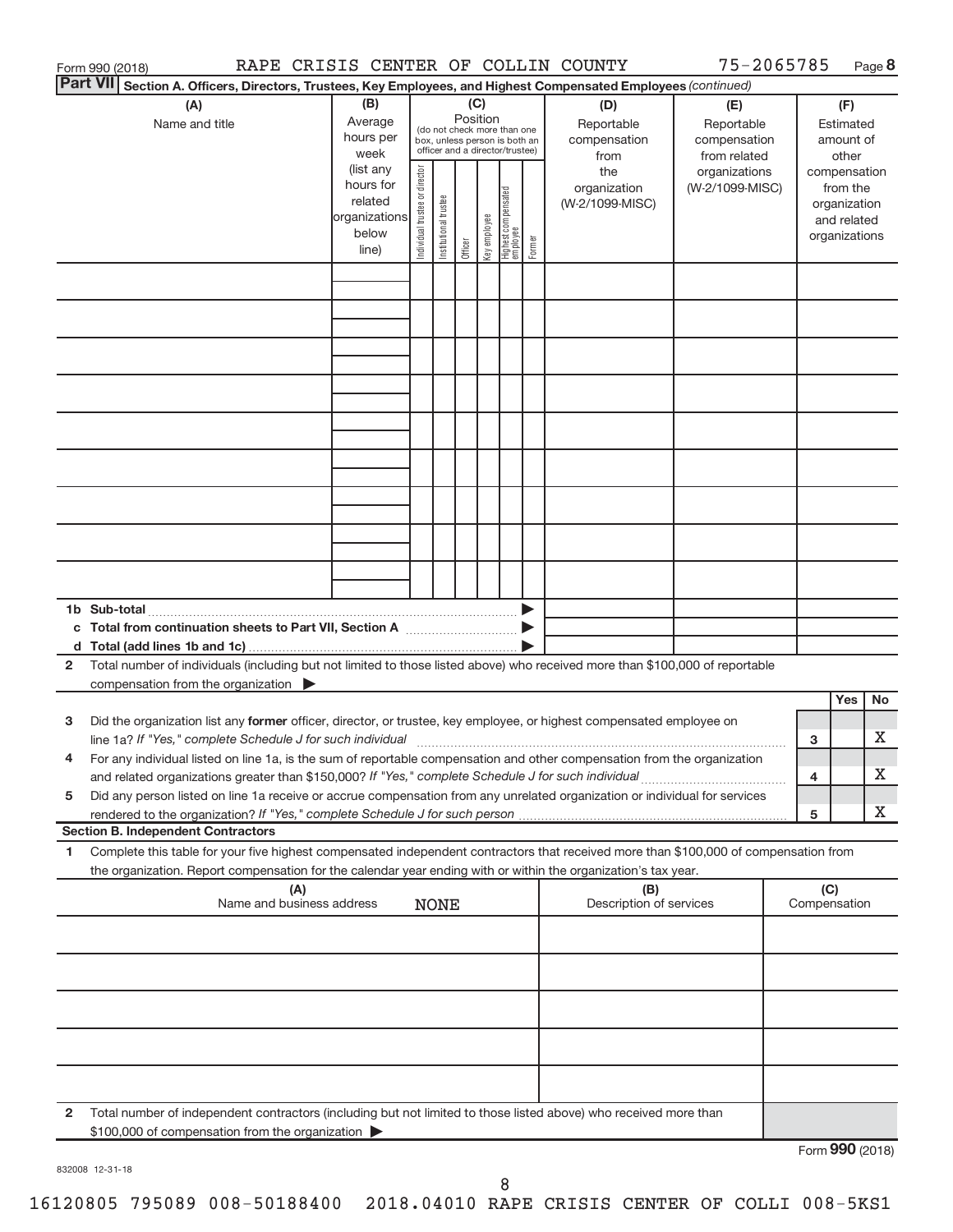|                                                           | Form 990 (2018)  |                                                                                                                                                                                                                                                                                                       |                                                   |                       | RAPE CRISIS CENTER OF COLLIN COUNTY |                                          | 75-2065785                       | Page 9                                                      |
|-----------------------------------------------------------|------------------|-------------------------------------------------------------------------------------------------------------------------------------------------------------------------------------------------------------------------------------------------------------------------------------------------------|---------------------------------------------------|-----------------------|-------------------------------------|------------------------------------------|----------------------------------|-------------------------------------------------------------|
|                                                           | <b>Part VIII</b> | <b>Statement of Revenue</b>                                                                                                                                                                                                                                                                           |                                                   |                       |                                     |                                          |                                  |                                                             |
|                                                           |                  |                                                                                                                                                                                                                                                                                                       |                                                   |                       |                                     |                                          |                                  |                                                             |
|                                                           |                  |                                                                                                                                                                                                                                                                                                       |                                                   |                       | Total revenue                       | Related or<br>exempt function<br>revenue | Unrelated<br>business<br>revenue | Revenue excluded<br>from tax under<br>sections<br>512 - 514 |
|                                                           |                  | 1 a Federated campaigns                                                                                                                                                                                                                                                                               | l 1a l                                            | 24,767.               |                                     |                                          |                                  |                                                             |
| Contributions, Gifts, Grants<br>and Other Similar Amounts |                  |                                                                                                                                                                                                                                                                                                       | 1 <sub>b</sub>                                    |                       |                                     |                                          |                                  |                                                             |
|                                                           |                  | c Fundraising events                                                                                                                                                                                                                                                                                  | 1c                                                |                       |                                     |                                          |                                  |                                                             |
|                                                           |                  | d Related organizations                                                                                                                                                                                                                                                                               | 1 <sub>d</sub>                                    |                       |                                     |                                          |                                  |                                                             |
|                                                           |                  | e Government grants (contributions)                                                                                                                                                                                                                                                                   | 1e                                                | 691,273.              |                                     |                                          |                                  |                                                             |
|                                                           |                  | f All other contributions, gifts, grants, and                                                                                                                                                                                                                                                         |                                                   |                       |                                     |                                          |                                  |                                                             |
|                                                           |                  | similar amounts not included above                                                                                                                                                                                                                                                                    | 1f                                                | 46,984.               |                                     |                                          |                                  |                                                             |
|                                                           |                  | <b>g</b> Noncash contributions included in lines 1a-1f: \$                                                                                                                                                                                                                                            |                                                   |                       |                                     |                                          |                                  |                                                             |
|                                                           |                  |                                                                                                                                                                                                                                                                                                       |                                                   |                       | 763,024.                            |                                          |                                  |                                                             |
|                                                           |                  |                                                                                                                                                                                                                                                                                                       |                                                   | <b>Business Code</b>  |                                     |                                          |                                  |                                                             |
|                                                           |                  | 2 a SANE SERVICES                                                                                                                                                                                                                                                                                     |                                                   | 713910                | 25,000.                             | 25,000.                                  |                                  |                                                             |
|                                                           | b                | the control of the control of the control of the control of the control of                                                                                                                                                                                                                            |                                                   |                       |                                     |                                          |                                  |                                                             |
|                                                           | С                | <u> 1989 - Johann Barn, mars ann an t-Amhain an t-Amhain an t-Amhain an t-Amhain an t-Amhain an t-Amhain an t-Amh</u>                                                                                                                                                                                 |                                                   |                       |                                     |                                          |                                  |                                                             |
|                                                           | d                | the contract of the contract of the contract of the contract of the contract of                                                                                                                                                                                                                       |                                                   |                       |                                     |                                          |                                  |                                                             |
| Program Service                                           | е                |                                                                                                                                                                                                                                                                                                       |                                                   |                       |                                     |                                          |                                  |                                                             |
|                                                           |                  |                                                                                                                                                                                                                                                                                                       |                                                   |                       | 25,000.                             |                                          |                                  |                                                             |
|                                                           | 3                | Investment income (including dividends, interest, and                                                                                                                                                                                                                                                 |                                                   |                       |                                     |                                          |                                  |                                                             |
|                                                           |                  |                                                                                                                                                                                                                                                                                                       |                                                   | ▶                     | 942.                                |                                          |                                  | 942.                                                        |
|                                                           | 4                | Income from investment of tax-exempt bond proceeds                                                                                                                                                                                                                                                    |                                                   |                       |                                     |                                          |                                  |                                                             |
|                                                           | 5                |                                                                                                                                                                                                                                                                                                       |                                                   |                       |                                     |                                          |                                  |                                                             |
|                                                           |                  |                                                                                                                                                                                                                                                                                                       | (i) Real                                          | (ii) Personal         |                                     |                                          |                                  |                                                             |
|                                                           |                  |                                                                                                                                                                                                                                                                                                       |                                                   |                       |                                     |                                          |                                  |                                                             |
|                                                           |                  | b Less: rental expenses                                                                                                                                                                                                                                                                               |                                                   |                       |                                     |                                          |                                  |                                                             |
|                                                           |                  | c Rental income or (loss)                                                                                                                                                                                                                                                                             |                                                   |                       |                                     |                                          |                                  |                                                             |
|                                                           |                  |                                                                                                                                                                                                                                                                                                       |                                                   | $\blacktriangleright$ |                                     |                                          |                                  |                                                             |
|                                                           |                  | 7 a Gross amount from sales of                                                                                                                                                                                                                                                                        | (i) Securities                                    | (ii) Other            |                                     |                                          |                                  |                                                             |
|                                                           |                  | assets other than inventory                                                                                                                                                                                                                                                                           |                                                   |                       |                                     |                                          |                                  |                                                             |
|                                                           |                  | <b>b</b> Less: cost or other basis                                                                                                                                                                                                                                                                    |                                                   |                       |                                     |                                          |                                  |                                                             |
|                                                           |                  | and sales expenses                                                                                                                                                                                                                                                                                    |                                                   |                       |                                     |                                          |                                  |                                                             |
|                                                           |                  |                                                                                                                                                                                                                                                                                                       |                                                   |                       |                                     |                                          |                                  |                                                             |
|                                                           |                  |                                                                                                                                                                                                                                                                                                       |                                                   |                       |                                     |                                          |                                  |                                                             |
| <b>Other Revenue</b>                                      |                  | 8 a Gross income from fundraising events (not<br>including \$<br><u>in the contract of the contract of the contract of the contract of the contract of the contract of the contract of the contract of the contract of the contract of the contract of the contract of the contract of the contra</u> |                                                   |                       |                                     |                                          |                                  |                                                             |
|                                                           |                  | contributions reported on line 1c). See                                                                                                                                                                                                                                                               |                                                   |                       |                                     |                                          |                                  |                                                             |
|                                                           |                  |                                                                                                                                                                                                                                                                                                       |                                                   |                       |                                     |                                          |                                  |                                                             |
|                                                           |                  | c Net income or (loss) from fundraising events                                                                                                                                                                                                                                                        |                                                   | ▶                     |                                     |                                          |                                  |                                                             |
|                                                           |                  | 9 a Gross income from gaming activities. See                                                                                                                                                                                                                                                          |                                                   |                       |                                     |                                          |                                  |                                                             |
|                                                           |                  |                                                                                                                                                                                                                                                                                                       |                                                   |                       |                                     |                                          |                                  |                                                             |
|                                                           |                  |                                                                                                                                                                                                                                                                                                       |                                                   |                       |                                     |                                          |                                  |                                                             |
|                                                           |                  | c Net income or (loss) from gaming activities                                                                                                                                                                                                                                                         |                                                   | ▶                     |                                     |                                          |                                  |                                                             |
|                                                           |                  | 10 a Gross sales of inventory, less returns                                                                                                                                                                                                                                                           |                                                   |                       |                                     |                                          |                                  |                                                             |
|                                                           |                  |                                                                                                                                                                                                                                                                                                       |                                                   |                       |                                     |                                          |                                  |                                                             |
|                                                           |                  |                                                                                                                                                                                                                                                                                                       |                                                   |                       |                                     |                                          |                                  |                                                             |
|                                                           |                  | c Net income or (loss) from sales of inventory                                                                                                                                                                                                                                                        |                                                   |                       |                                     |                                          |                                  |                                                             |
|                                                           |                  | Miscellaneous Revenue                                                                                                                                                                                                                                                                                 |                                                   | <b>Business Code</b>  |                                     |                                          |                                  |                                                             |
|                                                           |                  | 11 a OTHER INCOME                                                                                                                                                                                                                                                                                     |                                                   | 900099                | 5,567.                              |                                          |                                  | 5,567.                                                      |
|                                                           | b                |                                                                                                                                                                                                                                                                                                       |                                                   |                       |                                     |                                          |                                  |                                                             |
|                                                           | с                |                                                                                                                                                                                                                                                                                                       | <u> 1989 - Andrea Stein, amerikansk politik (</u> |                       |                                     |                                          |                                  |                                                             |
|                                                           | d                |                                                                                                                                                                                                                                                                                                       |                                                   |                       |                                     |                                          |                                  |                                                             |
|                                                           |                  |                                                                                                                                                                                                                                                                                                       |                                                   |                       | 5,567.<br>794,533.                  | 25,000.                                  | $\overline{0}$ .                 | 6,509.                                                      |
|                                                           | 12               |                                                                                                                                                                                                                                                                                                       |                                                   |                       |                                     |                                          |                                  | Form 990 (2018)                                             |
|                                                           | 832009 12-31-18  |                                                                                                                                                                                                                                                                                                       |                                                   |                       | 9                                   |                                          |                                  |                                                             |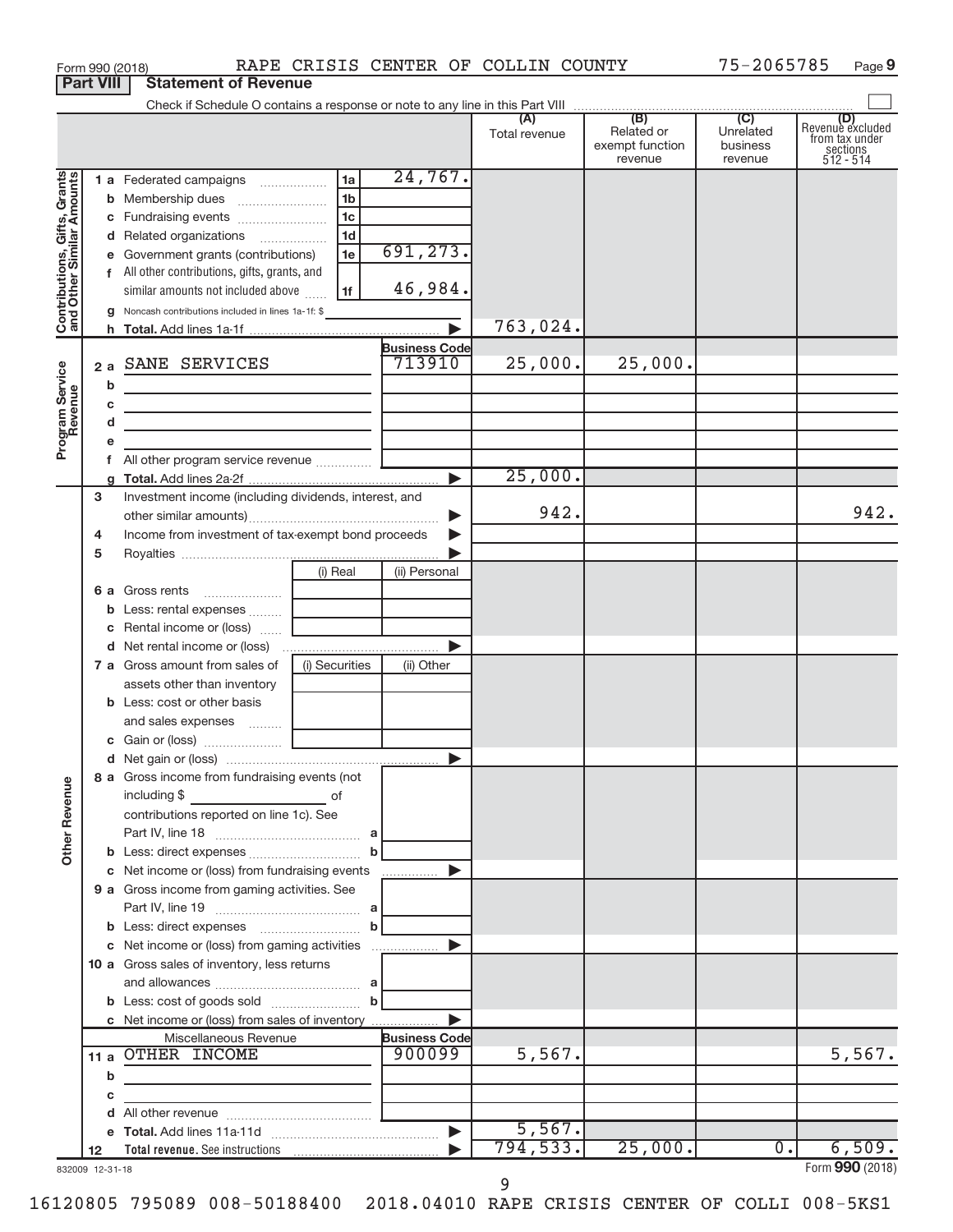**Part IX Statement of Functional Expenses**

Form 990 (2018) RAPE CRISIS CENTER OF COLLIN COUNTY 75-2065785 <sub>Page</sub>

| Section 501(c)(3) and 501(c)(4) organizations must complete all columns. All other organizations must complete column (A). |                                                                                                                                                                                                             |                          |                                    |                                                      |                                |  |  |  |  |  |  |
|----------------------------------------------------------------------------------------------------------------------------|-------------------------------------------------------------------------------------------------------------------------------------------------------------------------------------------------------------|--------------------------|------------------------------------|------------------------------------------------------|--------------------------------|--|--|--|--|--|--|
| Check if Schedule O contains a response or note to any line in this Part IX                                                |                                                                                                                                                                                                             |                          |                                    |                                                      |                                |  |  |  |  |  |  |
|                                                                                                                            | Do not include amounts reported on lines 6b,<br>7b, 8b, 9b, and 10b of Part VIII.                                                                                                                           | (A)<br>Total expenses    | (B)<br>Program service<br>expenses | $\overline{C}$<br>Management and<br>general expenses | (D)<br>Fundraising<br>expenses |  |  |  |  |  |  |
| 1.                                                                                                                         | Grants and other assistance to domestic organizations                                                                                                                                                       |                          |                                    |                                                      |                                |  |  |  |  |  |  |
|                                                                                                                            | and domestic governments. See Part IV, line 21                                                                                                                                                              |                          |                                    |                                                      |                                |  |  |  |  |  |  |
| $\mathbf{2}$                                                                                                               | Grants and other assistance to domestic                                                                                                                                                                     |                          |                                    |                                                      |                                |  |  |  |  |  |  |
|                                                                                                                            | individuals. See Part IV, line 22                                                                                                                                                                           |                          |                                    |                                                      |                                |  |  |  |  |  |  |
| 3                                                                                                                          | Grants and other assistance to foreign                                                                                                                                                                      |                          |                                    |                                                      |                                |  |  |  |  |  |  |
|                                                                                                                            | organizations, foreign governments, and foreign                                                                                                                                                             |                          |                                    |                                                      |                                |  |  |  |  |  |  |
|                                                                                                                            | individuals. See Part IV, lines 15 and 16                                                                                                                                                                   |                          |                                    |                                                      |                                |  |  |  |  |  |  |
| 4                                                                                                                          | Benefits paid to or for members                                                                                                                                                                             |                          |                                    |                                                      |                                |  |  |  |  |  |  |
| 5                                                                                                                          | Compensation of current officers, directors,                                                                                                                                                                |                          |                                    |                                                      |                                |  |  |  |  |  |  |
|                                                                                                                            | trustees, and key employees                                                                                                                                                                                 | 62,323.                  | 57,960.                            | 4,363.                                               |                                |  |  |  |  |  |  |
| 6                                                                                                                          | Compensation not included above, to disqualified                                                                                                                                                            |                          |                                    |                                                      |                                |  |  |  |  |  |  |
|                                                                                                                            | persons (as defined under section 4958(f)(1)) and                                                                                                                                                           |                          |                                    |                                                      |                                |  |  |  |  |  |  |
|                                                                                                                            | persons described in section 4958(c)(3)(B)                                                                                                                                                                  |                          |                                    |                                                      |                                |  |  |  |  |  |  |
| 7                                                                                                                          | Other salaries and wages                                                                                                                                                                                    | 509,900.                 | 474, 207.                          | 35,693.                                              |                                |  |  |  |  |  |  |
| 8                                                                                                                          | Pension plan accruals and contributions (include                                                                                                                                                            |                          |                                    |                                                      |                                |  |  |  |  |  |  |
|                                                                                                                            | section 401(k) and 403(b) employer contributions)                                                                                                                                                           |                          |                                    |                                                      |                                |  |  |  |  |  |  |
| 9                                                                                                                          | Other employee benefits                                                                                                                                                                                     | 39,695.                  | 36,917.                            | 2,778.<br>4,039.                                     |                                |  |  |  |  |  |  |
| 10                                                                                                                         |                                                                                                                                                                                                             | 57,697.                  | 53,658.                            |                                                      |                                |  |  |  |  |  |  |
| 11                                                                                                                         | Fees for services (non-employees):                                                                                                                                                                          |                          |                                    |                                                      |                                |  |  |  |  |  |  |
| а                                                                                                                          |                                                                                                                                                                                                             |                          |                                    |                                                      |                                |  |  |  |  |  |  |
| b                                                                                                                          |                                                                                                                                                                                                             | 9,325.                   |                                    | 9,325.                                               |                                |  |  |  |  |  |  |
| c                                                                                                                          |                                                                                                                                                                                                             |                          |                                    |                                                      |                                |  |  |  |  |  |  |
| d                                                                                                                          |                                                                                                                                                                                                             |                          |                                    |                                                      |                                |  |  |  |  |  |  |
| е                                                                                                                          | Professional fundraising services. See Part IV, line 17                                                                                                                                                     |                          |                                    |                                                      |                                |  |  |  |  |  |  |
| f                                                                                                                          | Investment management fees<br>Other. (If line 11g amount exceeds 10% of line 25,                                                                                                                            |                          |                                    |                                                      |                                |  |  |  |  |  |  |
| g                                                                                                                          | column (A) amount, list line 11g expenses on Sch O.)                                                                                                                                                        |                          |                                    |                                                      |                                |  |  |  |  |  |  |
| 12                                                                                                                         |                                                                                                                                                                                                             | $\frac{27,014.}{2,516.}$ |                                    | $\frac{27,014.}{2,516.}$                             |                                |  |  |  |  |  |  |
| 13                                                                                                                         |                                                                                                                                                                                                             | 9,325.                   | 8,425.                             | 900.                                                 |                                |  |  |  |  |  |  |
| 14                                                                                                                         |                                                                                                                                                                                                             |                          |                                    |                                                      |                                |  |  |  |  |  |  |
| 15                                                                                                                         |                                                                                                                                                                                                             |                          |                                    |                                                      |                                |  |  |  |  |  |  |
| 16                                                                                                                         |                                                                                                                                                                                                             | 5,656.                   |                                    | 5,656.                                               |                                |  |  |  |  |  |  |
| 17                                                                                                                         |                                                                                                                                                                                                             | 11,554.                  | 11,554.                            |                                                      |                                |  |  |  |  |  |  |
| 18                                                                                                                         | Payments of travel or entertainment expenses                                                                                                                                                                |                          |                                    |                                                      |                                |  |  |  |  |  |  |
|                                                                                                                            | for any federal, state, or local public officials                                                                                                                                                           |                          |                                    |                                                      |                                |  |  |  |  |  |  |
| 19                                                                                                                         | Conferences, conventions, and meetings                                                                                                                                                                      | 5,173.                   | 5,173.                             |                                                      |                                |  |  |  |  |  |  |
| 20                                                                                                                         | Interest                                                                                                                                                                                                    | 18,915.                  |                                    | 18,915.                                              |                                |  |  |  |  |  |  |
| 21                                                                                                                         |                                                                                                                                                                                                             |                          |                                    |                                                      |                                |  |  |  |  |  |  |
| 22                                                                                                                         | Depreciation, depletion, and amortization                                                                                                                                                                   | 10,815.                  | 10,815.                            |                                                      |                                |  |  |  |  |  |  |
| 23                                                                                                                         | Insurance                                                                                                                                                                                                   | 4,749.                   | 4,749.                             |                                                      |                                |  |  |  |  |  |  |
| 24                                                                                                                         | Other expenses. Itemize expenses not covered<br>above. (List miscellaneous expenses in line 24e. If line<br>24e amount exceeds 10% of line 25, column (A)<br>amount, list line 24e expenses on Schedule O.) |                          |                                    |                                                      |                                |  |  |  |  |  |  |
| a                                                                                                                          | CLINIC EXPENSE                                                                                                                                                                                              | 24,558.                  | 24,558.                            |                                                      |                                |  |  |  |  |  |  |
|                                                                                                                            | EQUIPMENT MAINTENANCE A                                                                                                                                                                                     | 17,909.                  | 7,717.                             | 10, 192.                                             |                                |  |  |  |  |  |  |
| C                                                                                                                          | <b>SANE</b>                                                                                                                                                                                                 | 17, 122.                 | 17,122.                            |                                                      |                                |  |  |  |  |  |  |
|                                                                                                                            | <b>TELEPHONE</b>                                                                                                                                                                                            | 8,850.                   | 7,208.                             | 1,642.                                               |                                |  |  |  |  |  |  |
| е                                                                                                                          | All other expenses                                                                                                                                                                                          | 21, 393.                 | 16,898.                            | 2,407.                                               | 2,088.                         |  |  |  |  |  |  |
| 25                                                                                                                         | Total functional expenses. Add lines 1 through 24e                                                                                                                                                          | 864,489.                 | 736,961.                           | 125,440.                                             | 2,088.                         |  |  |  |  |  |  |
| 26                                                                                                                         | Joint costs. Complete this line only if the organization                                                                                                                                                    |                          |                                    |                                                      |                                |  |  |  |  |  |  |
|                                                                                                                            | reported in column (B) joint costs from a combined                                                                                                                                                          |                          |                                    |                                                      |                                |  |  |  |  |  |  |
|                                                                                                                            | educational campaign and fundraising solicitation.<br>Check here $\blacktriangleright$                                                                                                                      |                          |                                    |                                                      |                                |  |  |  |  |  |  |
|                                                                                                                            | if following SOP 98-2 (ASC 958-720)                                                                                                                                                                         |                          |                                    |                                                      |                                |  |  |  |  |  |  |

832010 12-31-18

Form (2018) **990**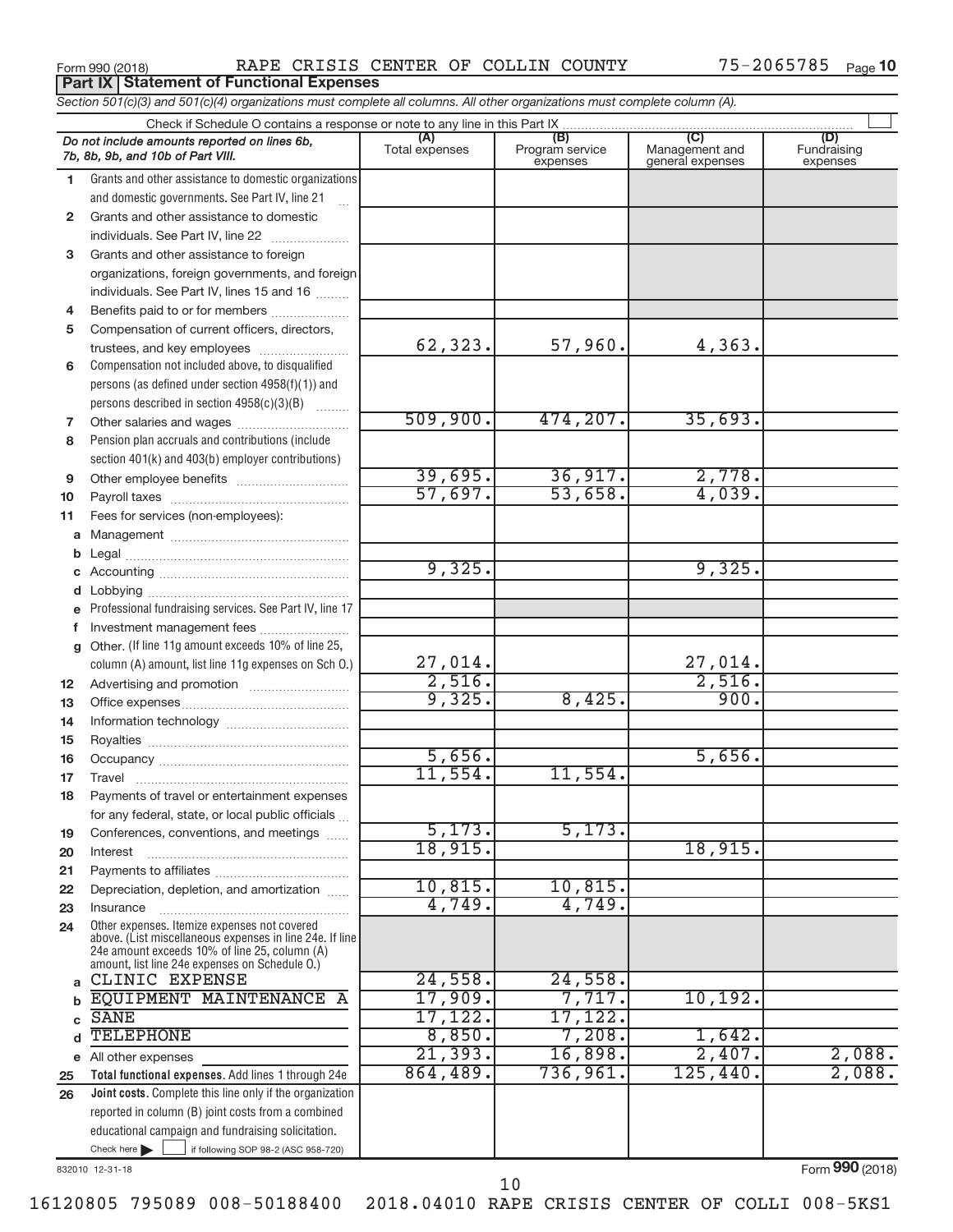| Form 990 (2018) |  |  | RAPE CRISIS CENTER OF COLLIN COUNTY |  |  |  |  | $75 - 2065785$ Page 11 |  |  |
|-----------------|--|--|-------------------------------------|--|--|--|--|------------------------|--|--|
|-----------------|--|--|-------------------------------------|--|--|--|--|------------------------|--|--|

|        | RAPE CRISIS CENTER OF COLLIN COUNTY<br>Form 990 (2018) |                                                                                                                                                                                                                                             |                 |          |                          |                 | 75-2065785<br>Page 11 |
|--------|--------------------------------------------------------|---------------------------------------------------------------------------------------------------------------------------------------------------------------------------------------------------------------------------------------------|-----------------|----------|--------------------------|-----------------|-----------------------|
|        | Part X                                                 | <b>Balance Sheet</b>                                                                                                                                                                                                                        |                 |          |                          |                 |                       |
|        |                                                        |                                                                                                                                                                                                                                             |                 |          |                          |                 |                       |
|        |                                                        |                                                                                                                                                                                                                                             |                 |          | (A)<br>Beginning of year |                 | (B)<br>End of year    |
|        | 1                                                      |                                                                                                                                                                                                                                             |                 |          | 49,873.                  | $\mathbf{1}$    |                       |
|        | 2                                                      |                                                                                                                                                                                                                                             |                 |          | 130,071.                 | $\overline{2}$  | 203,468.              |
|        | 3                                                      |                                                                                                                                                                                                                                             |                 |          | 233, 219.                | 3               | 177,391.              |
|        | 4                                                      |                                                                                                                                                                                                                                             |                 |          |                          | 4               |                       |
|        | 5                                                      | Loans and other receivables from current and former officers, directors,<br>trustees, key employees, and highest compensated employees. Complete                                                                                            |                 |          |                          |                 |                       |
|        |                                                        |                                                                                                                                                                                                                                             |                 |          |                          | 5               |                       |
|        | 6                                                      | Loans and other receivables from other disqualified persons (as defined under<br>section 4958(f)(1)), persons described in section 4958(c)(3)(B), and contributing<br>employers and sponsoring organizations of section 501(c)(9) voluntary |                 |          |                          |                 |                       |
|        |                                                        | employees' beneficiary organizations (see instr). Complete Part II of Sch L                                                                                                                                                                 |                 |          |                          | 6               |                       |
| Assets | $\overline{7}$                                         |                                                                                                                                                                                                                                             |                 |          |                          | $\overline{7}$  |                       |
|        | 8                                                      |                                                                                                                                                                                                                                             |                 |          |                          | 8               |                       |
|        | 9                                                      |                                                                                                                                                                                                                                             |                 |          |                          | 9               |                       |
|        |                                                        | <b>10a</b> Land, buildings, and equipment: cost or other<br>basis. Complete Part VI of Schedule D  10a                                                                                                                                      |                 | 758,634. |                          |                 |                       |
|        |                                                        |                                                                                                                                                                                                                                             | 10 <sub>b</sub> | 95,436.  | 620,901.                 | 10 <sub>c</sub> | 663,198.              |
|        | 11                                                     |                                                                                                                                                                                                                                             |                 |          |                          | 11              |                       |
|        | 12                                                     |                                                                                                                                                                                                                                             |                 |          |                          | 12              |                       |
|        | 13                                                     |                                                                                                                                                                                                                                             |                 |          |                          | 13              |                       |
|        | 14                                                     |                                                                                                                                                                                                                                             |                 |          |                          | 14              |                       |

|                   | 13 |                                                                                                      |            | 13 |                 |
|-------------------|----|------------------------------------------------------------------------------------------------------|------------|----|-----------------|
|                   | 14 |                                                                                                      |            | 14 |                 |
|                   | 15 |                                                                                                      |            | 15 |                 |
|                   | 16 |                                                                                                      | 1,034,064. | 16 | 1,044,057.      |
|                   | 17 |                                                                                                      | 1,274.     | 17 | 96,848.         |
|                   | 18 |                                                                                                      |            | 18 |                 |
|                   | 19 |                                                                                                      |            | 19 |                 |
|                   | 20 |                                                                                                      |            | 20 |                 |
|                   | 21 | Escrow or custodial account liability. Complete Part IV of Schedule D                                |            | 21 |                 |
|                   | 22 | Loans and other payables to current and former officers, directors, trustees,                        |            |    |                 |
| Liabilities       |    | key employees, highest compensated employees, and disqualified persons.                              |            |    |                 |
|                   |    |                                                                                                      |            | 22 |                 |
|                   | 23 | Secured mortgages and notes payable to unrelated third parties <i>manufacture</i>                    | 503,964.   | 23 | 488, 339.       |
|                   | 24 |                                                                                                      |            | 24 |                 |
|                   | 25 | Other liabilities (including federal income tax, payables to related third                           |            |    |                 |
|                   |    | parties, and other liabilities not included on lines 17-24). Complete Part X of                      |            |    |                 |
|                   |    | Schedule D                                                                                           |            | 25 |                 |
|                   | 26 |                                                                                                      | 505, 238.  | 26 | 585, 187.       |
|                   |    | Organizations that follow SFAS 117 (ASC 958), check here $\blacktriangleright \lfloor X \rfloor$ and |            |    |                 |
|                   |    | complete lines 27 through 29, and lines 33 and 34.                                                   |            |    |                 |
|                   | 27 |                                                                                                      | 198,441.   | 27 | 227,903.        |
|                   | 28 |                                                                                                      | 330, 385.  | 28 | 230,967.        |
| or Fund Balances  | 29 |                                                                                                      |            | 29 |                 |
|                   |    | Organizations that do not follow SFAS 117 (ASC 958), check here $\blacktriangleright$                |            |    |                 |
|                   |    | and complete lines 30 through 34.                                                                    |            |    |                 |
| <b>Net Assets</b> | 30 |                                                                                                      |            | 30 |                 |
|                   | 31 | Paid-in or capital surplus, or land, building, or equipment fund                                     |            | 31 |                 |
|                   | 32 | Retained earnings, endowment, accumulated income, or other funds                                     |            | 32 |                 |
|                   | 33 |                                                                                                      | 528,826.   | 33 | 458,870.        |
|                   | 34 |                                                                                                      | 1,034,064. | 34 | 1,044,057.      |
|                   |    |                                                                                                      |            |    | Form 990 (2018) |

11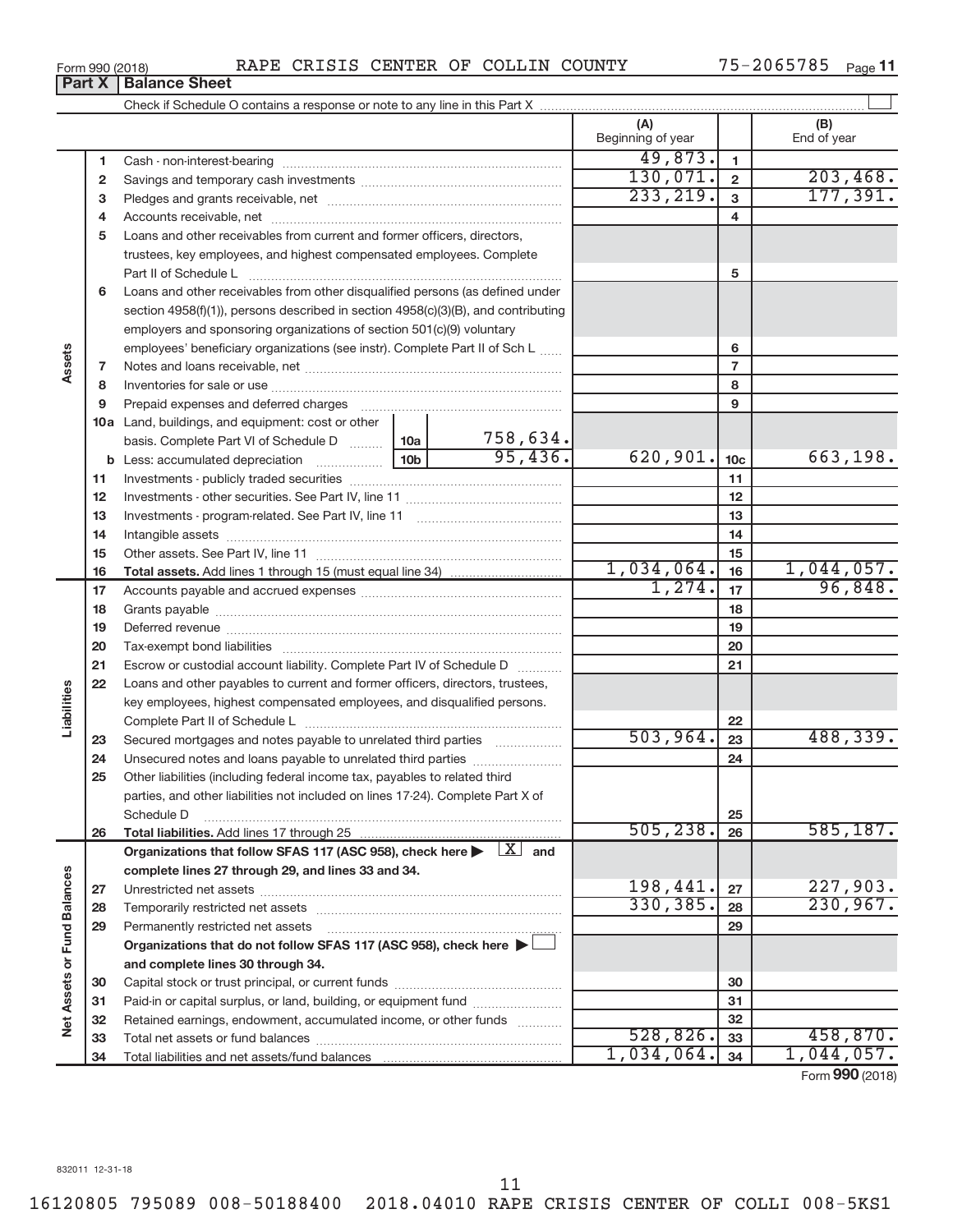|    | RAPE CRISIS CENTER OF COLLIN COUNTY<br>Form 990 (2018)                                                                                                            | 75-2065785              |                |                      | Page 12          |  |  |
|----|-------------------------------------------------------------------------------------------------------------------------------------------------------------------|-------------------------|----------------|----------------------|------------------|--|--|
|    | <b>Part XI Reconciliation of Net Assets</b>                                                                                                                       |                         |                |                      |                  |  |  |
|    | Check if Schedule O contains a response or note to any line in this Part XI [11] [12] Check if Schedule O contains a response or note to any line in this Part XI |                         |                |                      |                  |  |  |
|    |                                                                                                                                                                   |                         |                |                      |                  |  |  |
| 1  |                                                                                                                                                                   | 1                       |                |                      | 794,533.         |  |  |
| 2  |                                                                                                                                                                   | $\overline{2}$          |                |                      | 864,489.         |  |  |
| 3  |                                                                                                                                                                   | 3                       |                |                      | $-69,956.$       |  |  |
| 4  |                                                                                                                                                                   | $\overline{\mathbf{4}}$ |                |                      | 528,826.         |  |  |
| 5  |                                                                                                                                                                   | 5                       |                |                      |                  |  |  |
| 6  | Donated services and use of facilities                                                                                                                            | 6                       |                |                      |                  |  |  |
| 7  | Investment expenses                                                                                                                                               | $\overline{7}$          |                |                      |                  |  |  |
| 8  | Prior period adjustments                                                                                                                                          | 8                       |                |                      |                  |  |  |
| 9  |                                                                                                                                                                   | 9                       |                |                      | $\overline{0}$ . |  |  |
| 10 | Net assets or fund balances at end of year. Combine lines 3 through 9 (must equal Part X, line 33,                                                                |                         |                |                      | 458,870.         |  |  |
|    | 10<br>column (B))                                                                                                                                                 |                         |                |                      |                  |  |  |
|    | Part XII Financial Statements and Reporting                                                                                                                       |                         |                |                      |                  |  |  |
|    |                                                                                                                                                                   |                         |                |                      |                  |  |  |
|    |                                                                                                                                                                   |                         |                | Yes                  | <b>No</b>        |  |  |
| 1  | Accounting method used to prepare the Form 990: $\Box$ Cash $\Box X$ Accrual<br>$\Box$ Other                                                                      |                         |                |                      |                  |  |  |
|    | If the organization changed its method of accounting from a prior year or checked "Other," explain in Schedule O.                                                 |                         |                |                      |                  |  |  |
|    |                                                                                                                                                                   |                         | 2a             |                      | x                |  |  |
|    | If "Yes," check a box below to indicate whether the financial statements for the year were compiled or reviewed on a                                              |                         |                |                      |                  |  |  |
|    | separate basis, consolidated basis, or both:                                                                                                                      |                         |                |                      |                  |  |  |
|    | Both consolidated and separate basis<br>Separate basis<br>Consolidated basis                                                                                      |                         |                |                      |                  |  |  |
|    |                                                                                                                                                                   |                         | 2 <sub>b</sub> | x                    |                  |  |  |
|    | If "Yes," check a box below to indicate whether the financial statements for the year were audited on a separate basis,                                           |                         |                |                      |                  |  |  |
|    | consolidated basis, or both:                                                                                                                                      |                         |                |                      |                  |  |  |
|    | $ \mathbf{X} $ Separate basis<br>Consolidated basis<br>Both consolidated and separate basis                                                                       |                         |                |                      |                  |  |  |
|    | c If "Yes" to line 2a or 2b, does the organization have a committee that assumes responsibility for oversight of the audit,                                       |                         |                |                      |                  |  |  |
|    |                                                                                                                                                                   |                         | 2c             | х                    |                  |  |  |
|    | If the organization changed either its oversight process or selection process during the tax year, explain in Schedule O.                                         |                         |                |                      |                  |  |  |
|    | 3a As a result of a federal award, was the organization required to undergo an audit or audits as set forth in the Single Audit                                   |                         |                |                      |                  |  |  |
|    |                                                                                                                                                                   |                         | 3a             |                      | X                |  |  |
|    | <b>b</b> If "Yes," did the organization undergo the required audit or audits? If the organization did not undergo the required audit                              |                         |                |                      |                  |  |  |
|    |                                                                                                                                                                   |                         | 3b             | $000 \times 10^{-1}$ |                  |  |  |
|    |                                                                                                                                                                   |                         |                |                      |                  |  |  |

Form (2018) **990**

832012 12-31-18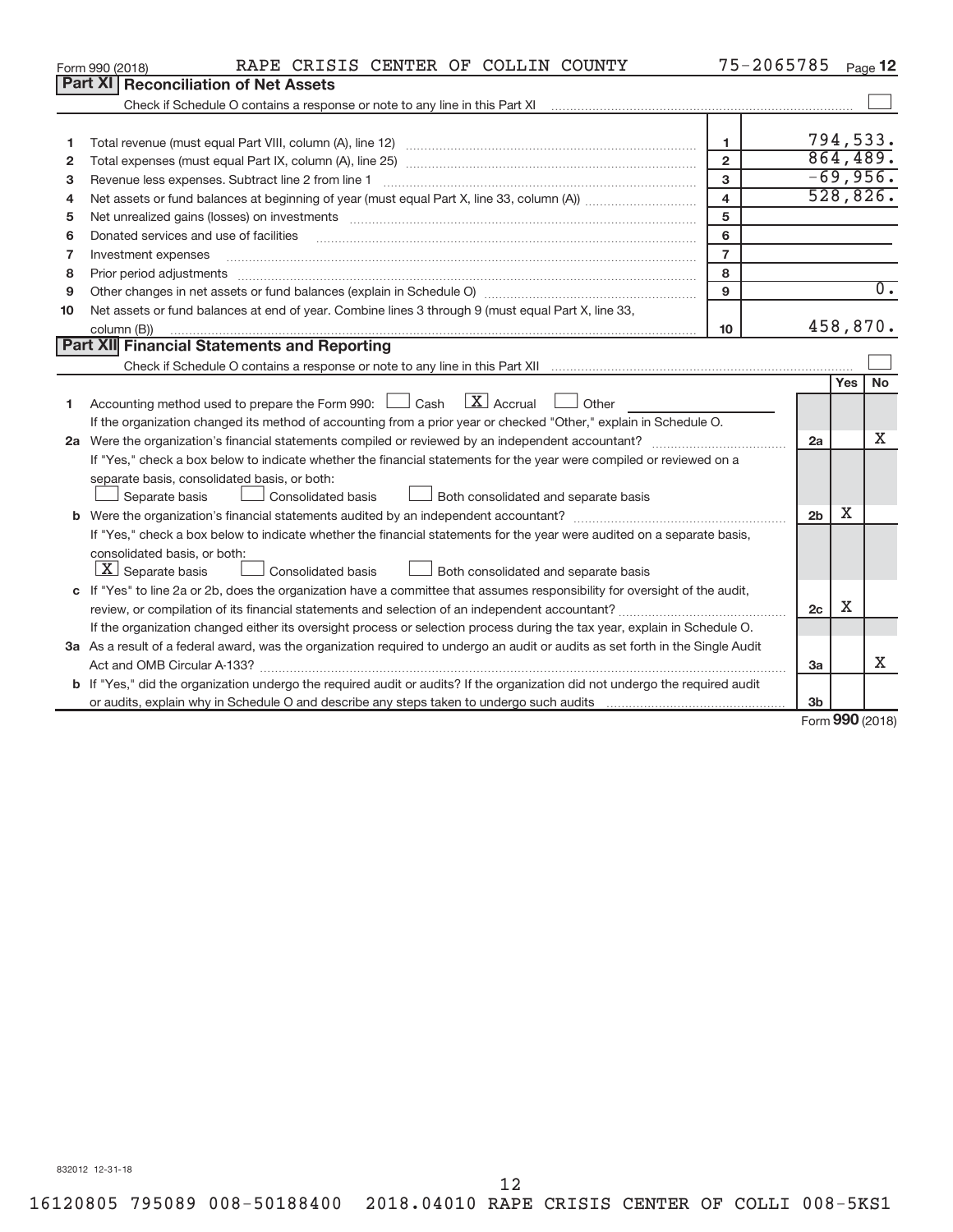| (Form 990 or 990-EZ) |  |  |
|----------------------|--|--|

**(Form 990 or 990-EZ) Complete if the organization is a section 501(c)(3) organization or a section Public Charity Status and Public Support**<br> **Addition** is a section 501(c)(3) organization or a section<br>  $\frac{4947(a)(1)$  nonexempt charitable trust.

| OMB No. 1545-0047     |
|-----------------------|
| N 7                   |
| <b>Open to Public</b> |

|                 | Department of the Treasury<br>Internal Revenue Service                                                                                                                                         |                                             |  | <b>If (a) If it is not concernible</b> of target and<br>Attach to Form 990 or Form 990-EZ. | <b>Open to Public</b><br>Inspection                                                                                                           |                                                                |    |                            |  |                                       |  |
|-----------------|------------------------------------------------------------------------------------------------------------------------------------------------------------------------------------------------|---------------------------------------------|--|--------------------------------------------------------------------------------------------|-----------------------------------------------------------------------------------------------------------------------------------------------|----------------------------------------------------------------|----|----------------------------|--|---------------------------------------|--|
|                 |                                                                                                                                                                                                | Name of the organization                    |  |                                                                                            | $\blacktriangleright$ Go to www.irs.gov/Form990 for instructions and the latest information.                                                  |                                                                |    |                            |  | <b>Employer identification number</b> |  |
|                 |                                                                                                                                                                                                |                                             |  |                                                                                            | RAPE CRISIS CENTER OF COLLIN COUNTY                                                                                                           |                                                                |    |                            |  | 75-2065785                            |  |
|                 | Part I                                                                                                                                                                                         |                                             |  |                                                                                            | Reason for Public Charity Status (All organizations must complete this part.) See instructions.                                               |                                                                |    |                            |  |                                       |  |
|                 |                                                                                                                                                                                                |                                             |  |                                                                                            |                                                                                                                                               |                                                                |    |                            |  |                                       |  |
|                 |                                                                                                                                                                                                |                                             |  |                                                                                            | The organization is not a private foundation because it is: (For lines 1 through 12, check only one box.)                                     |                                                                |    |                            |  |                                       |  |
| 1               | A church, convention of churches, or association of churches described in section 170(b)(1)(A)(i).                                                                                             |                                             |  |                                                                                            |                                                                                                                                               |                                                                |    |                            |  |                                       |  |
| 2               | A school described in section 170(b)(1)(A)(ii). (Attach Schedule E (Form 990 or 990-EZ).)<br>A hospital or a cooperative hospital service organization described in section 170(b)(1)(A)(iii). |                                             |  |                                                                                            |                                                                                                                                               |                                                                |    |                            |  |                                       |  |
| з               |                                                                                                                                                                                                |                                             |  |                                                                                            |                                                                                                                                               |                                                                |    |                            |  |                                       |  |
| 4               |                                                                                                                                                                                                |                                             |  |                                                                                            | A medical research organization operated in conjunction with a hospital described in section 170(b)(1)(A)(iii). Enter the hospital's name,    |                                                                |    |                            |  |                                       |  |
|                 | city, and state:                                                                                                                                                                               |                                             |  |                                                                                            |                                                                                                                                               |                                                                |    |                            |  |                                       |  |
| 5               |                                                                                                                                                                                                |                                             |  |                                                                                            | An organization operated for the benefit of a college or university owned or operated by a governmental unit described in                     |                                                                |    |                            |  |                                       |  |
|                 |                                                                                                                                                                                                |                                             |  | section 170(b)(1)(A)(iv). (Complete Part II.)                                              |                                                                                                                                               |                                                                |    |                            |  |                                       |  |
| 6               |                                                                                                                                                                                                |                                             |  |                                                                                            | A federal, state, or local government or governmental unit described in section 170(b)(1)(A)(v).                                              |                                                                |    |                            |  |                                       |  |
| $\overline{7}$  | $\lfloor x \rfloor$                                                                                                                                                                            |                                             |  |                                                                                            | An organization that normally receives a substantial part of its support from a governmental unit or from the general public described in     |                                                                |    |                            |  |                                       |  |
|                 |                                                                                                                                                                                                |                                             |  | section 170(b)(1)(A)(vi). (Complete Part II.)                                              |                                                                                                                                               |                                                                |    |                            |  |                                       |  |
| 8               |                                                                                                                                                                                                |                                             |  |                                                                                            | A community trust described in section 170(b)(1)(A)(vi). (Complete Part II.)                                                                  |                                                                |    |                            |  |                                       |  |
| 9               |                                                                                                                                                                                                |                                             |  |                                                                                            | An agricultural research organization described in section 170(b)(1)(A)(ix) operated in conjunction with a land-grant college                 |                                                                |    |                            |  |                                       |  |
|                 |                                                                                                                                                                                                |                                             |  |                                                                                            | or university or a non-land-grant college of agriculture (see instructions). Enter the name, city, and state of the college or                |                                                                |    |                            |  |                                       |  |
|                 |                                                                                                                                                                                                | university:                                 |  |                                                                                            |                                                                                                                                               |                                                                |    |                            |  |                                       |  |
| 10              |                                                                                                                                                                                                |                                             |  |                                                                                            | An organization that normally receives: (1) more than 33 1/3% of its support from contributions, membership fees, and gross receipts from     |                                                                |    |                            |  |                                       |  |
|                 |                                                                                                                                                                                                |                                             |  |                                                                                            | activities related to its exempt functions - subject to certain exceptions, and (2) no more than 33 1/3% of its support from gross investment |                                                                |    |                            |  |                                       |  |
|                 |                                                                                                                                                                                                |                                             |  |                                                                                            | income and unrelated business taxable income (less section 511 tax) from businesses acquired by the organization after June 30, 1975.         |                                                                |    |                            |  |                                       |  |
|                 |                                                                                                                                                                                                |                                             |  | See section 509(a)(2). (Complete Part III.)                                                |                                                                                                                                               |                                                                |    |                            |  |                                       |  |
| 11              |                                                                                                                                                                                                |                                             |  |                                                                                            | An organization organized and operated exclusively to test for public safety. See section 509(a)(4).                                          |                                                                |    |                            |  |                                       |  |
| 12 <sub>2</sub> |                                                                                                                                                                                                |                                             |  |                                                                                            | An organization organized and operated exclusively for the benefit of, to perform the functions of, or to carry out the purposes of one or    |                                                                |    |                            |  |                                       |  |
|                 |                                                                                                                                                                                                |                                             |  |                                                                                            | more publicly supported organizations described in section 509(a)(1) or section 509(a)(2). See section 509(a)(3). Check the box in            |                                                                |    |                            |  |                                       |  |
|                 |                                                                                                                                                                                                |                                             |  |                                                                                            | lines 12a through 12d that describes the type of supporting organization and complete lines 12e, 12f, and 12g.                                |                                                                |    |                            |  |                                       |  |
| а               |                                                                                                                                                                                                |                                             |  |                                                                                            | Type I. A supporting organization operated, supervised, or controlled by its supported organization(s), typically by giving                   |                                                                |    |                            |  |                                       |  |
|                 |                                                                                                                                                                                                |                                             |  |                                                                                            | the supported organization(s) the power to regularly appoint or elect a majority of the directors or trustees of the supporting               |                                                                |    |                            |  |                                       |  |
|                 |                                                                                                                                                                                                |                                             |  | organization. You must complete Part IV, Sections A and B.                                 |                                                                                                                                               |                                                                |    |                            |  |                                       |  |
| b               |                                                                                                                                                                                                |                                             |  |                                                                                            | Type II. A supporting organization supervised or controlled in connection with its supported organization(s), by having                       |                                                                |    |                            |  |                                       |  |
|                 |                                                                                                                                                                                                |                                             |  |                                                                                            | control or management of the supporting organization vested in the same persons that control or manage the supported                          |                                                                |    |                            |  |                                       |  |
|                 |                                                                                                                                                                                                |                                             |  | organization(s). You must complete Part IV, Sections A and C.                              |                                                                                                                                               |                                                                |    |                            |  |                                       |  |
| с               |                                                                                                                                                                                                |                                             |  |                                                                                            | Type III functionally integrated. A supporting organization operated in connection with, and functionally integrated with,                    |                                                                |    |                            |  |                                       |  |
|                 |                                                                                                                                                                                                |                                             |  |                                                                                            | its supported organization(s) (see instructions). You must complete Part IV, Sections A, D, and E.                                            |                                                                |    |                            |  |                                       |  |
| d               |                                                                                                                                                                                                |                                             |  |                                                                                            | Type III non-functionally integrated. A supporting organization operated in connection with its supported organization(s)                     |                                                                |    |                            |  |                                       |  |
|                 |                                                                                                                                                                                                |                                             |  |                                                                                            | that is not functionally integrated. The organization generally must satisfy a distribution requirement and an attentiveness                  |                                                                |    |                            |  |                                       |  |
|                 |                                                                                                                                                                                                |                                             |  |                                                                                            | requirement (see instructions). You must complete Part IV, Sections A and D, and Part V.                                                      |                                                                |    |                            |  |                                       |  |
| е               |                                                                                                                                                                                                |                                             |  |                                                                                            | Check this box if the organization received a written determination from the IRS that it is a Type I, Type II, Type III                       |                                                                |    |                            |  |                                       |  |
|                 |                                                                                                                                                                                                |                                             |  |                                                                                            | functionally integrated, or Type III non-functionally integrated supporting organization.                                                     |                                                                |    |                            |  |                                       |  |
| f               |                                                                                                                                                                                                | Enter the number of supported organizations |  |                                                                                            |                                                                                                                                               |                                                                |    |                            |  |                                       |  |
|                 |                                                                                                                                                                                                |                                             |  | Provide the following information about the supported organization(s).                     |                                                                                                                                               |                                                                |    |                            |  |                                       |  |
|                 |                                                                                                                                                                                                | (i) Name of supported                       |  | (ii) $EIN$                                                                                 | (iii) Type of organization                                                                                                                    | (iv) Is the organization listed<br>in your governing document? |    | (v) Amount of monetary     |  | (vi) Amount of other                  |  |
|                 |                                                                                                                                                                                                | organization                                |  |                                                                                            | (described on lines 1-10<br>above (see instructions))                                                                                         | Yes                                                            | No | support (see instructions) |  | support (see instructions)            |  |
|                 |                                                                                                                                                                                                |                                             |  |                                                                                            |                                                                                                                                               |                                                                |    |                            |  |                                       |  |
|                 |                                                                                                                                                                                                |                                             |  |                                                                                            |                                                                                                                                               |                                                                |    |                            |  |                                       |  |
|                 |                                                                                                                                                                                                |                                             |  |                                                                                            |                                                                                                                                               |                                                                |    |                            |  |                                       |  |
|                 |                                                                                                                                                                                                |                                             |  |                                                                                            |                                                                                                                                               |                                                                |    |                            |  |                                       |  |
|                 |                                                                                                                                                                                                |                                             |  |                                                                                            |                                                                                                                                               |                                                                |    |                            |  |                                       |  |
|                 |                                                                                                                                                                                                |                                             |  |                                                                                            |                                                                                                                                               |                                                                |    |                            |  |                                       |  |
|                 |                                                                                                                                                                                                |                                             |  |                                                                                            |                                                                                                                                               |                                                                |    |                            |  |                                       |  |
|                 |                                                                                                                                                                                                |                                             |  |                                                                                            |                                                                                                                                               |                                                                |    |                            |  |                                       |  |
|                 |                                                                                                                                                                                                |                                             |  |                                                                                            |                                                                                                                                               |                                                                |    |                            |  |                                       |  |
|                 |                                                                                                                                                                                                |                                             |  |                                                                                            |                                                                                                                                               |                                                                |    |                            |  |                                       |  |
| Total           |                                                                                                                                                                                                |                                             |  |                                                                                            |                                                                                                                                               |                                                                |    |                            |  |                                       |  |

LHA For Paperwork Reduction Act Notice, see the Instructions for Form 990 or 990-EZ. 832021 10-11-18 Schedule A (Form 990 or 990-EZ) 2018 13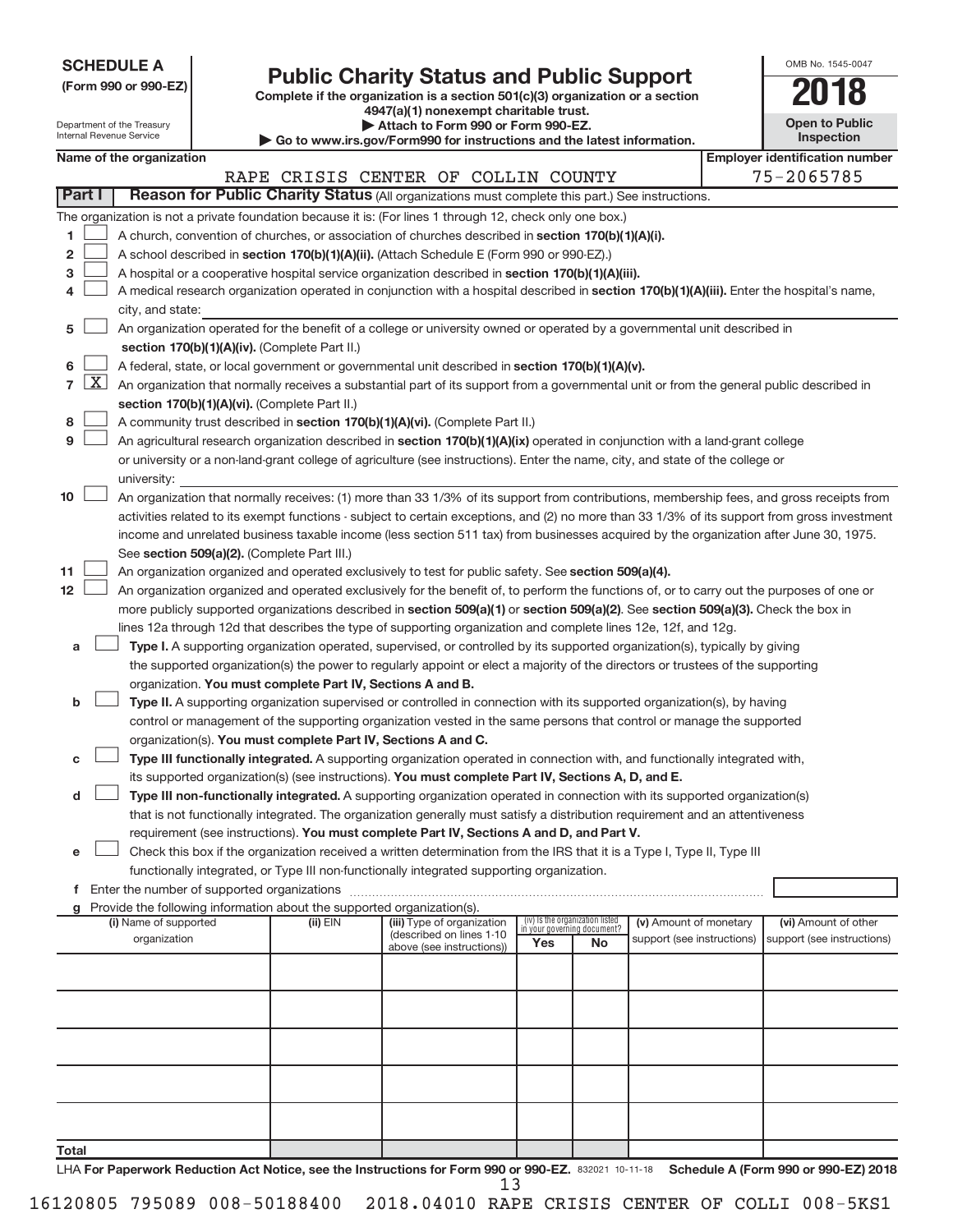### 75-2065785 Page 2 Schedule A (Form 990 or 990-EZ) 2018 RAPE CRISIS CENTER OF COLLIN COUNTY 75-2065785 Page

(Complete only if you checked the box on line 5, 7, or 8 of Part I or if the organization failed to qualify under Part III. If the organization fails to qualify under the tests listed below, please complete Part III.) **Part II** | Support Schedule for Organizations Described in Sections 170(b)(1)(A)(iv) and 170(b)(1)(A)(vi)

|    | <b>Section A. Public Support</b>                                                                                                                                                                                                                                                                                                                                           |           |           |            |            |                                      |                                    |
|----|----------------------------------------------------------------------------------------------------------------------------------------------------------------------------------------------------------------------------------------------------------------------------------------------------------------------------------------------------------------------------|-----------|-----------|------------|------------|--------------------------------------|------------------------------------|
|    | Calendar year (or fiscal year beginning in)                                                                                                                                                                                                                                                                                                                                | (a) 2014  | (b) 2015  | $(c)$ 2016 | $(d)$ 2017 | (e) 2018                             | (f) Total                          |
|    | 1 Gifts, grants, contributions, and                                                                                                                                                                                                                                                                                                                                        |           |           |            |            |                                      |                                    |
|    | membership fees received. (Do not                                                                                                                                                                                                                                                                                                                                          |           |           |            |            |                                      |                                    |
|    | include any "unusual grants.")                                                                                                                                                                                                                                                                                                                                             | 460,186.  | 426, 247. | 705,400.   | 1,027,241. | 763,024.                             | 3,382,098.                         |
|    | 2 Tax revenues levied for the organ-                                                                                                                                                                                                                                                                                                                                       |           |           |            |            |                                      |                                    |
|    | ization's benefit and either paid to                                                                                                                                                                                                                                                                                                                                       |           |           |            |            |                                      |                                    |
|    | or expended on its behalf                                                                                                                                                                                                                                                                                                                                                  |           |           |            |            |                                      |                                    |
|    | 3 The value of services or facilities                                                                                                                                                                                                                                                                                                                                      |           |           |            |            |                                      |                                    |
|    | furnished by a governmental unit to                                                                                                                                                                                                                                                                                                                                        |           |           |            |            |                                      |                                    |
|    | the organization without charge                                                                                                                                                                                                                                                                                                                                            |           |           |            |            |                                      |                                    |
|    | 4 Total. Add lines 1 through 3                                                                                                                                                                                                                                                                                                                                             | 460, 186. | 426, 247. | 705,400.   | 1,027,241  | 763,024.                             | 3,382,098.                         |
|    | 5 The portion of total contributions                                                                                                                                                                                                                                                                                                                                       |           |           |            |            |                                      |                                    |
|    | by each person (other than a                                                                                                                                                                                                                                                                                                                                               |           |           |            |            |                                      |                                    |
|    | governmental unit or publicly                                                                                                                                                                                                                                                                                                                                              |           |           |            |            |                                      |                                    |
|    | supported organization) included                                                                                                                                                                                                                                                                                                                                           |           |           |            |            |                                      |                                    |
|    | on line 1 that exceeds 2% of the                                                                                                                                                                                                                                                                                                                                           |           |           |            |            |                                      |                                    |
|    | amount shown on line 11,                                                                                                                                                                                                                                                                                                                                                   |           |           |            |            |                                      |                                    |
|    | column (f)                                                                                                                                                                                                                                                                                                                                                                 |           |           |            |            |                                      | 32,124.                            |
|    | 6 Public support. Subtract line 5 from line 4.                                                                                                                                                                                                                                                                                                                             |           |           |            |            |                                      | 3, 349, 974.                       |
|    | <b>Section B. Total Support</b>                                                                                                                                                                                                                                                                                                                                            |           |           |            |            |                                      |                                    |
|    | Calendar year (or fiscal year beginning in)                                                                                                                                                                                                                                                                                                                                | (a) 2014  | (b) 2015  | $(c)$ 2016 | $(d)$ 2017 | (e) 2018                             | (f) Total                          |
|    | 7 Amounts from line 4                                                                                                                                                                                                                                                                                                                                                      | 460, 186. | 426, 247. | 705,400.   | 1,027,241  | 763,024.                             | 3,382,098.                         |
|    | 8 Gross income from interest,                                                                                                                                                                                                                                                                                                                                              |           |           |            |            |                                      |                                    |
|    | dividends, payments received on                                                                                                                                                                                                                                                                                                                                            |           |           |            |            |                                      |                                    |
|    | securities loans, rents, royalties,                                                                                                                                                                                                                                                                                                                                        |           |           |            |            |                                      |                                    |
|    | and income from similar sources                                                                                                                                                                                                                                                                                                                                            | 859.      | 622.      | 243.       | 460.       | 942.                                 | 3,126.                             |
|    | 9 Net income from unrelated business                                                                                                                                                                                                                                                                                                                                       |           |           |            |            |                                      |                                    |
|    | activities, whether or not the                                                                                                                                                                                                                                                                                                                                             |           |           |            |            |                                      |                                    |
|    | business is regularly carried on                                                                                                                                                                                                                                                                                                                                           |           |           |            |            |                                      |                                    |
|    | 10 Other income. Do not include gain                                                                                                                                                                                                                                                                                                                                       |           |           |            |            |                                      |                                    |
|    | or loss from the sale of capital                                                                                                                                                                                                                                                                                                                                           |           |           |            |            |                                      |                                    |
|    | assets (Explain in Part VI.)                                                                                                                                                                                                                                                                                                                                               |           |           | 1,697.     | 1,305.     | 5,567.                               | 8,569.                             |
|    | 11 Total support. Add lines 7 through 10                                                                                                                                                                                                                                                                                                                                   |           |           |            |            |                                      | 3, 393, 793.                       |
|    | 12 Gross receipts from related activities, etc. (see instructions)                                                                                                                                                                                                                                                                                                         |           |           |            |            | 12                                   | 37,437.                            |
|    | 13 First five years. If the Form 990 is for the organization's first, second, third, fourth, or fifth tax year as a section 501(c)(3)                                                                                                                                                                                                                                      |           |           |            |            |                                      |                                    |
|    | organization, check this box and stop here<br><b>Section C. Computation of Public Support Percentage</b>                                                                                                                                                                                                                                                                   |           |           |            |            |                                      |                                    |
|    |                                                                                                                                                                                                                                                                                                                                                                            |           |           |            |            |                                      | 98.71                              |
|    |                                                                                                                                                                                                                                                                                                                                                                            |           |           |            |            | 14                                   | %<br>98.69                         |
|    | 16a 33 1/3% support test - 2018. If the organization did not check the box on line 13, and line 14 is 33 1/3% or more, check this box and                                                                                                                                                                                                                                  |           |           |            |            | 15                                   | %                                  |
|    |                                                                                                                                                                                                                                                                                                                                                                            |           |           |            |            |                                      | $\blacktriangleright$ $\mathbf{X}$ |
|    | stop here. The organization qualifies as a publicly supported organization [11] manuscription [11] manuscription [11] manuscription [11] manuscription [11] manuscription [11] manuscription [11] manuscription [11] manuscrip<br>b 33 1/3% support test - 2017. If the organization did not check a box on line 13 or 16a, and line 15 is 33 1/3% or more, check this box |           |           |            |            |                                      |                                    |
|    |                                                                                                                                                                                                                                                                                                                                                                            |           |           |            |            |                                      |                                    |
|    | 17a 10% -facts-and-circumstances test - 2018. If the organization did not check a box on line 13, 16a, or 16b, and line 14 is 10% or more,                                                                                                                                                                                                                                 |           |           |            |            |                                      |                                    |
|    | and if the organization meets the "facts-and-circumstances" test, check this box and stop here. Explain in Part VI how the organization                                                                                                                                                                                                                                    |           |           |            |            |                                      |                                    |
|    |                                                                                                                                                                                                                                                                                                                                                                            |           |           |            |            |                                      |                                    |
|    | b 10% -facts-and-circumstances test - 2017. If the organization did not check a box on line 13, 16a, 16b, or 17a, and line 15 is 10% or                                                                                                                                                                                                                                    |           |           |            |            |                                      |                                    |
|    | more, and if the organization meets the "facts-and-circumstances" test, check this box and <b>stop here.</b> Explain in Part VI how the                                                                                                                                                                                                                                    |           |           |            |            |                                      |                                    |
|    | organization meets the "facts-and-circumstances" test. The organization qualifies as a publicly supported organization                                                                                                                                                                                                                                                     |           |           |            |            |                                      |                                    |
| 18 | Private foundation. If the organization did not check a box on line 13, 16a, 16b, 17a, or 17b, check this box and see instructions                                                                                                                                                                                                                                         |           |           |            |            |                                      |                                    |
|    |                                                                                                                                                                                                                                                                                                                                                                            |           |           |            |            | Schedule A (Form 990 or 990-EZ) 2018 |                                    |

832022 10-11-18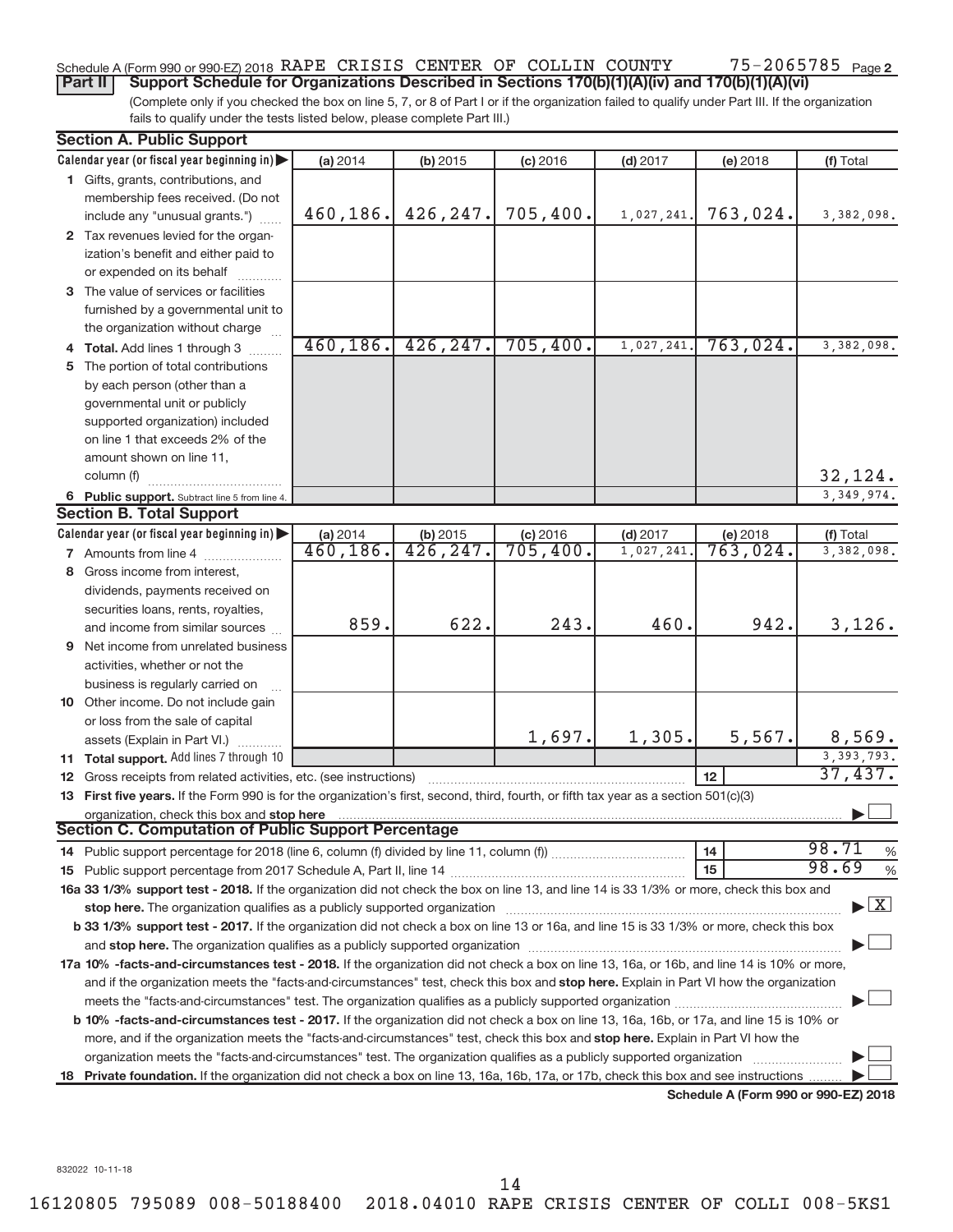### Schedule A (Form 990 or 990-EZ) 2018 RAPE CRISIS CENTER OF COLLIN COUNTY 75-2065785 Page **Part III | Support Schedule for Organizations Described in Section 509(a)(2)**

(Complete only if you checked the box on line 10 of Part I or if the organization failed to qualify under Part II. If the organization fails to qualify under the tests listed below, please complete Part II.)

| <b>Section A. Public Support</b>                                                                                                                                                         |          |          |            |            |          |                                      |
|------------------------------------------------------------------------------------------------------------------------------------------------------------------------------------------|----------|----------|------------|------------|----------|--------------------------------------|
| Calendar year (or fiscal year beginning in)                                                                                                                                              | (a) 2014 | (b) 2015 | $(c)$ 2016 | $(d)$ 2017 | (e) 2018 | (f) Total                            |
| 1 Gifts, grants, contributions, and                                                                                                                                                      |          |          |            |            |          |                                      |
| membership fees received. (Do not                                                                                                                                                        |          |          |            |            |          |                                      |
| include any "unusual grants.")                                                                                                                                                           |          |          |            |            |          |                                      |
| 2 Gross receipts from admissions,<br>merchandise sold or services per-<br>formed, or facilities furnished in<br>any activity that is related to the<br>organization's tax-exempt purpose |          |          |            |            |          |                                      |
| 3 Gross receipts from activities that                                                                                                                                                    |          |          |            |            |          |                                      |
| are not an unrelated trade or bus-                                                                                                                                                       |          |          |            |            |          |                                      |
| iness under section 513                                                                                                                                                                  |          |          |            |            |          |                                      |
| 4 Tax revenues levied for the organ-                                                                                                                                                     |          |          |            |            |          |                                      |
| ization's benefit and either paid to<br>or expended on its behalf                                                                                                                        |          |          |            |            |          |                                      |
| 5 The value of services or facilities                                                                                                                                                    |          |          |            |            |          |                                      |
| furnished by a governmental unit to                                                                                                                                                      |          |          |            |            |          |                                      |
| the organization without charge                                                                                                                                                          |          |          |            |            |          |                                      |
| 6 Total. Add lines 1 through 5                                                                                                                                                           |          |          |            |            |          |                                      |
| 7a Amounts included on lines 1, 2, and                                                                                                                                                   |          |          |            |            |          |                                      |
| 3 received from disqualified persons                                                                                                                                                     |          |          |            |            |          |                                      |
| <b>b</b> Amounts included on lines 2 and 3 received<br>from other than disqualified persons that<br>exceed the greater of \$5,000 or 1% of the<br>amount on line 13 for the year         |          |          |            |            |          |                                      |
| c Add lines 7a and 7b                                                                                                                                                                    |          |          |            |            |          |                                      |
| 8 Public support. (Subtract line 7c from line 6.)                                                                                                                                        |          |          |            |            |          |                                      |
| <b>Section B. Total Support</b>                                                                                                                                                          |          |          |            |            |          |                                      |
| Calendar year (or fiscal year beginning in)                                                                                                                                              | (a) 2014 | (b) 2015 | $(c)$ 2016 | $(d)$ 2017 | (e) 2018 | (f) Total                            |
| 9 Amounts from line 6                                                                                                                                                                    |          |          |            |            |          |                                      |
| <b>10a</b> Gross income from interest,<br>dividends, payments received on<br>securities loans, rents, royalties,<br>and income from similar sources                                      |          |          |            |            |          |                                      |
| <b>b</b> Unrelated business taxable income                                                                                                                                               |          |          |            |            |          |                                      |
| (less section 511 taxes) from businesses                                                                                                                                                 |          |          |            |            |          |                                      |
| acquired after June 30, 1975                                                                                                                                                             |          |          |            |            |          |                                      |
| c Add lines 10a and 10b                                                                                                                                                                  |          |          |            |            |          |                                      |
| <b>11</b> Net income from unrelated business<br>activities not included in line 10b,<br>whether or not the business is<br>regularly carried on                                           |          |          |            |            |          |                                      |
| 12 Other income. Do not include gain<br>or loss from the sale of capital<br>assets (Explain in Part VI.)                                                                                 |          |          |            |            |          |                                      |
| <b>13</b> Total support. (Add lines 9, 10c, 11, and 12.)                                                                                                                                 |          |          |            |            |          |                                      |
| 14 First five years. If the Form 990 is for the organization's first, second, third, fourth, or fifth tax year as a section 501(c)(3) organization,                                      |          |          |            |            |          |                                      |
|                                                                                                                                                                                          |          |          |            |            |          |                                      |
| <b>Section C. Computation of Public Support Percentage</b>                                                                                                                               |          |          |            |            |          |                                      |
|                                                                                                                                                                                          |          |          |            |            | 15       | %                                    |
| 16 Public support percentage from 2017 Schedule A, Part III, line 15                                                                                                                     |          |          |            |            | 16       | %                                    |
| <b>Section D. Computation of Investment Income Percentage</b>                                                                                                                            |          |          |            |            |          |                                      |
|                                                                                                                                                                                          |          |          |            |            | 17       | %                                    |
| 18 Investment income percentage from 2017 Schedule A, Part III, line 17                                                                                                                  |          |          |            |            | 18       | %                                    |
| 19a 33 1/3% support tests - 2018. If the organization did not check the box on line 14, and line 15 is more than 33 1/3%, and line 17 is not                                             |          |          |            |            |          |                                      |
| more than 33 1/3%, check this box and stop here. The organization qualifies as a publicly supported organization                                                                         |          |          |            |            |          |                                      |
| b 33 1/3% support tests - 2017. If the organization did not check a box on line 14 or line 19a, and line 16 is more than 33 1/3%, and                                                    |          |          |            |            |          |                                      |
| line 18 is not more than 33 1/3%, check this box and stop here. The organization qualifies as a publicly supported organization                                                          |          |          |            |            |          |                                      |
|                                                                                                                                                                                          |          |          |            |            |          |                                      |
| 832023 10-11-18                                                                                                                                                                          |          |          |            |            |          | Schedule A (Form 990 or 990-EZ) 2018 |
|                                                                                                                                                                                          |          |          | 15         |            |          |                                      |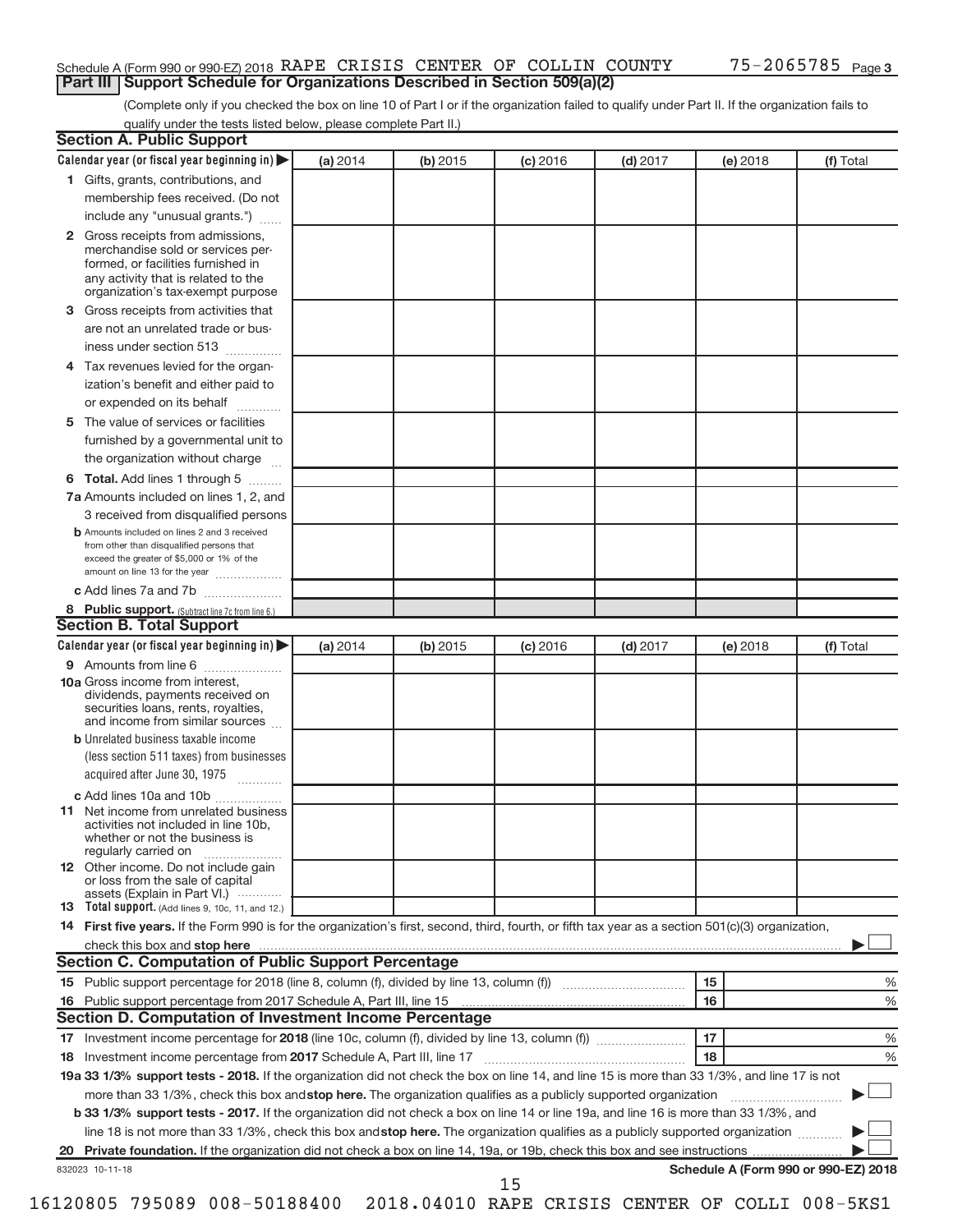**1**

**2**

**3a**

**3b**

**3c**

**4a**

**4b**

**4c**

**5a**

**5b 5c**

**6**

**7**

**8**

**9a**

**9b**

**9c**

**10a**

**10b**

**Yes No**

### **Part IV Supporting Organizations**

(Complete only if you checked a box in line 12 on Part I. If you checked 12a of Part I, complete Sections A and B. If you checked 12b of Part I, complete Sections A and C. If you checked 12c of Part I, complete Sections A, D, and E. If you checked 12d of Part I, complete Sections A and D, and complete Part V.)

### **Section A. All Supporting Organizations**

- **1** Are all of the organization's supported organizations listed by name in the organization's governing documents? If "No," describe in Part VI how the supported organizations are designated. If designated by *class or purpose, describe the designation. If historic and continuing relationship, explain.*
- **2** Did the organization have any supported organization that does not have an IRS determination of status under section 509(a)(1) or (2)? If "Yes," explain in Part **VI** how the organization determined that the supported *organization was described in section 509(a)(1) or (2).*
- **3a** Did the organization have a supported organization described in section 501(c)(4), (5), or (6)? If "Yes," answer *(b) and (c) below.*
- **b** Did the organization confirm that each supported organization qualified under section 501(c)(4), (5), or (6) and satisfied the public support tests under section 509(a)(2)? If "Yes," describe in Part VI when and how the *organization made the determination.*
- **c** Did the organization ensure that all support to such organizations was used exclusively for section 170(c)(2)(B) purposes? If "Yes," explain in Part VI what controls the organization put in place to ensure such use.
- **4 a** *If* Was any supported organization not organized in the United States ("foreign supported organization")? *"Yes," and if you checked 12a or 12b in Part I, answer (b) and (c) below.*
- **b** Did the organization have ultimate control and discretion in deciding whether to make grants to the foreign supported organization? If "Yes," describe in Part VI how the organization had such control and discretion *despite being controlled or supervised by or in connection with its supported organizations.*
- **c** Did the organization support any foreign supported organization that does not have an IRS determination under sections 501(c)(3) and 509(a)(1) or (2)? If "Yes," explain in Part VI what controls the organization used *to ensure that all support to the foreign supported organization was used exclusively for section 170(c)(2)(B) purposes.*
- **5a** Did the organization add, substitute, or remove any supported organizations during the tax year? If "Yes," answer (b) and (c) below (if applicable). Also, provide detail in **Part VI,** including (i) the names and EIN *numbers of the supported organizations added, substituted, or removed; (ii) the reasons for each such action; (iii) the authority under the organization's organizing document authorizing such action; and (iv) how the action was accomplished (such as by amendment to the organizing document).*
- **b** Type I or Type II only. Was any added or substituted supported organization part of a class already designated in the organization's organizing document?
- **c Substitutions only.**  Was the substitution the result of an event beyond the organization's control?
- **6** Did the organization provide support (whether in the form of grants or the provision of services or facilities) to **Part VI.** support or benefit one or more of the filing organization's supported organizations? If "Yes," provide detail in anyone other than (i) its supported organizations, (ii) individuals that are part of the charitable class benefited by one or more of its supported organizations, or (iii) other supporting organizations that also
- **7** Did the organization provide a grant, loan, compensation, or other similar payment to a substantial contributor regard to a substantial contributor? If "Yes," complete Part I of Schedule L (Form 990 or 990-EZ). (as defined in section 4958(c)(3)(C)), a family member of a substantial contributor, or a 35% controlled entity with
- **8** Did the organization make a loan to a disqualified person (as defined in section 4958) not described in line 7? *If "Yes," complete Part I of Schedule L (Form 990 or 990-EZ).*
- **9 a** Was the organization controlled directly or indirectly at any time during the tax year by one or more in section 509(a)(1) or (2))? If "Yes," provide detail in **Part VI.** disqualified persons as defined in section 4946 (other than foundation managers and organizations described
- **b** Did one or more disqualified persons (as defined in line 9a) hold a controlling interest in any entity in which the supporting organization had an interest? If "Yes," provide detail in Part VI.
- **c** Did a disqualified person (as defined in line 9a) have an ownership interest in, or derive any personal benefit from, assets in which the supporting organization also had an interest? If "Yes," provide detail in Part VI.
- **10 a** Was the organization subject to the excess business holdings rules of section 4943 because of section supporting organizations)? If "Yes," answer 10b below. 4943(f) (regarding certain Type II supporting organizations, and all Type III non-functionally integrated
	- **b** Did the organization have any excess business holdings in the tax year? (Use Schedule C, Form 4720, to *determine whether the organization had excess business holdings.)*

832024 10-11-18

**Schedule A (Form 990 or 990-EZ) 2018**

16120805 795089 008-50188400 2018.04010 RAPE CRISIS CENTER OF COLLI 008-5KS1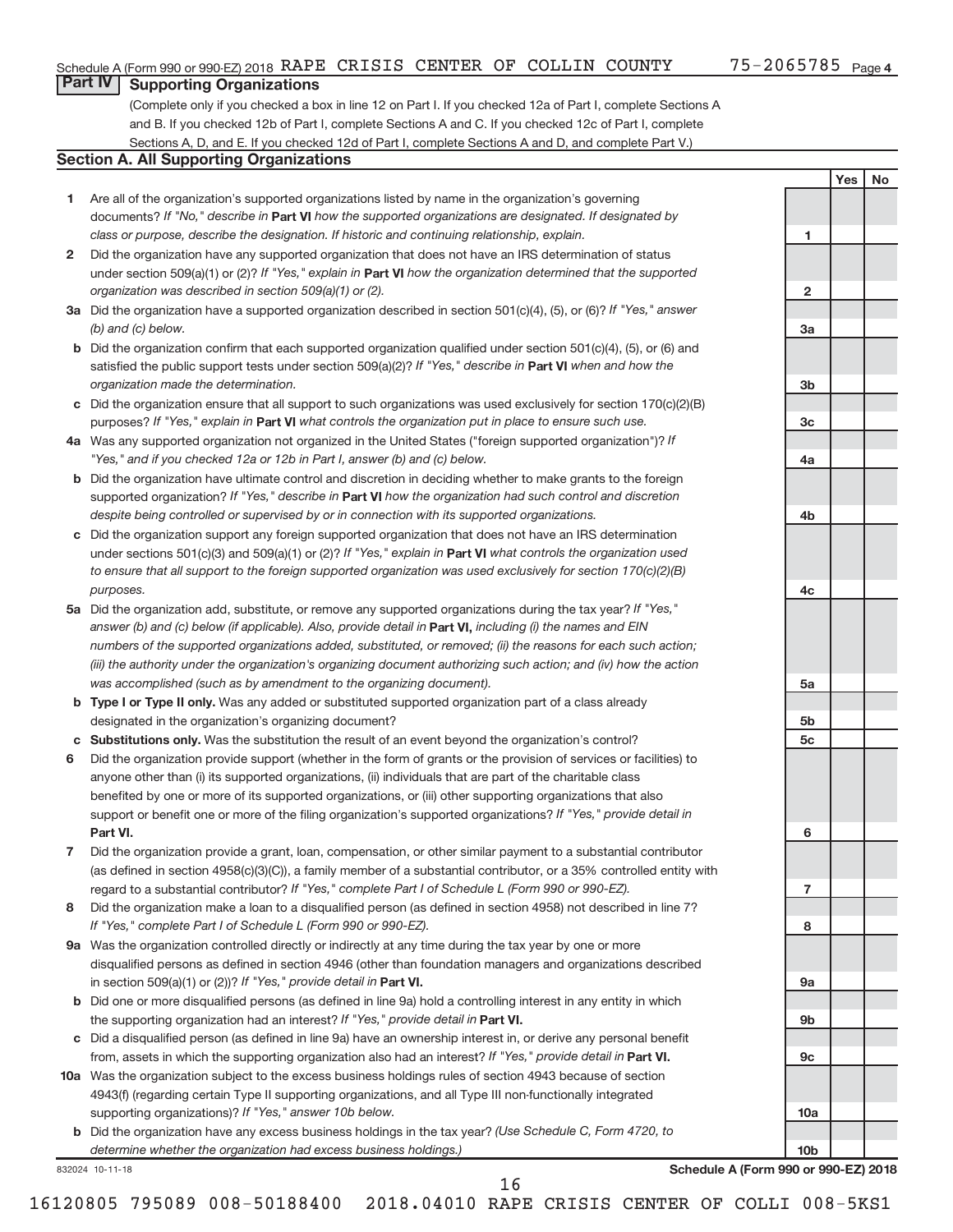### Schedule A (Form 990 or 990-EZ) 2018 Page **Part IV Supporting Organizations** *(continued)* RAPE CRISIS CENTER OF COLLIN COUNTY 75-2065785

|              |                                                                                                                                                                                                                                  |                 | Yes | No |
|--------------|----------------------------------------------------------------------------------------------------------------------------------------------------------------------------------------------------------------------------------|-----------------|-----|----|
| 11           | Has the organization accepted a gift or contribution from any of the following persons?                                                                                                                                          |                 |     |    |
|              | a A person who directly or indirectly controls, either alone or together with persons described in (b) and (c)                                                                                                                   |                 |     |    |
|              | below, the governing body of a supported organization?                                                                                                                                                                           | 11a             |     |    |
|              | <b>b</b> A family member of a person described in (a) above?                                                                                                                                                                     | 11 <sub>b</sub> |     |    |
|              | A 35% controlled entity of a person described in (a) or (b) above? If "Yes" to a, b, or c, provide detail in Part VI.                                                                                                            | 11c             |     |    |
|              | <b>Section B. Type I Supporting Organizations</b>                                                                                                                                                                                |                 |     |    |
|              |                                                                                                                                                                                                                                  |                 | Yes | No |
| 1            | Did the directors, trustees, or membership of one or more supported organizations have the power to                                                                                                                              |                 |     |    |
|              | regularly appoint or elect at least a majority of the organization's directors or trustees at all times during the                                                                                                               |                 |     |    |
|              | tax year? If "No," describe in Part VI how the supported organization(s) effectively operated, supervised, or                                                                                                                    |                 |     |    |
|              | controlled the organization's activities. If the organization had more than one supported organization,                                                                                                                          |                 |     |    |
|              | describe how the powers to appoint and/or remove directors or trustees were allocated among the supported                                                                                                                        |                 |     |    |
|              | organizations and what conditions or restrictions, if any, applied to such powers during the tax year.                                                                                                                           | 1               |     |    |
| $\mathbf{2}$ | Did the organization operate for the benefit of any supported organization other than the supported                                                                                                                              |                 |     |    |
|              | organization(s) that operated, supervised, or controlled the supporting organization? If "Yes," explain in                                                                                                                       |                 |     |    |
|              | Part VI how providing such benefit carried out the purposes of the supported organization(s) that operated,                                                                                                                      |                 |     |    |
|              | supervised, or controlled the supporting organization.                                                                                                                                                                           | $\overline{2}$  |     |    |
|              | <b>Section C. Type II Supporting Organizations</b>                                                                                                                                                                               |                 |     |    |
|              |                                                                                                                                                                                                                                  |                 | Yes | No |
| 1            | Were a majority of the organization's directors or trustees during the tax year also a majority of the directors                                                                                                                 |                 |     |    |
|              | or trustees of each of the organization's supported organization(s)? If "No," describe in Part VI how control                                                                                                                    |                 |     |    |
|              | or management of the supporting organization was vested in the same persons that controlled or managed                                                                                                                           |                 |     |    |
|              | the supported organization(s).                                                                                                                                                                                                   | 1               |     |    |
|              | <b>Section D. All Type III Supporting Organizations</b>                                                                                                                                                                          |                 |     |    |
|              |                                                                                                                                                                                                                                  |                 | Yes | No |
| 1            | Did the organization provide to each of its supported organizations, by the last day of the fifth month of the                                                                                                                   |                 |     |    |
|              | organization's tax year, (i) a written notice describing the type and amount of support provided during the prior tax                                                                                                            |                 |     |    |
|              | year, (ii) a copy of the Form 990 that was most recently filed as of the date of notification, and (iii) copies of the                                                                                                           |                 |     |    |
|              | organization's governing documents in effect on the date of notification, to the extent not previously provided?                                                                                                                 | 1               |     |    |
| $\mathbf{2}$ | Were any of the organization's officers, directors, or trustees either (i) appointed or elected by the supported                                                                                                                 |                 |     |    |
|              | organization(s) or (ii) serving on the governing body of a supported organization? If "No," explain in <b>Part VI</b> how                                                                                                        |                 |     |    |
|              | the organization maintained a close and continuous working relationship with the supported organization(s).                                                                                                                      | 2               |     |    |
| 3            | By reason of the relationship described in (2), did the organization's supported organizations have a                                                                                                                            |                 |     |    |
|              | significant voice in the organization's investment policies and in directing the use of the organization's                                                                                                                       |                 |     |    |
|              | income or assets at all times during the tax year? If "Yes," describe in Part VI the role the organization's                                                                                                                     |                 |     |    |
|              | supported organizations played in this regard.                                                                                                                                                                                   | 3               |     |    |
|              | Section E. Type III Functionally Integrated Supporting Organizations                                                                                                                                                             |                 |     |    |
| 1            | Check the box next to the method that the organization used to satisfy the Integral Part Test during the yealsee instructions).                                                                                                  |                 |     |    |
| а            | The organization satisfied the Activities Test. Complete line 2 below.                                                                                                                                                           |                 |     |    |
| b            | The organization is the parent of each of its supported organizations. Complete line 3 below.<br>The organization supported a governmental entity. Describe in Part VI how you supported a government entity (see instructions). |                 |     |    |
| с            | Activities Test. Answer (a) and (b) below.                                                                                                                                                                                       |                 | Yes | No |
| 2            | Did substantially all of the organization's activities during the tax year directly further the exempt purposes of                                                                                                               |                 |     |    |
| a            | the supported organization(s) to which the organization was responsive? If "Yes," then in Part VI identify                                                                                                                       |                 |     |    |
|              | those supported organizations and explain how these activities directly furthered their exempt purposes,                                                                                                                         |                 |     |    |
|              | how the organization was responsive to those supported organizations, and how the organization determined                                                                                                                        |                 |     |    |
|              | that these activities constituted substantially all of its activities.                                                                                                                                                           | 2a              |     |    |
|              | Did the activities described in (a) constitute activities that, but for the organization's involvement, one or more                                                                                                              |                 |     |    |
| b            | of the organization's supported organization(s) would have been engaged in? If "Yes," explain in Part VI the                                                                                                                     |                 |     |    |
|              | reasons for the organization's position that its supported organization(s) would have engaged in these                                                                                                                           |                 |     |    |
|              | activities but for the organization's involvement.                                                                                                                                                                               | 2 <sub>b</sub>  |     |    |
| 3            | Parent of Supported Organizations. Answer (a) and (b) below.                                                                                                                                                                     |                 |     |    |
| a            | Did the organization have the power to regularly appoint or elect a majority of the officers, directors, or                                                                                                                      |                 |     |    |
|              | trustees of each of the supported organizations? Provide details in Part VI.                                                                                                                                                     | 3a              |     |    |
|              | <b>b</b> Did the organization exercise a substantial degree of direction over the policies, programs, and activities of each                                                                                                     |                 |     |    |
|              | of its supported organizations? If "Yes," describe in Part VI the role played by the organization in this regard.                                                                                                                | 3 <sub>b</sub>  |     |    |
|              | Schedule A (Form 990 or 990-EZ) 2018<br>832025 10-11-18                                                                                                                                                                          |                 |     |    |
|              | 17                                                                                                                                                                                                                               |                 |     |    |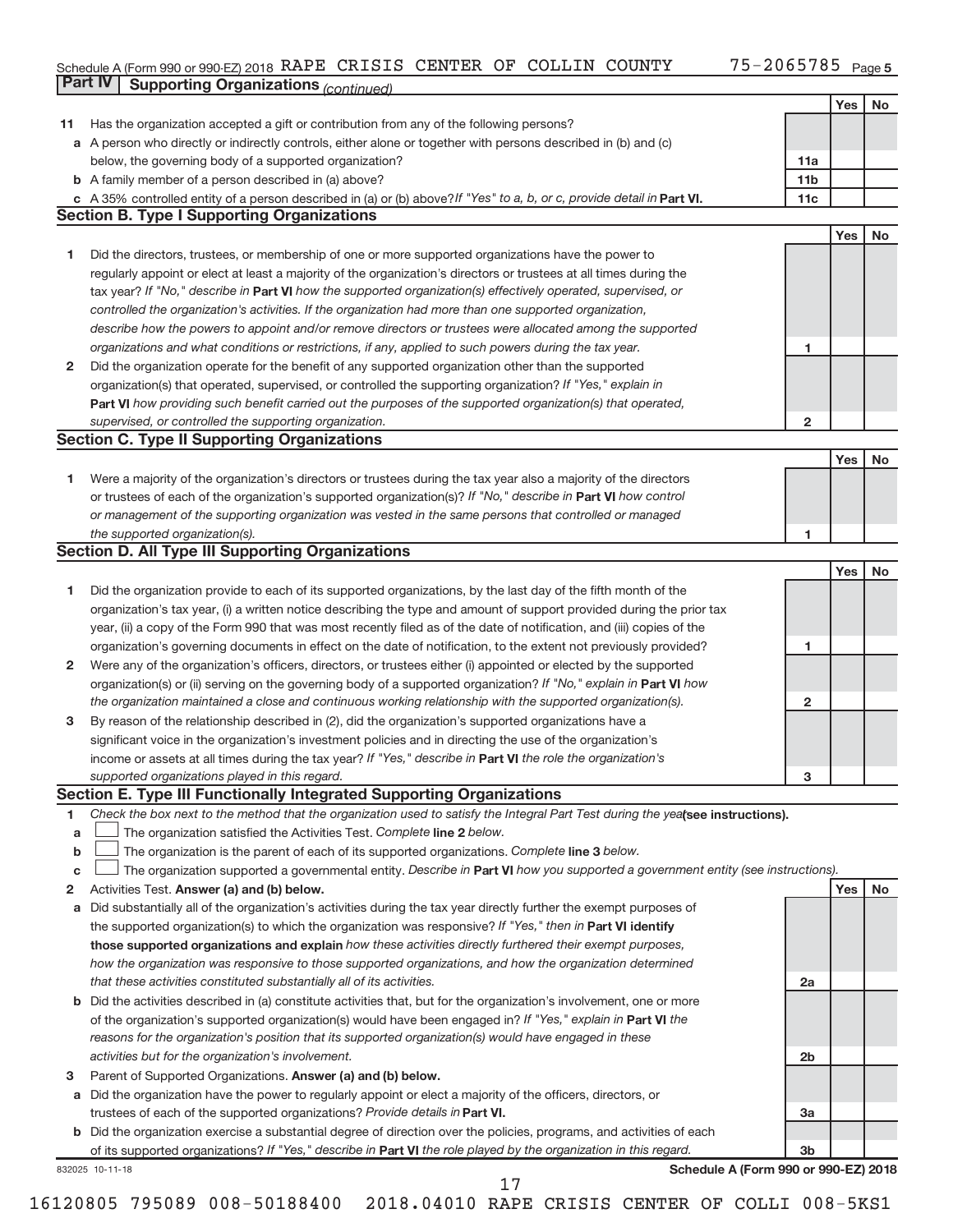### Schedule A (Form 990 or 990-EZ) 2018 RAPE CRISIS CENTER OF COLLIN COUNTY 75-2065785 Page **Part V Type III Non-Functionally Integrated 509(a)(3) Supporting Organizations**

1 **Letter See instructions.** All Check here if the organization satisfied the Integral Part Test as a qualifying trust on Nov. 20, 1970 (explain in Part VI.) See instructions. All other Type III non-functionally integrated supporting organizations must complete Sections A through E.

|              | Section A - Adjusted Net Income                                              | (A) Prior Year | (B) Current Year<br>(optional)                                                                                                    |                                |
|--------------|------------------------------------------------------------------------------|----------------|-----------------------------------------------------------------------------------------------------------------------------------|--------------------------------|
| 1            | Net short-term capital gain                                                  | 1              |                                                                                                                                   |                                |
| $\mathbf{2}$ | Recoveries of prior-year distributions                                       | $\mathbf{2}$   |                                                                                                                                   |                                |
| з            | Other gross income (see instructions)                                        | 3              |                                                                                                                                   |                                |
| 4            | Add lines 1 through 3                                                        | 4              |                                                                                                                                   |                                |
| 5            | Depreciation and depletion                                                   | 5              |                                                                                                                                   |                                |
| 6            | Portion of operating expenses paid or incurred for production or             |                |                                                                                                                                   |                                |
|              | collection of gross income or for management, conservation, or               |                |                                                                                                                                   |                                |
|              | maintenance of property held for production of income (see instructions)     | 6              |                                                                                                                                   |                                |
| 7            | Other expenses (see instructions)                                            | $\overline{7}$ |                                                                                                                                   |                                |
| 8            | Adjusted Net Income (subtract lines 5, 6, and 7 from line 4)                 | 8              |                                                                                                                                   |                                |
|              | <b>Section B - Minimum Asset Amount</b>                                      |                | (A) Prior Year                                                                                                                    | (B) Current Year<br>(optional) |
| 1            | Aggregate fair market value of all non-exempt-use assets (see                |                |                                                                                                                                   |                                |
|              | instructions for short tax year or assets held for part of year):            |                |                                                                                                                                   |                                |
|              | a Average monthly value of securities                                        | 1a             |                                                                                                                                   |                                |
|              | <b>b</b> Average monthly cash balances                                       | 1 <sub>b</sub> |                                                                                                                                   |                                |
|              | c Fair market value of other non-exempt-use assets                           | 1c             |                                                                                                                                   |                                |
|              | d Total (add lines 1a, 1b, and 1c)                                           | 1 <sub>d</sub> |                                                                                                                                   |                                |
|              | e Discount claimed for blockage or other                                     |                |                                                                                                                                   |                                |
|              | factors (explain in detail in Part VI):                                      |                |                                                                                                                                   |                                |
| 2            | Acquisition indebtedness applicable to non-exempt-use assets                 | $\mathbf{2}$   |                                                                                                                                   |                                |
| 3            | Subtract line 2 from line 1d                                                 | 3              |                                                                                                                                   |                                |
| 4            | Cash deemed held for exempt use. Enter 1-1/2% of line 3 (for greater amount, |                |                                                                                                                                   |                                |
|              | see instructions)                                                            | 4              |                                                                                                                                   |                                |
| 5            | Net value of non-exempt-use assets (subtract line 4 from line 3)             | 5              |                                                                                                                                   |                                |
| 6            | Multiply line 5 by .035                                                      | 6              |                                                                                                                                   |                                |
| 7            | Recoveries of prior-year distributions                                       | $\overline{7}$ |                                                                                                                                   |                                |
| 8            | <b>Minimum Asset Amount (add line 7 to line 6)</b>                           | 8              |                                                                                                                                   |                                |
|              | <b>Section C - Distributable Amount</b>                                      |                |                                                                                                                                   | <b>Current Year</b>            |
| 1.           | Adjusted net income for prior year (from Section A, line 8, Column A)        | 1              |                                                                                                                                   |                                |
| 2            | Enter 85% of line 1                                                          | $\overline{2}$ |                                                                                                                                   |                                |
| 3            | Minimum asset amount for prior year (from Section B, line 8, Column A)       | 3              |                                                                                                                                   |                                |
| 4            | Enter greater of line 2 or line 3                                            | 4              |                                                                                                                                   |                                |
| 5            | Income tax imposed in prior year                                             | 5              |                                                                                                                                   |                                |
| 6            | <b>Distributable Amount.</b> Subtract line 5 from line 4, unless subject to  |                |                                                                                                                                   |                                |
|              | emergency temporary reduction (see instructions)                             | 6              |                                                                                                                                   |                                |
|              |                                                                              |                | Check here if the current year is the organization's first as a non-functionally integrated Type III supporting organization (see |                                |

instructions).

**Schedule A (Form 990 or 990-EZ) 2018**

832026 10-11-18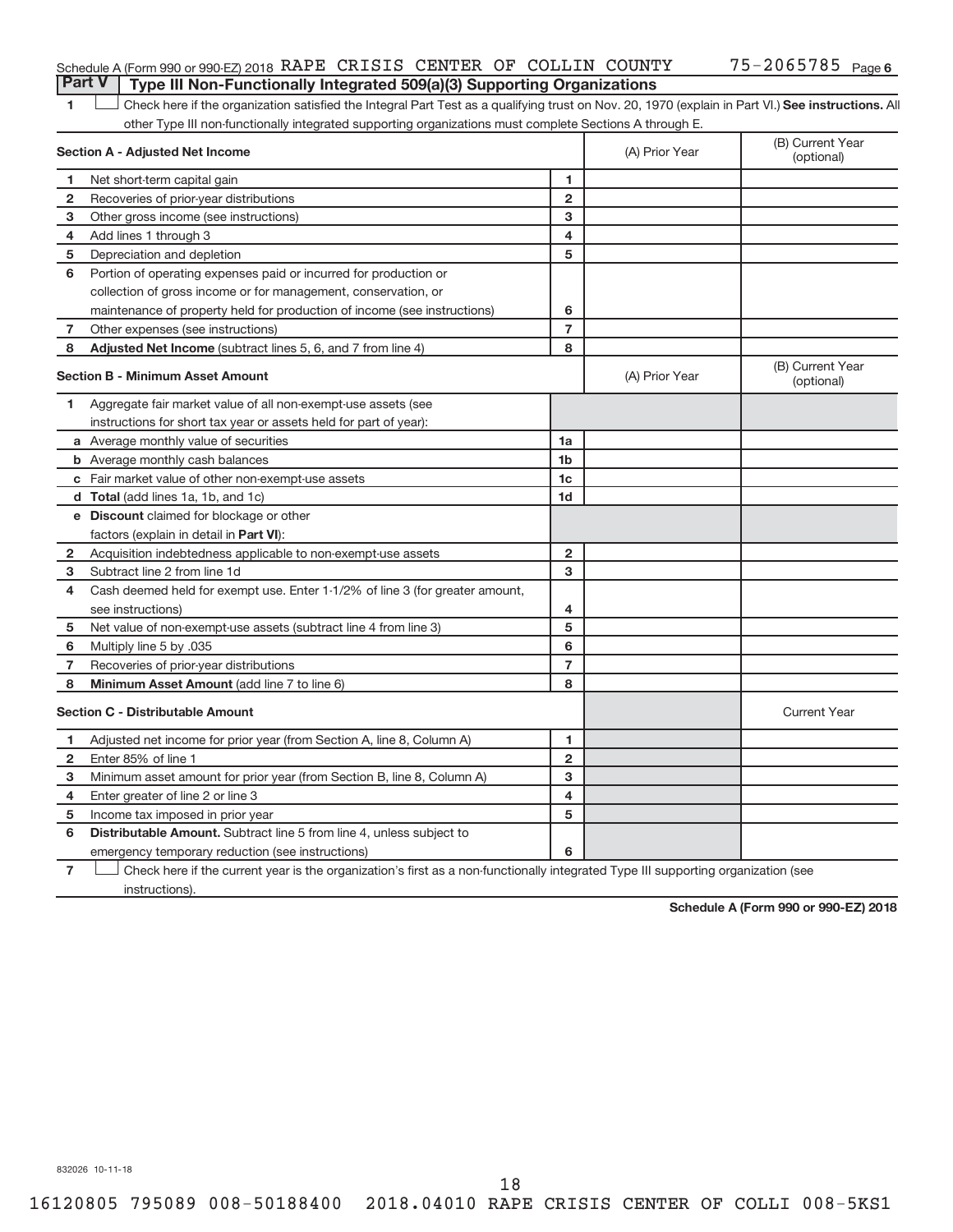#### Schedule A (Form 990 or 990-EZ) 2018 Page RAPE CRISIS CENTER OF COLLIN COUNTY 75-2065785

| <b>Part V</b>  | Type III Non-Functionally Integrated 509(a)(3) Supporting Organizations (continued)        |                             |                                       |                                                |  |  |  |  |  |  |
|----------------|--------------------------------------------------------------------------------------------|-----------------------------|---------------------------------------|------------------------------------------------|--|--|--|--|--|--|
|                | <b>Section D - Distributions</b>                                                           |                             |                                       | <b>Current Year</b>                            |  |  |  |  |  |  |
| 1              | Amounts paid to supported organizations to accomplish exempt purposes                      |                             |                                       |                                                |  |  |  |  |  |  |
| $\mathbf{2}$   | Amounts paid to perform activity that directly furthers exempt purposes of supported       |                             |                                       |                                                |  |  |  |  |  |  |
|                | organizations, in excess of income from activity                                           |                             |                                       |                                                |  |  |  |  |  |  |
| 3              | Administrative expenses paid to accomplish exempt purposes of supported organizations      |                             |                                       |                                                |  |  |  |  |  |  |
| 4              | Amounts paid to acquire exempt-use assets                                                  |                             |                                       |                                                |  |  |  |  |  |  |
| 5              | Qualified set-aside amounts (prior IRS approval required)                                  |                             |                                       |                                                |  |  |  |  |  |  |
| 6              | Other distributions (describe in <b>Part VI</b> ). See instructions.                       |                             |                                       |                                                |  |  |  |  |  |  |
| 7              | Total annual distributions. Add lines 1 through 6.                                         |                             |                                       |                                                |  |  |  |  |  |  |
| 8              | Distributions to attentive supported organizations to which the organization is responsive |                             |                                       |                                                |  |  |  |  |  |  |
|                | (provide details in Part VI). See instructions.                                            |                             |                                       |                                                |  |  |  |  |  |  |
| 9              | Distributable amount for 2018 from Section C, line 6                                       |                             |                                       |                                                |  |  |  |  |  |  |
| 10             | Line 8 amount divided by line 9 amount                                                     |                             |                                       |                                                |  |  |  |  |  |  |
|                |                                                                                            | (i)                         | (ii)                                  | (iii)                                          |  |  |  |  |  |  |
|                | <b>Section E - Distribution Allocations (see instructions)</b>                             | <b>Excess Distributions</b> | <b>Underdistributions</b><br>Pre-2018 | <b>Distributable</b><br><b>Amount for 2018</b> |  |  |  |  |  |  |
| 1              | Distributable amount for 2018 from Section C, line 6                                       |                             |                                       |                                                |  |  |  |  |  |  |
| $\mathbf{2}$   | Underdistributions, if any, for years prior to 2018 (reason-                               |                             |                                       |                                                |  |  |  |  |  |  |
|                | able cause required- explain in Part VI). See instructions.                                |                             |                                       |                                                |  |  |  |  |  |  |
| 3              | Excess distributions carryover, if any, to 2018                                            |                             |                                       |                                                |  |  |  |  |  |  |
|                | <b>a</b> From 2013                                                                         |                             |                                       |                                                |  |  |  |  |  |  |
|                | <b>b</b> From 2014                                                                         |                             |                                       |                                                |  |  |  |  |  |  |
|                | c From 2015                                                                                |                             |                                       |                                                |  |  |  |  |  |  |
|                | d From 2016                                                                                |                             |                                       |                                                |  |  |  |  |  |  |
|                | e From 2017                                                                                |                             |                                       |                                                |  |  |  |  |  |  |
|                | f Total of lines 3a through e                                                              |                             |                                       |                                                |  |  |  |  |  |  |
|                | g Applied to underdistributions of prior years                                             |                             |                                       |                                                |  |  |  |  |  |  |
|                | <b>h</b> Applied to 2018 distributable amount                                              |                             |                                       |                                                |  |  |  |  |  |  |
| Ť.             | Carryover from 2013 not applied (see instructions)                                         |                             |                                       |                                                |  |  |  |  |  |  |
|                | Remainder. Subtract lines 3g, 3h, and 3i from 3f.                                          |                             |                                       |                                                |  |  |  |  |  |  |
| 4              | Distributions for 2018 from Section D,                                                     |                             |                                       |                                                |  |  |  |  |  |  |
|                | line $7:$                                                                                  |                             |                                       |                                                |  |  |  |  |  |  |
|                | a Applied to underdistributions of prior years                                             |                             |                                       |                                                |  |  |  |  |  |  |
|                | <b>b</b> Applied to 2018 distributable amount                                              |                             |                                       |                                                |  |  |  |  |  |  |
| c              | Remainder. Subtract lines 4a and 4b from 4.                                                |                             |                                       |                                                |  |  |  |  |  |  |
| 5              | Remaining underdistributions for years prior to 2018, if                                   |                             |                                       |                                                |  |  |  |  |  |  |
|                | any. Subtract lines 3g and 4a from line 2. For result greater                              |                             |                                       |                                                |  |  |  |  |  |  |
|                | than zero, explain in Part VI. See instructions.                                           |                             |                                       |                                                |  |  |  |  |  |  |
| 6              | Remaining underdistributions for 2018. Subtract lines 3h                                   |                             |                                       |                                                |  |  |  |  |  |  |
|                | and 4b from line 1. For result greater than zero, explain in                               |                             |                                       |                                                |  |  |  |  |  |  |
|                | <b>Part VI.</b> See instructions.                                                          |                             |                                       |                                                |  |  |  |  |  |  |
| $\overline{7}$ | Excess distributions carryover to 2019. Add lines 3j                                       |                             |                                       |                                                |  |  |  |  |  |  |
|                | and 4c.                                                                                    |                             |                                       |                                                |  |  |  |  |  |  |
| 8              | Breakdown of line 7:                                                                       |                             |                                       |                                                |  |  |  |  |  |  |
|                | a Excess from 2014                                                                         |                             |                                       |                                                |  |  |  |  |  |  |
|                | <b>b</b> Excess from 2015                                                                  |                             |                                       |                                                |  |  |  |  |  |  |
|                | c Excess from 2016                                                                         |                             |                                       |                                                |  |  |  |  |  |  |
|                | d Excess from 2017                                                                         |                             |                                       |                                                |  |  |  |  |  |  |
|                | e Excess from 2018                                                                         |                             |                                       |                                                |  |  |  |  |  |  |

**Schedule A (Form 990 or 990-EZ) 2018**

832027 10-11-18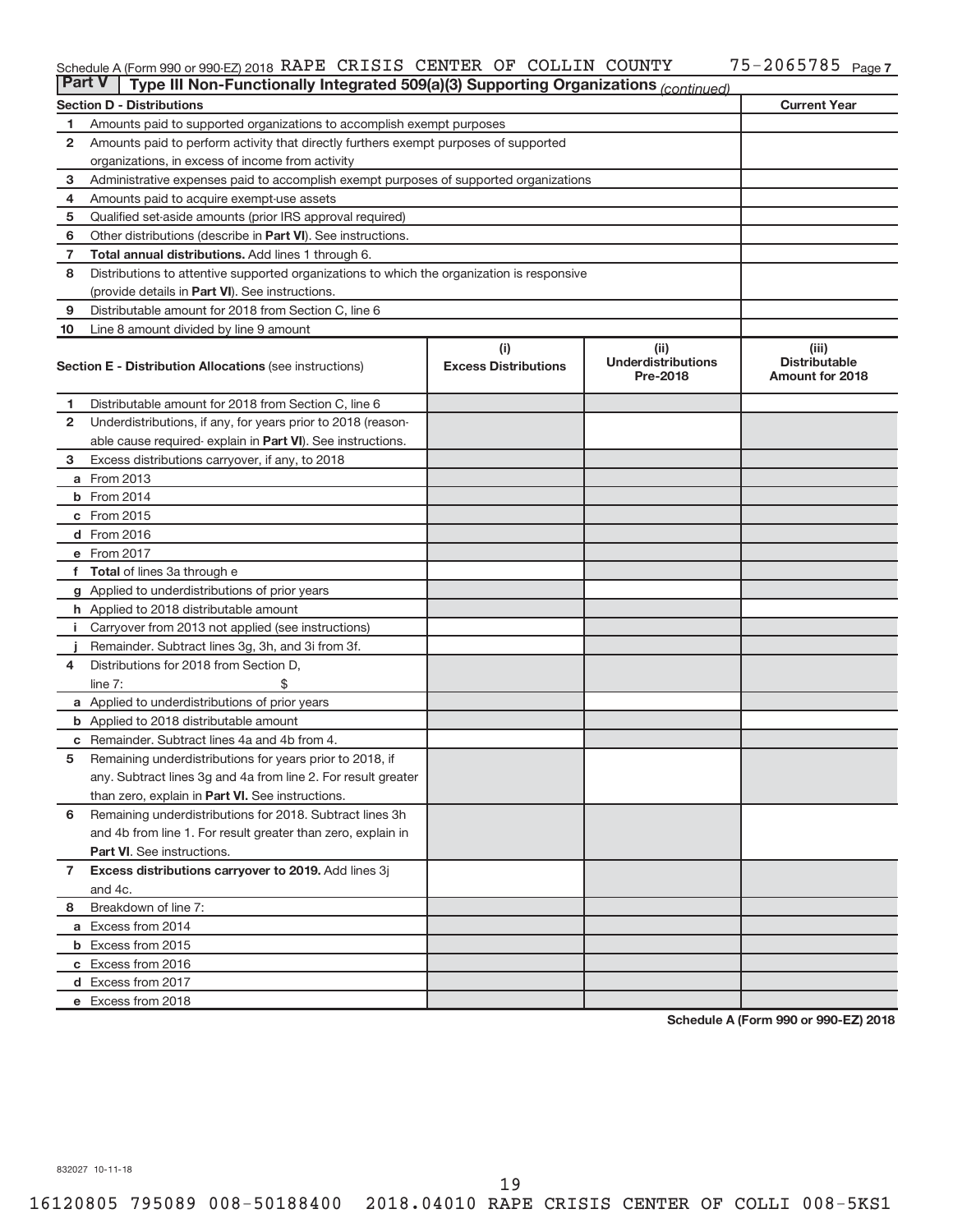| 832028 10-11-18                                               |                     |                   |  | 20 |  | Schedule A (Form 990 or 990-EZ) 2018                                                                                                                                                                                                                                                                                                                                                                                                |         |  |
|---------------------------------------------------------------|---------------------|-------------------|--|----|--|-------------------------------------------------------------------------------------------------------------------------------------------------------------------------------------------------------------------------------------------------------------------------------------------------------------------------------------------------------------------------------------------------------------------------------------|---------|--|
|                                                               |                     |                   |  |    |  |                                                                                                                                                                                                                                                                                                                                                                                                                                     |         |  |
|                                                               |                     |                   |  |    |  |                                                                                                                                                                                                                                                                                                                                                                                                                                     |         |  |
|                                                               |                     |                   |  |    |  |                                                                                                                                                                                                                                                                                                                                                                                                                                     |         |  |
|                                                               |                     |                   |  |    |  |                                                                                                                                                                                                                                                                                                                                                                                                                                     |         |  |
|                                                               |                     |                   |  |    |  |                                                                                                                                                                                                                                                                                                                                                                                                                                     |         |  |
|                                                               |                     |                   |  |    |  |                                                                                                                                                                                                                                                                                                                                                                                                                                     |         |  |
|                                                               |                     |                   |  |    |  |                                                                                                                                                                                                                                                                                                                                                                                                                                     |         |  |
|                                                               |                     |                   |  |    |  |                                                                                                                                                                                                                                                                                                                                                                                                                                     |         |  |
|                                                               |                     |                   |  |    |  |                                                                                                                                                                                                                                                                                                                                                                                                                                     |         |  |
|                                                               |                     |                   |  |    |  |                                                                                                                                                                                                                                                                                                                                                                                                                                     |         |  |
|                                                               |                     |                   |  |    |  |                                                                                                                                                                                                                                                                                                                                                                                                                                     |         |  |
|                                                               |                     |                   |  |    |  |                                                                                                                                                                                                                                                                                                                                                                                                                                     |         |  |
|                                                               |                     |                   |  |    |  |                                                                                                                                                                                                                                                                                                                                                                                                                                     |         |  |
|                                                               |                     |                   |  |    |  |                                                                                                                                                                                                                                                                                                                                                                                                                                     |         |  |
|                                                               |                     |                   |  |    |  |                                                                                                                                                                                                                                                                                                                                                                                                                                     |         |  |
|                                                               |                     |                   |  |    |  |                                                                                                                                                                                                                                                                                                                                                                                                                                     |         |  |
|                                                               |                     |                   |  |    |  |                                                                                                                                                                                                                                                                                                                                                                                                                                     |         |  |
| FOR THE SHORT YEAR OF 1/1/18 THROUGH 9/30/18.                 |                     |                   |  |    |  |                                                                                                                                                                                                                                                                                                                                                                                                                                     |         |  |
| CYCLE. AS A RESULT, THE AMOUNTS IN PART II, SECTION A, COLUMN |                     |                   |  |    |  |                                                                                                                                                                                                                                                                                                                                                                                                                                     | (E) ARE |  |
| DECEMBER 31ST TO                                              |                     | SEPTEMBER 30TH TO |  |    |  | BETTER ALIGN WITH THEIR REVENUE                                                                                                                                                                                                                                                                                                                                                                                                     |         |  |
| IN 2018, THE TURNING POINT DECIDED                            |                     |                   |  |    |  | TO CHANGE ITS FISCAL YEAR END FROM                                                                                                                                                                                                                                                                                                                                                                                                  |         |  |
| PART II, SHORT YEAR EXPLANATION:                              |                     |                   |  |    |  |                                                                                                                                                                                                                                                                                                                                                                                                                                     |         |  |
|                                                               | (See instructions.) |                   |  |    |  | Part IV, Section A, lines 1, 2, 3b, 3c, 4b, 4c, 5a, 6, 9a, 9b, 9c, 11a, 11b, and 11c; Part IV, Section B, lines 1 and 2; Part IV, Section C,<br>line 1; Part IV, Section D, lines 2 and 3; Part IV, Section E, lines 1c, 2a, 2b, 3a, and 3b; Part V, line 1; Part V, Section B, line 1e; Part V,<br>Section D, lines 5, 6, and 8; and Part V, Section E, lines 2, 5, and 6. Also complete this part for any additional information. |         |  |

Schedule A (Form 990 or 990-EZ) 2018 Page

RAPE CRISIS CENTER OF COLLIN COUNTY 75-2065785

75-2065785 Page 8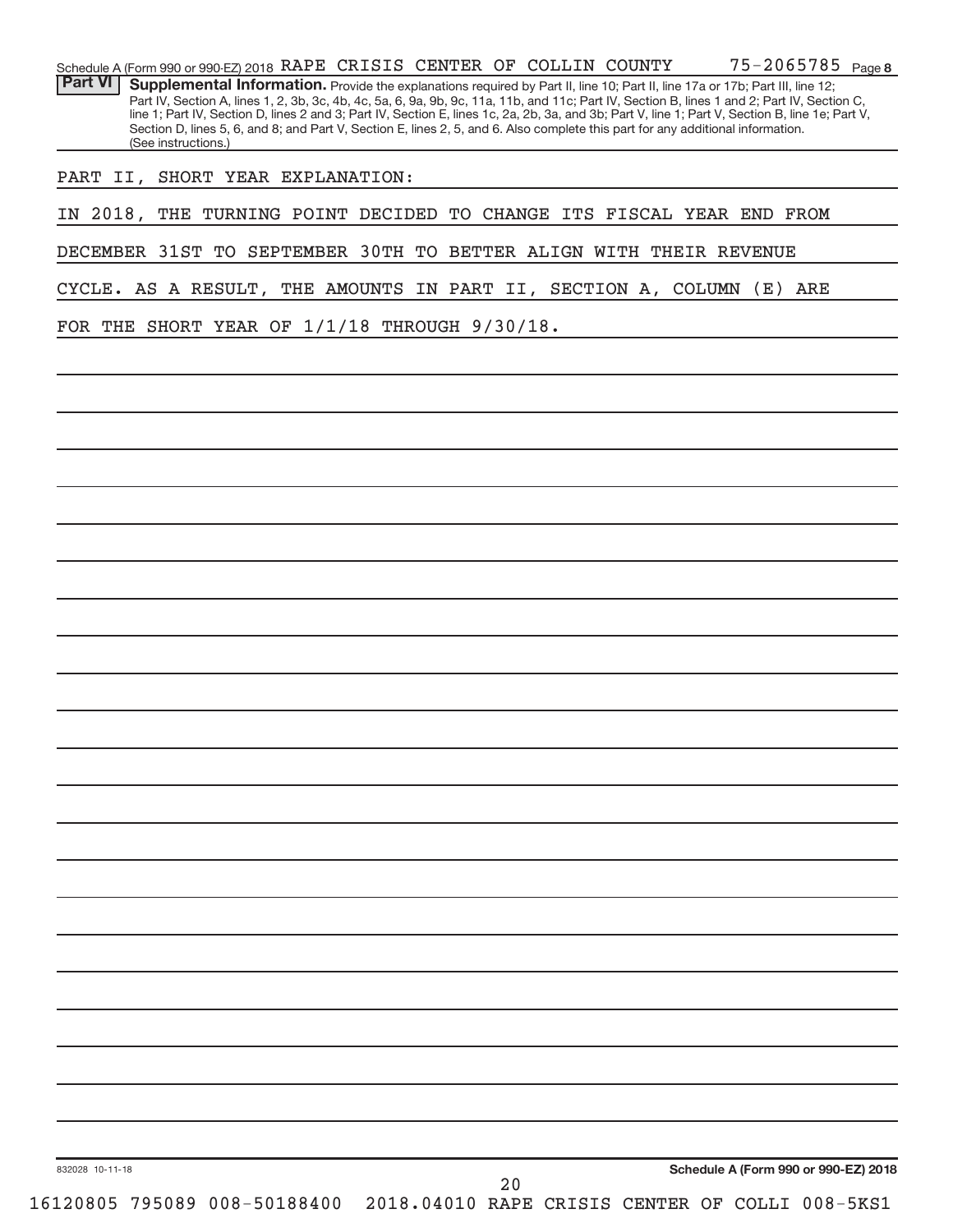**(Form 990, 990-EZ,**

Department of the Treasury Internal Revenue Service

Name of the organization

## **Schedule B Schedule of Contributors**

**or 990-PF) | Attach to Form 990, Form 990-EZ, or Form 990-PF. | Go to www.irs.gov/Form990 for the latest information.** OMB No. 1545-0047

**2018**

**Employer identification number**

| RAPE CRISIS CENTER OF COLLIN COUNTY |  |  | 75-2065785 |
|-------------------------------------|--|--|------------|
|                                     |  |  |            |

**Organization type** (check one):

| Filers of:         | Section:                                                                  |
|--------------------|---------------------------------------------------------------------------|
| Form 990 or 990-EZ | $\underline{\mathbf{X}}$ 501(c)( 3) (enter number) organization           |
|                    | 4947(a)(1) nonexempt charitable trust not treated as a private foundation |
|                    | 527 political organization                                                |
| Form 990-PF        | 501(c)(3) exempt private foundation                                       |
|                    | 4947(a)(1) nonexempt charitable trust treated as a private foundation     |
|                    | 501(c)(3) taxable private foundation                                      |

Check if your organization is covered by the General Rule or a Special Rule.

**Note:**  Only a section 501(c)(7), (8), or (10) organization can check boxes for both the General Rule and a Special Rule. See instructions.

### **General Rule**

 $\begin{array}{c} \hline \end{array}$ 

For an organization filing Form 990, 990-EZ, or 990-PF that received, during the year, contributions totaling \$5,000 or more (in money or property) from any one contributor. Complete Parts I and II. See instructions for determining a contributor's total contributions.

### **Special Rules**

any one contributor, during the year, total contributions of the greater of (1) \$5,000; or (2) 2% of the amount on (i) Form 990, Part VIII, line 1h;  $\boxed{\text{X}}$  For an organization described in section 501(c)(3) filing Form 990 or 990-EZ that met the 33 1/3% support test of the regulations under sections 509(a)(1) and 170(b)(1)(A)(vi), that checked Schedule A (Form 990 or 990-EZ), Part II, line 13, 16a, or 16b, and that received from or (ii) Form 990-EZ, line 1. Complete Parts I and II.

year, total contributions of more than \$1,000 exclusively for religious, charitable, scientific, literary, or educational purposes, or for the For an organization described in section 501(c)(7), (8), or (10) filing Form 990 or 990-EZ that received from any one contributor, during the prevention of cruelty to children or animals. Complete Parts I (entering "N/A" in column (b) instead of the contributor name and address), II, and III.  $\begin{array}{c} \hline \end{array}$ 

purpose. Don't complete any of the parts unless the General Rule applies to this organization because it received nonexclusively year, contributions exclusively for religious, charitable, etc., purposes, but no such contributions totaled more than \$1,000. If this box is checked, enter here the total contributions that were received during the year for an exclusively religious, charitable, etc., For an organization described in section 501(c)(7), (8), or (10) filing Form 990 or 990-EZ that received from any one contributor, during the religious, charitable, etc., contributions totaling \$5,000 or more during the year  $~\ldots\ldots\ldots\ldots\ldots\ldots\ldots\ldots\blacktriangleright~$ \$  $\begin{array}{c} \hline \end{array}$ 

**Caution:**  An organization that isn't covered by the General Rule and/or the Special Rules doesn't file Schedule B (Form 990, 990-EZ, or 990-PF),  **must** but it answer "No" on Part IV, line 2, of its Form 990; or check the box on line H of its Form 990-EZ or on its Form 990-PF, Part I, line 2, to certify that it doesn't meet the filing requirements of Schedule B (Form 990, 990-EZ, or 990-PF).

LHA For Paperwork Reduction Act Notice, see the instructions for Form 990, 990-EZ, or 990-PF. Schedule B (Form 990, 990-EZ, or 990-PF) (2018)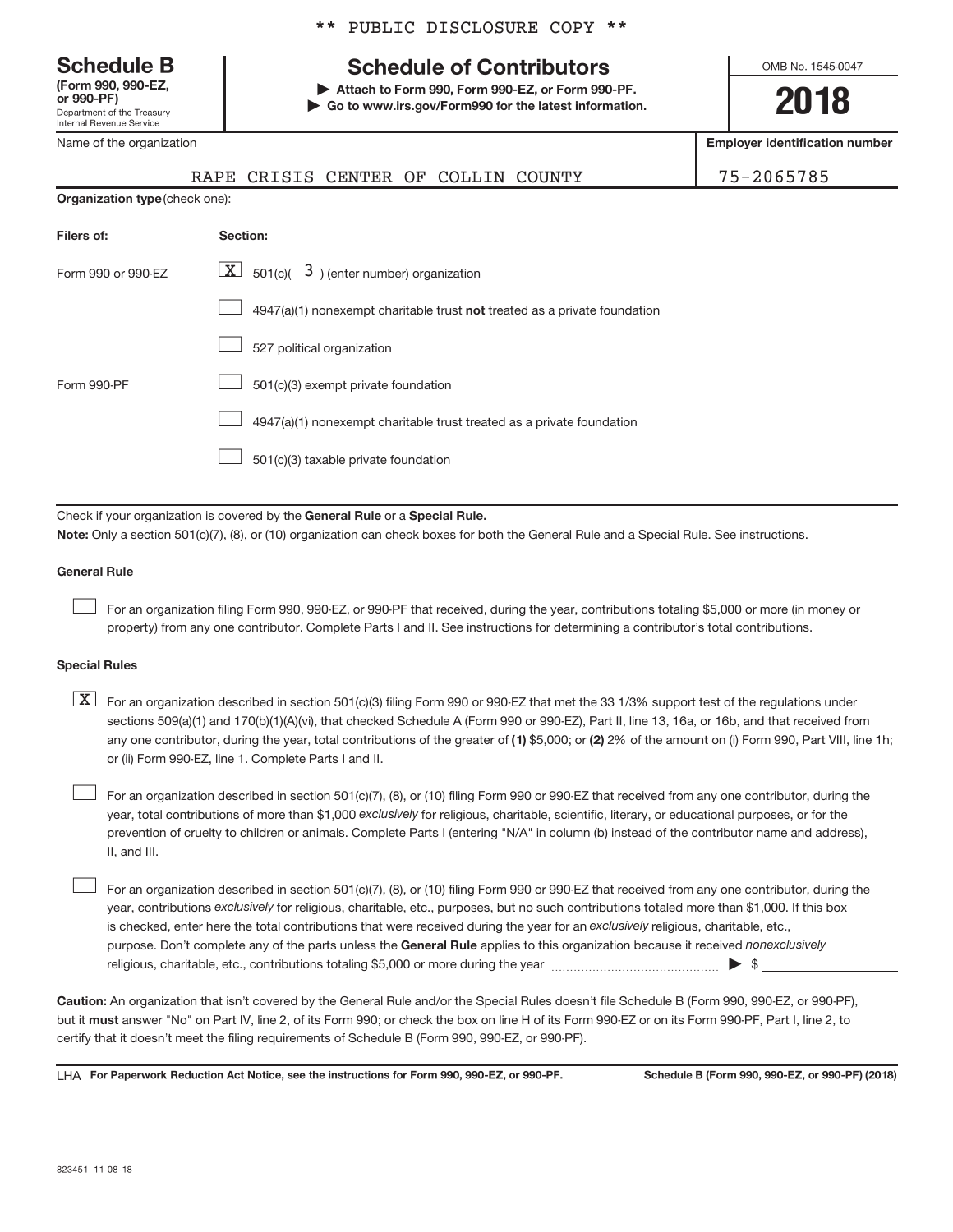Name of organization

**Employer identification number**

### RAPE CRISIS CENTER OF COLLIN COUNTY 75-2065785

Part I Contributors (see instructions). Use duplicate copies of Part I if additional space is needed.

| (a)<br>No.      | (b)<br>Name, address, and ZIP + 4 | (c)<br><b>Total contributions</b> | (d)<br>Type of contribution                                                                                                         |
|-----------------|-----------------------------------|-----------------------------------|-------------------------------------------------------------------------------------------------------------------------------------|
| 1               |                                   | 20,000.<br>\$                     | $\overline{\mathbf{X}}$<br>Person<br>Payroll<br><b>Noncash</b><br>(Complete Part II for<br>noncash contributions.)                  |
| (a)<br>No.      | (b)<br>Name, address, and ZIP + 4 | (c)<br><b>Total contributions</b> | (d)<br>Type of contribution                                                                                                         |
| 2               |                                   | 39,072.<br>\$                     | $\overline{\mathbf{X}}$<br>Person<br>Payroll<br><b>Noncash</b><br>(Complete Part II for<br>noncash contributions.)                  |
| (a)<br>No.      | (b)<br>Name, address, and ZIP + 4 | (c)<br><b>Total contributions</b> | (d)<br>Type of contribution                                                                                                         |
| 3               |                                   | 475,587.<br>\$                    | $\overline{\mathbf{X}}$<br>Person<br>Payroll<br><b>Noncash</b><br>(Complete Part II for<br>noncash contributions.)                  |
| (a)<br>No.      | (b)<br>Name, address, and ZIP + 4 | (c)<br><b>Total contributions</b> | (d)<br>Type of contribution                                                                                                         |
| 4               |                                   | 176,612.<br>\$                    | $\overline{\mathbf{X}}$<br>Person<br>Payroll<br><b>Noncash</b><br>(Complete Part II for<br>noncash contributions.)                  |
| (a)<br>No.      | (b)<br>Name, address, and ZIP + 4 | (c)<br><b>Total contributions</b> | (d)<br>Type of contribution                                                                                                         |
|                 |                                   | \$                                | Person<br>Payroll<br><b>Noncash</b><br>(Complete Part II for<br>noncash contributions.)                                             |
| (a)<br>No.      | (b)<br>Name, address, and ZIP + 4 | (c)<br><b>Total contributions</b> | (d)<br>Type of contribution                                                                                                         |
| 823452 11-08-18 |                                   | \$                                | Person<br>Payroll<br>Noncash<br>(Complete Part II for<br>noncash contributions.)<br>Schedule B (Form 990, 990-EZ, or 990-PF) (2018) |
|                 | 22                                |                                   |                                                                                                                                     |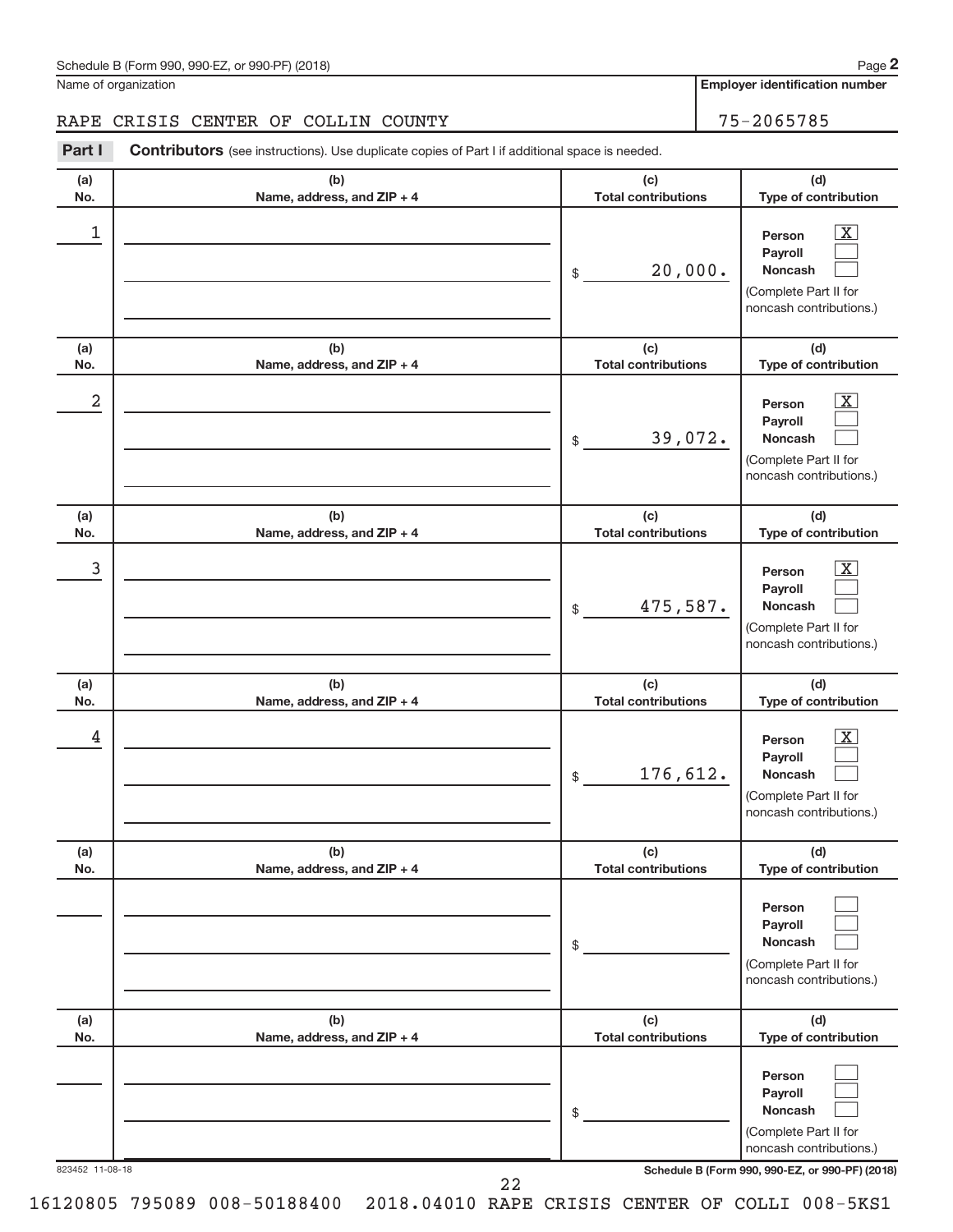Name of organization

**Employer identification number**

RAPE CRISIS CENTER OF COLLIN COUNTY 75-2065785

Part II Noncash Property (see instructions). Use duplicate copies of Part II if additional space is needed.

| (a)<br>No.<br>from<br>Part I | (b)<br>Description of noncash property given | (c)<br>FMV (or estimate)<br>(See instructions.) | (d)<br>Date received                            |
|------------------------------|----------------------------------------------|-------------------------------------------------|-------------------------------------------------|
|                              |                                              | $\frac{1}{2}$                                   |                                                 |
|                              |                                              |                                                 |                                                 |
| (a)<br>No.<br>from<br>Part I | (b)<br>Description of noncash property given | (c)<br>FMV (or estimate)<br>(See instructions.) | (d)<br>Date received                            |
|                              |                                              | $\frac{1}{2}$                                   |                                                 |
|                              |                                              |                                                 |                                                 |
| (a)<br>No.<br>from<br>Part I | (b)<br>Description of noncash property given | (c)<br>FMV (or estimate)<br>(See instructions.) | (d)<br>Date received                            |
|                              |                                              |                                                 |                                                 |
|                              |                                              | $\frac{1}{2}$                                   |                                                 |
| (a)<br>No.<br>from<br>Part I | (b)<br>Description of noncash property given | (c)<br>FMV (or estimate)<br>(See instructions.) | (d)<br>Date received                            |
|                              |                                              |                                                 |                                                 |
|                              |                                              |                                                 |                                                 |
|                              |                                              | \$                                              |                                                 |
| (a)<br>No.<br>from<br>Part I | (b)<br>Description of noncash property given | (c)<br>FMV (or estimate)<br>(See instructions.) | (d)<br>Date received                            |
|                              |                                              |                                                 |                                                 |
|                              |                                              |                                                 |                                                 |
|                              |                                              | \$                                              |                                                 |
| (a)<br>No.<br>from<br>Part I | (b)<br>Description of noncash property given | (c)<br>FMV (or estimate)<br>(See instructions.) | (d)<br>Date received                            |
|                              |                                              |                                                 |                                                 |
|                              |                                              |                                                 |                                                 |
|                              |                                              | \$                                              |                                                 |
| 823453 11-08-18              | 23                                           |                                                 | Schedule B (Form 990, 990-EZ, or 990-PF) (2018) |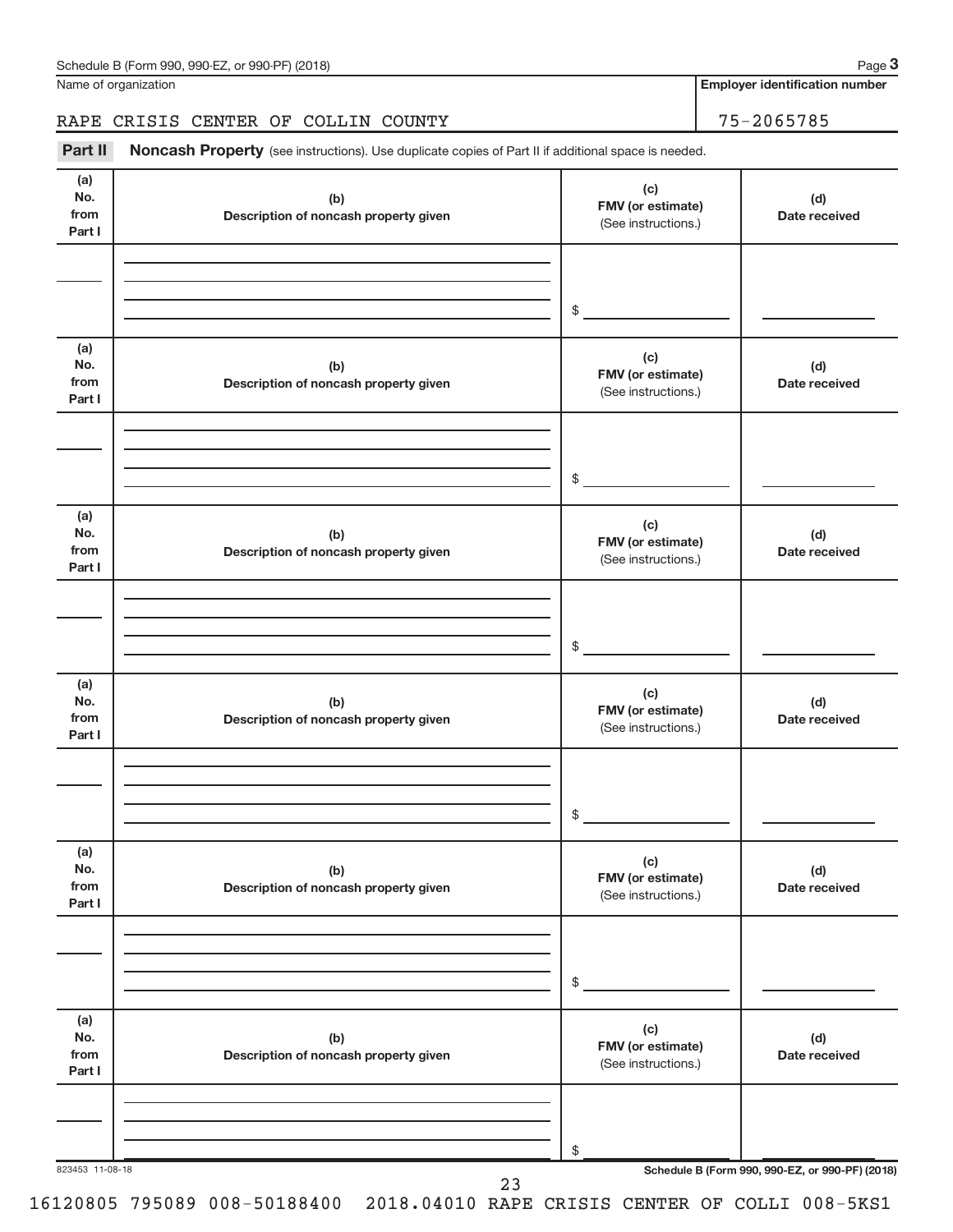| Name of organization<br>75-2065785<br>RAPE CRISIS CENTER OF COLLIN COUNTY<br><b>Part III</b><br>Exclusively religious, charitable, etc., contributions to organizations described in section 501(c)(7), (8), or (10) that total more than \$1,000 for the year<br>from any one contributor. Complete columns (a) through (e) and the following line entry. For organizations<br>completing Part III, enter the total of exclusively religious, charitable, etc., contributions of \$1,000 or less for the year. (Enter this info. once.)<br>Use duplicate copies of Part III if additional space is needed.<br>(a) No.<br>from<br>(b) Purpose of gift<br>(c) Use of gift<br>(d) Description of how gift is held<br>Part I<br>(e) Transfer of gift<br>Transferee's name, address, and ZIP + 4<br>Relationship of transferor to transferee<br>(a) No.<br>from<br>(b) Purpose of gift<br>(c) Use of gift<br>(d) Description of how gift is held<br>Part I<br>(e) Transfer of gift<br>Transferee's name, address, and ZIP + 4<br>Relationship of transferor to transferee<br>(a) No.<br>from<br>(b) Purpose of gift<br>(c) Use of gift<br>(d) Description of how gift is held<br>Part I<br>(e) Transfer of gift<br>Transferee's name, address, and ZIP + 4<br>Relationship of transferor to transferee<br>(a) No.<br>from<br>(b) Purpose of gift<br>(c) Use of gift<br>(d) Description of how gift is held<br>Part I<br>(e) Transfer of gift<br>Transferee's name, address, and ZIP + 4<br>Relationship of transferor to transferee<br>Schedule B (Form 990, 990-EZ, or 990-PF) (2018)<br>823454 11-08-18<br>24 | Schedule B (Form 990, 990-EZ, or 990-PF) (2018) |  |  | Page 4                                |  |  |  |  |  |
|-------------------------------------------------------------------------------------------------------------------------------------------------------------------------------------------------------------------------------------------------------------------------------------------------------------------------------------------------------------------------------------------------------------------------------------------------------------------------------------------------------------------------------------------------------------------------------------------------------------------------------------------------------------------------------------------------------------------------------------------------------------------------------------------------------------------------------------------------------------------------------------------------------------------------------------------------------------------------------------------------------------------------------------------------------------------------------------------------------------------------------------------------------------------------------------------------------------------------------------------------------------------------------------------------------------------------------------------------------------------------------------------------------------------------------------------------------------------------------------------------------------------------------------------------------------------------------------------------------------|-------------------------------------------------|--|--|---------------------------------------|--|--|--|--|--|
|                                                                                                                                                                                                                                                                                                                                                                                                                                                                                                                                                                                                                                                                                                                                                                                                                                                                                                                                                                                                                                                                                                                                                                                                                                                                                                                                                                                                                                                                                                                                                                                                             |                                                 |  |  | <b>Employer identification number</b> |  |  |  |  |  |
|                                                                                                                                                                                                                                                                                                                                                                                                                                                                                                                                                                                                                                                                                                                                                                                                                                                                                                                                                                                                                                                                                                                                                                                                                                                                                                                                                                                                                                                                                                                                                                                                             |                                                 |  |  |                                       |  |  |  |  |  |
|                                                                                                                                                                                                                                                                                                                                                                                                                                                                                                                                                                                                                                                                                                                                                                                                                                                                                                                                                                                                                                                                                                                                                                                                                                                                                                                                                                                                                                                                                                                                                                                                             |                                                 |  |  |                                       |  |  |  |  |  |
|                                                                                                                                                                                                                                                                                                                                                                                                                                                                                                                                                                                                                                                                                                                                                                                                                                                                                                                                                                                                                                                                                                                                                                                                                                                                                                                                                                                                                                                                                                                                                                                                             |                                                 |  |  |                                       |  |  |  |  |  |
|                                                                                                                                                                                                                                                                                                                                                                                                                                                                                                                                                                                                                                                                                                                                                                                                                                                                                                                                                                                                                                                                                                                                                                                                                                                                                                                                                                                                                                                                                                                                                                                                             |                                                 |  |  |                                       |  |  |  |  |  |
|                                                                                                                                                                                                                                                                                                                                                                                                                                                                                                                                                                                                                                                                                                                                                                                                                                                                                                                                                                                                                                                                                                                                                                                                                                                                                                                                                                                                                                                                                                                                                                                                             |                                                 |  |  |                                       |  |  |  |  |  |
|                                                                                                                                                                                                                                                                                                                                                                                                                                                                                                                                                                                                                                                                                                                                                                                                                                                                                                                                                                                                                                                                                                                                                                                                                                                                                                                                                                                                                                                                                                                                                                                                             |                                                 |  |  |                                       |  |  |  |  |  |
|                                                                                                                                                                                                                                                                                                                                                                                                                                                                                                                                                                                                                                                                                                                                                                                                                                                                                                                                                                                                                                                                                                                                                                                                                                                                                                                                                                                                                                                                                                                                                                                                             |                                                 |  |  |                                       |  |  |  |  |  |
|                                                                                                                                                                                                                                                                                                                                                                                                                                                                                                                                                                                                                                                                                                                                                                                                                                                                                                                                                                                                                                                                                                                                                                                                                                                                                                                                                                                                                                                                                                                                                                                                             |                                                 |  |  |                                       |  |  |  |  |  |
|                                                                                                                                                                                                                                                                                                                                                                                                                                                                                                                                                                                                                                                                                                                                                                                                                                                                                                                                                                                                                                                                                                                                                                                                                                                                                                                                                                                                                                                                                                                                                                                                             |                                                 |  |  |                                       |  |  |  |  |  |
|                                                                                                                                                                                                                                                                                                                                                                                                                                                                                                                                                                                                                                                                                                                                                                                                                                                                                                                                                                                                                                                                                                                                                                                                                                                                                                                                                                                                                                                                                                                                                                                                             |                                                 |  |  |                                       |  |  |  |  |  |
|                                                                                                                                                                                                                                                                                                                                                                                                                                                                                                                                                                                                                                                                                                                                                                                                                                                                                                                                                                                                                                                                                                                                                                                                                                                                                                                                                                                                                                                                                                                                                                                                             |                                                 |  |  |                                       |  |  |  |  |  |
|                                                                                                                                                                                                                                                                                                                                                                                                                                                                                                                                                                                                                                                                                                                                                                                                                                                                                                                                                                                                                                                                                                                                                                                                                                                                                                                                                                                                                                                                                                                                                                                                             |                                                 |  |  |                                       |  |  |  |  |  |
|                                                                                                                                                                                                                                                                                                                                                                                                                                                                                                                                                                                                                                                                                                                                                                                                                                                                                                                                                                                                                                                                                                                                                                                                                                                                                                                                                                                                                                                                                                                                                                                                             |                                                 |  |  |                                       |  |  |  |  |  |
|                                                                                                                                                                                                                                                                                                                                                                                                                                                                                                                                                                                                                                                                                                                                                                                                                                                                                                                                                                                                                                                                                                                                                                                                                                                                                                                                                                                                                                                                                                                                                                                                             |                                                 |  |  |                                       |  |  |  |  |  |
|                                                                                                                                                                                                                                                                                                                                                                                                                                                                                                                                                                                                                                                                                                                                                                                                                                                                                                                                                                                                                                                                                                                                                                                                                                                                                                                                                                                                                                                                                                                                                                                                             |                                                 |  |  |                                       |  |  |  |  |  |
|                                                                                                                                                                                                                                                                                                                                                                                                                                                                                                                                                                                                                                                                                                                                                                                                                                                                                                                                                                                                                                                                                                                                                                                                                                                                                                                                                                                                                                                                                                                                                                                                             |                                                 |  |  |                                       |  |  |  |  |  |
|                                                                                                                                                                                                                                                                                                                                                                                                                                                                                                                                                                                                                                                                                                                                                                                                                                                                                                                                                                                                                                                                                                                                                                                                                                                                                                                                                                                                                                                                                                                                                                                                             |                                                 |  |  |                                       |  |  |  |  |  |
|                                                                                                                                                                                                                                                                                                                                                                                                                                                                                                                                                                                                                                                                                                                                                                                                                                                                                                                                                                                                                                                                                                                                                                                                                                                                                                                                                                                                                                                                                                                                                                                                             |                                                 |  |  |                                       |  |  |  |  |  |
|                                                                                                                                                                                                                                                                                                                                                                                                                                                                                                                                                                                                                                                                                                                                                                                                                                                                                                                                                                                                                                                                                                                                                                                                                                                                                                                                                                                                                                                                                                                                                                                                             |                                                 |  |  |                                       |  |  |  |  |  |
|                                                                                                                                                                                                                                                                                                                                                                                                                                                                                                                                                                                                                                                                                                                                                                                                                                                                                                                                                                                                                                                                                                                                                                                                                                                                                                                                                                                                                                                                                                                                                                                                             |                                                 |  |  |                                       |  |  |  |  |  |
|                                                                                                                                                                                                                                                                                                                                                                                                                                                                                                                                                                                                                                                                                                                                                                                                                                                                                                                                                                                                                                                                                                                                                                                                                                                                                                                                                                                                                                                                                                                                                                                                             |                                                 |  |  |                                       |  |  |  |  |  |
|                                                                                                                                                                                                                                                                                                                                                                                                                                                                                                                                                                                                                                                                                                                                                                                                                                                                                                                                                                                                                                                                                                                                                                                                                                                                                                                                                                                                                                                                                                                                                                                                             |                                                 |  |  |                                       |  |  |  |  |  |
|                                                                                                                                                                                                                                                                                                                                                                                                                                                                                                                                                                                                                                                                                                                                                                                                                                                                                                                                                                                                                                                                                                                                                                                                                                                                                                                                                                                                                                                                                                                                                                                                             |                                                 |  |  |                                       |  |  |  |  |  |
|                                                                                                                                                                                                                                                                                                                                                                                                                                                                                                                                                                                                                                                                                                                                                                                                                                                                                                                                                                                                                                                                                                                                                                                                                                                                                                                                                                                                                                                                                                                                                                                                             |                                                 |  |  |                                       |  |  |  |  |  |
|                                                                                                                                                                                                                                                                                                                                                                                                                                                                                                                                                                                                                                                                                                                                                                                                                                                                                                                                                                                                                                                                                                                                                                                                                                                                                                                                                                                                                                                                                                                                                                                                             |                                                 |  |  |                                       |  |  |  |  |  |
|                                                                                                                                                                                                                                                                                                                                                                                                                                                                                                                                                                                                                                                                                                                                                                                                                                                                                                                                                                                                                                                                                                                                                                                                                                                                                                                                                                                                                                                                                                                                                                                                             |                                                 |  |  |                                       |  |  |  |  |  |
|                                                                                                                                                                                                                                                                                                                                                                                                                                                                                                                                                                                                                                                                                                                                                                                                                                                                                                                                                                                                                                                                                                                                                                                                                                                                                                                                                                                                                                                                                                                                                                                                             |                                                 |  |  |                                       |  |  |  |  |  |
|                                                                                                                                                                                                                                                                                                                                                                                                                                                                                                                                                                                                                                                                                                                                                                                                                                                                                                                                                                                                                                                                                                                                                                                                                                                                                                                                                                                                                                                                                                                                                                                                             |                                                 |  |  |                                       |  |  |  |  |  |
|                                                                                                                                                                                                                                                                                                                                                                                                                                                                                                                                                                                                                                                                                                                                                                                                                                                                                                                                                                                                                                                                                                                                                                                                                                                                                                                                                                                                                                                                                                                                                                                                             |                                                 |  |  |                                       |  |  |  |  |  |
|                                                                                                                                                                                                                                                                                                                                                                                                                                                                                                                                                                                                                                                                                                                                                                                                                                                                                                                                                                                                                                                                                                                                                                                                                                                                                                                                                                                                                                                                                                                                                                                                             |                                                 |  |  |                                       |  |  |  |  |  |
|                                                                                                                                                                                                                                                                                                                                                                                                                                                                                                                                                                                                                                                                                                                                                                                                                                                                                                                                                                                                                                                                                                                                                                                                                                                                                                                                                                                                                                                                                                                                                                                                             |                                                 |  |  |                                       |  |  |  |  |  |
|                                                                                                                                                                                                                                                                                                                                                                                                                                                                                                                                                                                                                                                                                                                                                                                                                                                                                                                                                                                                                                                                                                                                                                                                                                                                                                                                                                                                                                                                                                                                                                                                             |                                                 |  |  |                                       |  |  |  |  |  |
|                                                                                                                                                                                                                                                                                                                                                                                                                                                                                                                                                                                                                                                                                                                                                                                                                                                                                                                                                                                                                                                                                                                                                                                                                                                                                                                                                                                                                                                                                                                                                                                                             |                                                 |  |  |                                       |  |  |  |  |  |
|                                                                                                                                                                                                                                                                                                                                                                                                                                                                                                                                                                                                                                                                                                                                                                                                                                                                                                                                                                                                                                                                                                                                                                                                                                                                                                                                                                                                                                                                                                                                                                                                             |                                                 |  |  |                                       |  |  |  |  |  |
|                                                                                                                                                                                                                                                                                                                                                                                                                                                                                                                                                                                                                                                                                                                                                                                                                                                                                                                                                                                                                                                                                                                                                                                                                                                                                                                                                                                                                                                                                                                                                                                                             |                                                 |  |  |                                       |  |  |  |  |  |
|                                                                                                                                                                                                                                                                                                                                                                                                                                                                                                                                                                                                                                                                                                                                                                                                                                                                                                                                                                                                                                                                                                                                                                                                                                                                                                                                                                                                                                                                                                                                                                                                             |                                                 |  |  |                                       |  |  |  |  |  |
|                                                                                                                                                                                                                                                                                                                                                                                                                                                                                                                                                                                                                                                                                                                                                                                                                                                                                                                                                                                                                                                                                                                                                                                                                                                                                                                                                                                                                                                                                                                                                                                                             |                                                 |  |  |                                       |  |  |  |  |  |
|                                                                                                                                                                                                                                                                                                                                                                                                                                                                                                                                                                                                                                                                                                                                                                                                                                                                                                                                                                                                                                                                                                                                                                                                                                                                                                                                                                                                                                                                                                                                                                                                             |                                                 |  |  |                                       |  |  |  |  |  |
|                                                                                                                                                                                                                                                                                                                                                                                                                                                                                                                                                                                                                                                                                                                                                                                                                                                                                                                                                                                                                                                                                                                                                                                                                                                                                                                                                                                                                                                                                                                                                                                                             |                                                 |  |  |                                       |  |  |  |  |  |
|                                                                                                                                                                                                                                                                                                                                                                                                                                                                                                                                                                                                                                                                                                                                                                                                                                                                                                                                                                                                                                                                                                                                                                                                                                                                                                                                                                                                                                                                                                                                                                                                             |                                                 |  |  |                                       |  |  |  |  |  |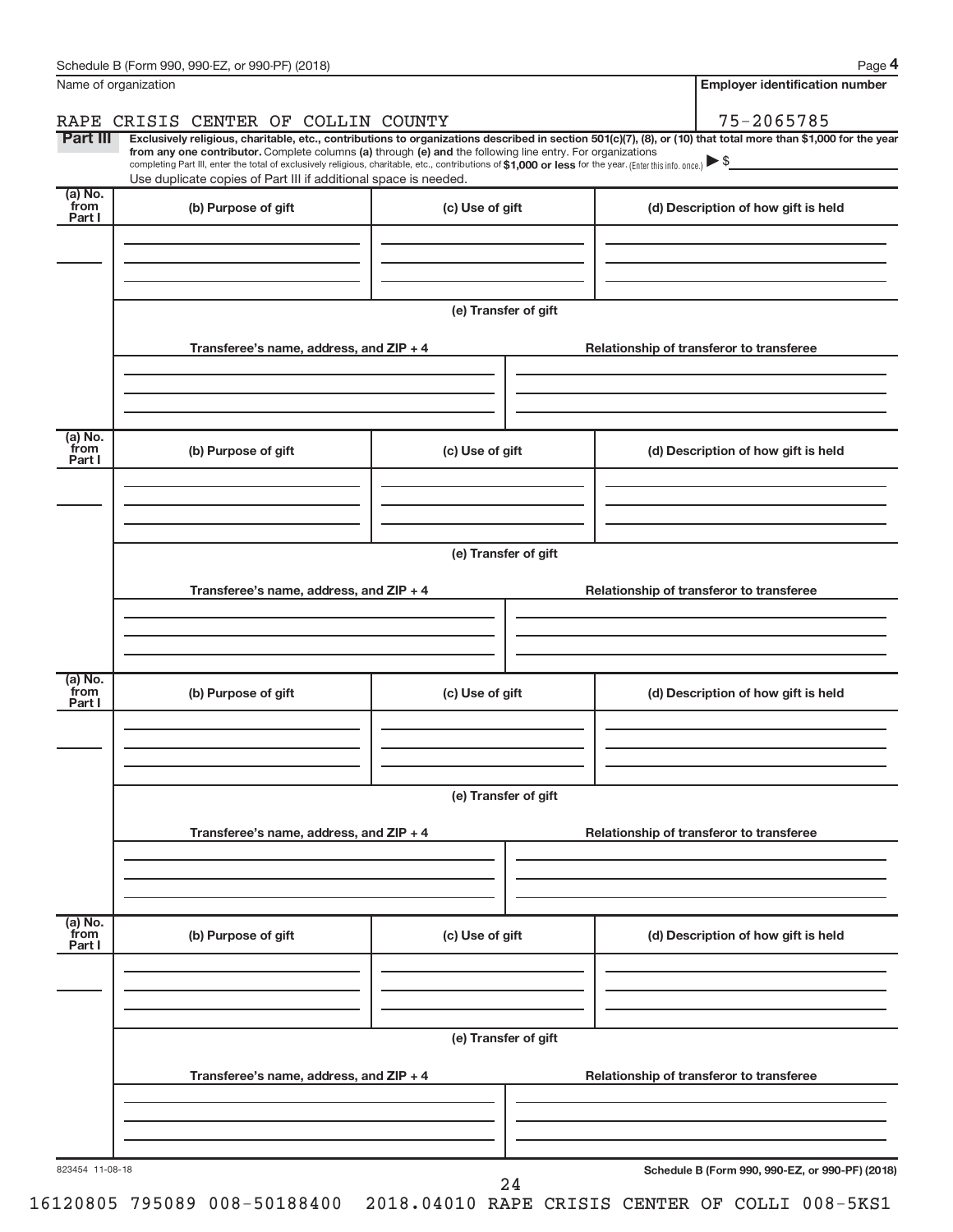| <b>SCHEDULE D</b> |  |
|-------------------|--|
|-------------------|--|

# **SCHEDULE D Supplemental Financial Statements**<br> **Form 990 2018**<br> **Part IV** line 6.7.8.9.10, 11a, 11b, 11c, 11d, 11e, 11f, 12a, or 12b

**(Form 990) | Complete if the organization answered "Yes" on Form 990, Part IV, line 6, 7, 8, 9, 10, 11a, 11b, 11c, 11d, 11e, 11f, 12a, or 12b.**

**| Attach to Form 990. |Go to www.irs.gov/Form990 for instructions and the latest information.**



Department of the Treasury Internal Revenue Service

**Name of the organization Employer identification number**

|         | ו ושמוווכ טו נווכ טו שמווובמנוטוו<br>RAPE CRISIS CENTER OF COLLIN COUNTY                                                                                                                                                                                                                                                                                          |                                                    |                     | Employer luentincation number<br>75-2065785 |
|---------|-------------------------------------------------------------------------------------------------------------------------------------------------------------------------------------------------------------------------------------------------------------------------------------------------------------------------------------------------------------------|----------------------------------------------------|---------------------|---------------------------------------------|
| Part I  | Organizations Maintaining Donor Advised Funds or Other Similar Funds or Accounts. Complete if the                                                                                                                                                                                                                                                                 |                                                    |                     |                                             |
|         | organization answered "Yes" on Form 990, Part IV, line 6.                                                                                                                                                                                                                                                                                                         |                                                    |                     |                                             |
|         |                                                                                                                                                                                                                                                                                                                                                                   | (a) Donor advised funds                            |                     | (b) Funds and other accounts                |
| 1       |                                                                                                                                                                                                                                                                                                                                                                   |                                                    |                     |                                             |
| 2       | Aggregate value of contributions to (during year)                                                                                                                                                                                                                                                                                                                 |                                                    |                     |                                             |
| з       | Aggregate value of grants from (during year)                                                                                                                                                                                                                                                                                                                      |                                                    |                     |                                             |
| 4       |                                                                                                                                                                                                                                                                                                                                                                   |                                                    |                     |                                             |
| 5       | Did the organization inform all donors and donor advisors in writing that the assets held in donor advised funds                                                                                                                                                                                                                                                  |                                                    |                     |                                             |
|         |                                                                                                                                                                                                                                                                                                                                                                   |                                                    |                     | Yes<br><b>No</b>                            |
| 6       | Did the organization inform all grantees, donors, and donor advisors in writing that grant funds can be used only                                                                                                                                                                                                                                                 |                                                    |                     |                                             |
|         | for charitable purposes and not for the benefit of the donor or donor advisor, or for any other purpose conferring                                                                                                                                                                                                                                                |                                                    |                     |                                             |
|         | impermissible private benefit?                                                                                                                                                                                                                                                                                                                                    |                                                    |                     | Yes<br>No                                   |
| Part II | Conservation Easements. Complete if the organization answered "Yes" on Form 990, Part IV, line 7.                                                                                                                                                                                                                                                                 |                                                    |                     |                                             |
| 1.      | Purpose(s) of conservation easements held by the organization (check all that apply).                                                                                                                                                                                                                                                                             |                                                    |                     |                                             |
|         | Preservation of land for public use (e.g., recreation or education)                                                                                                                                                                                                                                                                                               | Preservation of a historically important land area |                     |                                             |
|         | Protection of natural habitat                                                                                                                                                                                                                                                                                                                                     | Preservation of a certified historic structure     |                     |                                             |
|         | Preservation of open space                                                                                                                                                                                                                                                                                                                                        |                                                    |                     |                                             |
| 2       | Complete lines 2a through 2d if the organization held a qualified conservation contribution in the form of a conservation easement on the last                                                                                                                                                                                                                    |                                                    |                     |                                             |
|         | day of the tax year.                                                                                                                                                                                                                                                                                                                                              |                                                    |                     | Held at the End of the Tax Year             |
|         |                                                                                                                                                                                                                                                                                                                                                                   |                                                    | 2a                  |                                             |
|         | Total acreage restricted by conservation easements                                                                                                                                                                                                                                                                                                                |                                                    | 2 <sub>b</sub>      |                                             |
| b       |                                                                                                                                                                                                                                                                                                                                                                   |                                                    | 2c                  |                                             |
| С       | d Number of conservation easements included in (c) acquired after 7/25/06, and not on a historic structure                                                                                                                                                                                                                                                        |                                                    |                     |                                             |
|         |                                                                                                                                                                                                                                                                                                                                                                   |                                                    | 2d                  |                                             |
|         | listed in the National Register [111] Marshall Register [11] Marshall Register [11] Marshall Register [11] Marshall Register [11] Marshall Register [11] Marshall Register [11] Marshall Register [11] Marshall Register [11]<br>Number of conservation easements modified, transferred, released, extinguished, or terminated by the organization during the tax |                                                    |                     |                                             |
| 3.      |                                                                                                                                                                                                                                                                                                                                                                   |                                                    |                     |                                             |
|         | year                                                                                                                                                                                                                                                                                                                                                              |                                                    |                     |                                             |
| 4       | Number of states where property subject to conservation easement is located >                                                                                                                                                                                                                                                                                     |                                                    |                     |                                             |
| 5       | Does the organization have a written policy regarding the periodic monitoring, inspection, handling of                                                                                                                                                                                                                                                            |                                                    |                     | Yes<br><b>No</b>                            |
|         | violations, and enforcement of the conservation easements it holds?                                                                                                                                                                                                                                                                                               |                                                    |                     |                                             |
| 6       | Staff and volunteer hours devoted to monitoring, inspecting, handling of violations, and enforcing conservation easements during the year                                                                                                                                                                                                                         |                                                    |                     |                                             |
| 7       | Amount of expenses incurred in monitoring, inspecting, handling of violations, and enforcing conservation easements during the year                                                                                                                                                                                                                               |                                                    |                     |                                             |
|         | $\triangleright$ \$                                                                                                                                                                                                                                                                                                                                               |                                                    |                     |                                             |
|         | Does each conservation easement reported on line 2(d) above satisfy the requirements of section 170(h)(4)(B)(i)                                                                                                                                                                                                                                                   |                                                    |                     |                                             |
| 8       |                                                                                                                                                                                                                                                                                                                                                                   |                                                    |                     | Yes<br><b>No</b>                            |
|         | In Part XIII, describe how the organization reports conservation easements in its revenue and expense statement, and balance sheet, and                                                                                                                                                                                                                           |                                                    |                     |                                             |
| 9       |                                                                                                                                                                                                                                                                                                                                                                   |                                                    |                     |                                             |
|         | include, if applicable, the text of the footnote to the organization's financial statements that describes the organization's accounting for                                                                                                                                                                                                                      |                                                    |                     |                                             |
|         | conservation easements.<br>Part III   Organizations Maintaining Collections of Art, Historical Treasures, or Other Similar Assets.                                                                                                                                                                                                                                |                                                    |                     |                                             |
|         | Complete if the organization answered "Yes" on Form 990, Part IV, line 8.                                                                                                                                                                                                                                                                                         |                                                    |                     |                                             |
|         | 1a If the organization elected, as permitted under SFAS 116 (ASC 958), not to report in its revenue statement and balance sheet works of art,                                                                                                                                                                                                                     |                                                    |                     |                                             |
|         | historical treasures, or other similar assets held for public exhibition, education, or research in furtherance of public service, provide, in Part XIII,                                                                                                                                                                                                         |                                                    |                     |                                             |
|         |                                                                                                                                                                                                                                                                                                                                                                   |                                                    |                     |                                             |
|         | the text of the footnote to its financial statements that describes these items.                                                                                                                                                                                                                                                                                  |                                                    |                     |                                             |
| b       | If the organization elected, as permitted under SFAS 116 (ASC 958), to report in its revenue statement and balance sheet works of art, historical                                                                                                                                                                                                                 |                                                    |                     |                                             |
|         | treasures, or other similar assets held for public exhibition, education, or research in furtherance of public service, provide the following amounts                                                                                                                                                                                                             |                                                    |                     |                                             |
|         | relating to these items:                                                                                                                                                                                                                                                                                                                                          |                                                    |                     |                                             |
|         |                                                                                                                                                                                                                                                                                                                                                                   |                                                    |                     | $\triangleright$ \$                         |
|         | (ii) Assets included in Form 990, Part X [11] Marten and Martin Martin Marten and Martin Martin Marten and Mar                                                                                                                                                                                                                                                    |                                                    |                     | $\triangleright$ \$                         |
| 2       | If the organization received or held works of art, historical treasures, or other similar assets for financial gain, provide                                                                                                                                                                                                                                      |                                                    |                     |                                             |
|         | the following amounts required to be reported under SFAS 116 (ASC 958) relating to these items:                                                                                                                                                                                                                                                                   |                                                    |                     |                                             |
| a       |                                                                                                                                                                                                                                                                                                                                                                   |                                                    |                     | $\triangleright$ \$                         |
|         |                                                                                                                                                                                                                                                                                                                                                                   |                                                    | $\triangleright$ \$ |                                             |
|         | LHA For Paperwork Reduction Act Notice, see the Instructions for Form 990.                                                                                                                                                                                                                                                                                        |                                                    |                     | Schedule D (Form 990) 2018                  |
|         | 832051 10-29-18                                                                                                                                                                                                                                                                                                                                                   |                                                    |                     |                                             |

25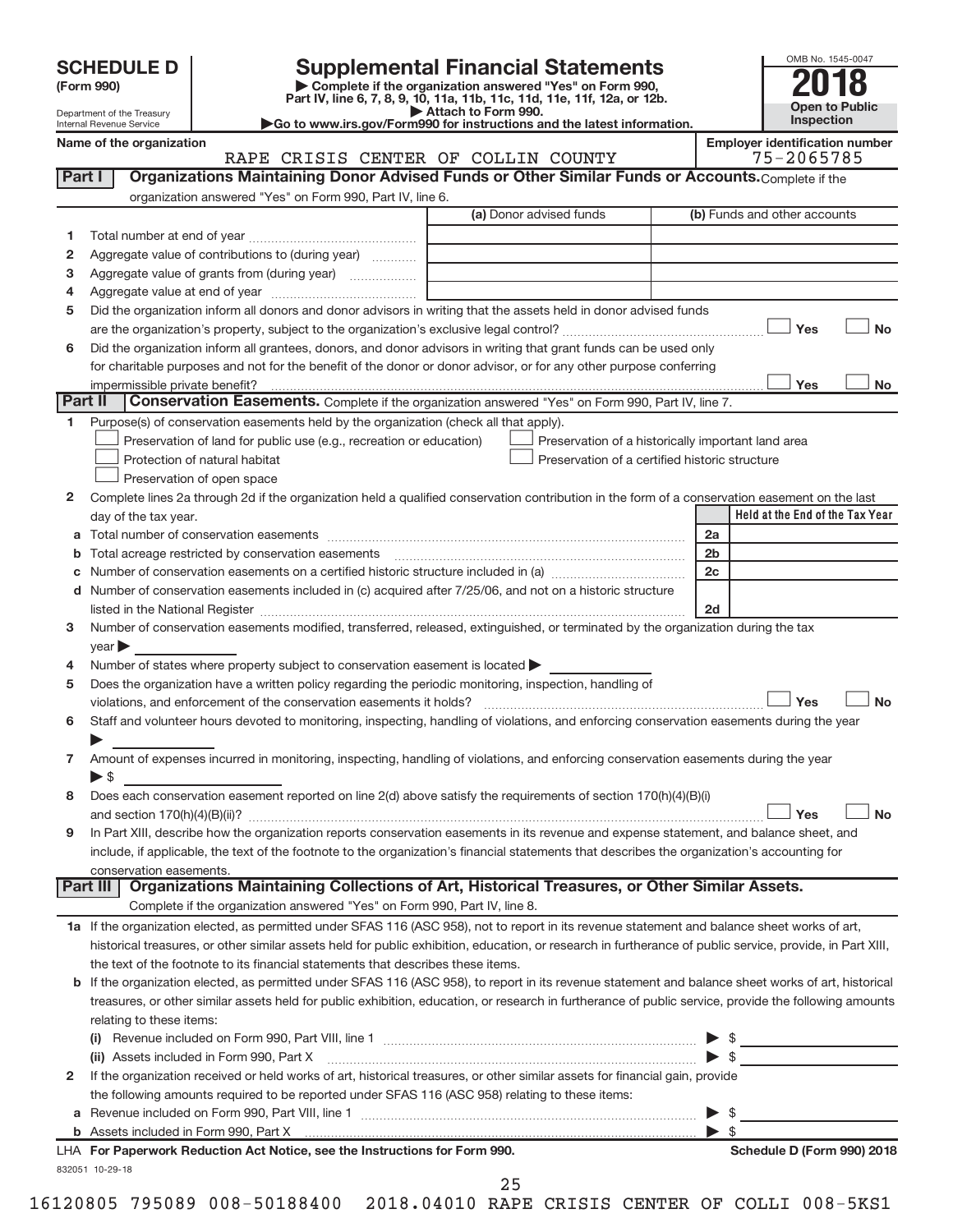|        | Schedule D (Form 990) 2018                                                                                                                                                                                           | RAPE CRISIS CENTER OF COLLIN COUNTY |                |                           |  | 75-2065785 Page 2                    |                     |           |                         |
|--------|----------------------------------------------------------------------------------------------------------------------------------------------------------------------------------------------------------------------|-------------------------------------|----------------|---------------------------|--|--------------------------------------|---------------------|-----------|-------------------------|
|        | Part III<br>Organizations Maintaining Collections of Art, Historical Treasures, or Other Similar Assets (continued)                                                                                                  |                                     |                |                           |  |                                      |                     |           |                         |
| 3      | Using the organization's acquisition, accession, and other records, check any of the following that are a significant use of its collection items                                                                    |                                     |                |                           |  |                                      |                     |           |                         |
|        | (check all that apply):                                                                                                                                                                                              |                                     |                |                           |  |                                      |                     |           |                         |
| a      | Public exhibition                                                                                                                                                                                                    |                                     |                | Loan or exchange programs |  |                                      |                     |           |                         |
| b      | Scholarly research                                                                                                                                                                                                   |                                     | Other          |                           |  |                                      |                     |           |                         |
| C      | Preservation for future generations                                                                                                                                                                                  |                                     |                |                           |  |                                      |                     |           |                         |
| 4      | Provide a description of the organization's collections and explain how they further the organization's exempt purpose in Part XIII.                                                                                 |                                     |                |                           |  |                                      |                     |           |                         |
| 5      | During the year, did the organization solicit or receive donations of art, historical treasures, or other similar assets                                                                                             |                                     |                |                           |  |                                      |                     |           |                         |
|        |                                                                                                                                                                                                                      |                                     |                |                           |  |                                      | Yes                 |           | No                      |
|        | <b>Part IV</b><br><b>Escrow and Custodial Arrangements.</b> Complete if the organization answered "Yes" on Form 990, Part IV, line 9, or<br>reported an amount on Form 990, Part X, line 21.                         |                                     |                |                           |  |                                      |                     |           |                         |
|        | 1a Is the organization an agent, trustee, custodian or other intermediary for contributions or other assets not included                                                                                             |                                     |                |                           |  |                                      |                     |           |                         |
|        |                                                                                                                                                                                                                      |                                     |                |                           |  |                                      | Yes                 |           | <b>No</b>               |
|        | b If "Yes," explain the arrangement in Part XIII and complete the following table:                                                                                                                                   |                                     |                |                           |  |                                      |                     |           |                         |
|        |                                                                                                                                                                                                                      |                                     |                |                           |  |                                      | Amount              |           |                         |
| C      | Beginning balance measurements and contain the contract of the contract of the contract of the contract of the                                                                                                       |                                     |                |                           |  | 1c                                   |                     |           |                         |
|        |                                                                                                                                                                                                                      |                                     |                |                           |  | 1d                                   |                     |           |                         |
|        | e Distributions during the year measurement contained and all the year measurement of the state of the year me                                                                                                       |                                     |                |                           |  | 1e                                   |                     |           |                         |
|        |                                                                                                                                                                                                                      |                                     |                |                           |  | 1f                                   |                     |           |                         |
|        | 2a Did the organization include an amount on Form 990, Part X, line 21, for escrow or custodial account liability?                                                                                                   |                                     |                |                           |  |                                      | Yes                 |           | No                      |
| Part V | <b>b</b> If "Yes," explain the arrangement in Part XIII. Check here if the explanation has been provided on Part XIII<br>Endowment Funds. Complete if the organization answered "Yes" on Form 990, Part IV, line 10. |                                     |                |                           |  |                                      |                     |           |                         |
|        |                                                                                                                                                                                                                      |                                     |                | (c) Two years back        |  | $\vert$ (d) Three years back $\vert$ | (e) Four years back |           |                         |
|        |                                                                                                                                                                                                                      | (a) Current year<br>330, 385.       | (b) Prior year |                           |  |                                      |                     |           |                         |
| ٦а     | Beginning of year balance                                                                                                                                                                                            | 22,789.                             | 442,616.       |                           |  |                                      |                     |           |                         |
|        | Net investment earnings, gains, and losses                                                                                                                                                                           |                                     |                |                           |  |                                      |                     |           |                         |
|        | d Grants or scholarships                                                                                                                                                                                             |                                     |                |                           |  |                                      |                     |           |                         |
|        | e Other expenditures for facilities                                                                                                                                                                                  |                                     |                |                           |  |                                      |                     |           |                         |
|        |                                                                                                                                                                                                                      | 122,207.                            | 112,231.       |                           |  |                                      |                     |           |                         |
|        | f Administrative expenses                                                                                                                                                                                            |                                     |                |                           |  |                                      |                     |           |                         |
| g      |                                                                                                                                                                                                                      | 230,967.                            | 330, 385.      |                           |  |                                      |                     |           |                         |
| 2      | Provide the estimated percentage of the current year end balance (line 1g, column (a)) held as:                                                                                                                      |                                     |                |                           |  |                                      |                     |           |                         |
| а      | Board designated or quasi-endowment >                                                                                                                                                                                |                                     | ℅              |                           |  |                                      |                     |           |                         |
|        | Permanent endowment                                                                                                                                                                                                  | %                                   |                |                           |  |                                      |                     |           |                         |
|        | <b>c</b> Temporarily restricted endowment $\blacktriangleright$ 100.00                                                                                                                                               | %                                   |                |                           |  |                                      |                     |           |                         |
|        | The percentages on lines 2a, 2b, and 2c should equal 100%.                                                                                                                                                           |                                     |                |                           |  |                                      |                     |           |                         |
|        | 3a Are there endowment funds not in the possession of the organization that are held and administered for the organization                                                                                           |                                     |                |                           |  |                                      |                     |           |                         |
|        | by:                                                                                                                                                                                                                  |                                     |                |                           |  |                                      |                     | Yes       | No                      |
|        | (i)                                                                                                                                                                                                                  |                                     |                |                           |  |                                      | 3a(i)               |           | х                       |
|        |                                                                                                                                                                                                                      |                                     |                |                           |  |                                      | 3a(ii)              |           | $\overline{\textbf{X}}$ |
|        |                                                                                                                                                                                                                      |                                     |                |                           |  |                                      | 3 <sub>b</sub>      |           |                         |
|        | Describe in Part XIII the intended uses of the organization's endowment funds.                                                                                                                                       |                                     |                |                           |  |                                      |                     |           |                         |
|        | Land, Buildings, and Equipment.<br><b>Part VI</b>                                                                                                                                                                    |                                     |                |                           |  |                                      |                     |           |                         |
|        | Complete if the organization answered "Yes" on Form 990, Part IV, line 11a. See Form 990, Part X, line 10.                                                                                                           |                                     |                |                           |  |                                      |                     |           |                         |
|        | Description of property                                                                                                                                                                                              | (a) Cost or other                   |                | (b) Cost or other         |  | (c) Accumulated                      | (d) Book value      |           |                         |
|        |                                                                                                                                                                                                                      | basis (investment)                  |                | basis (other)             |  | depreciation                         |                     |           |                         |
|        |                                                                                                                                                                                                                      |                                     |                | 101,787.                  |  |                                      |                     | 101,787.  |                         |
| b      |                                                                                                                                                                                                                      |                                     |                | 606, 495.                 |  | 68,495.                              |                     | 538,000.  |                         |
|        |                                                                                                                                                                                                                      |                                     |                |                           |  |                                      |                     |           |                         |
|        |                                                                                                                                                                                                                      |                                     |                | 34,977.                   |  | 26,941.                              |                     | 8,036.    |                         |
|        |                                                                                                                                                                                                                      |                                     |                | 15,375.                   |  |                                      |                     | 15,375.   |                         |
|        | Total. Add lines 1a through 1e. (Column (d) must equal Form 990, Part X, column (B), line 10c.)                                                                                                                      |                                     |                |                           |  |                                      |                     | 663, 198. |                         |
|        |                                                                                                                                                                                                                      |                                     |                |                           |  | Schedule D (Form 990) 2018           |                     |           |                         |

832052 10-29-18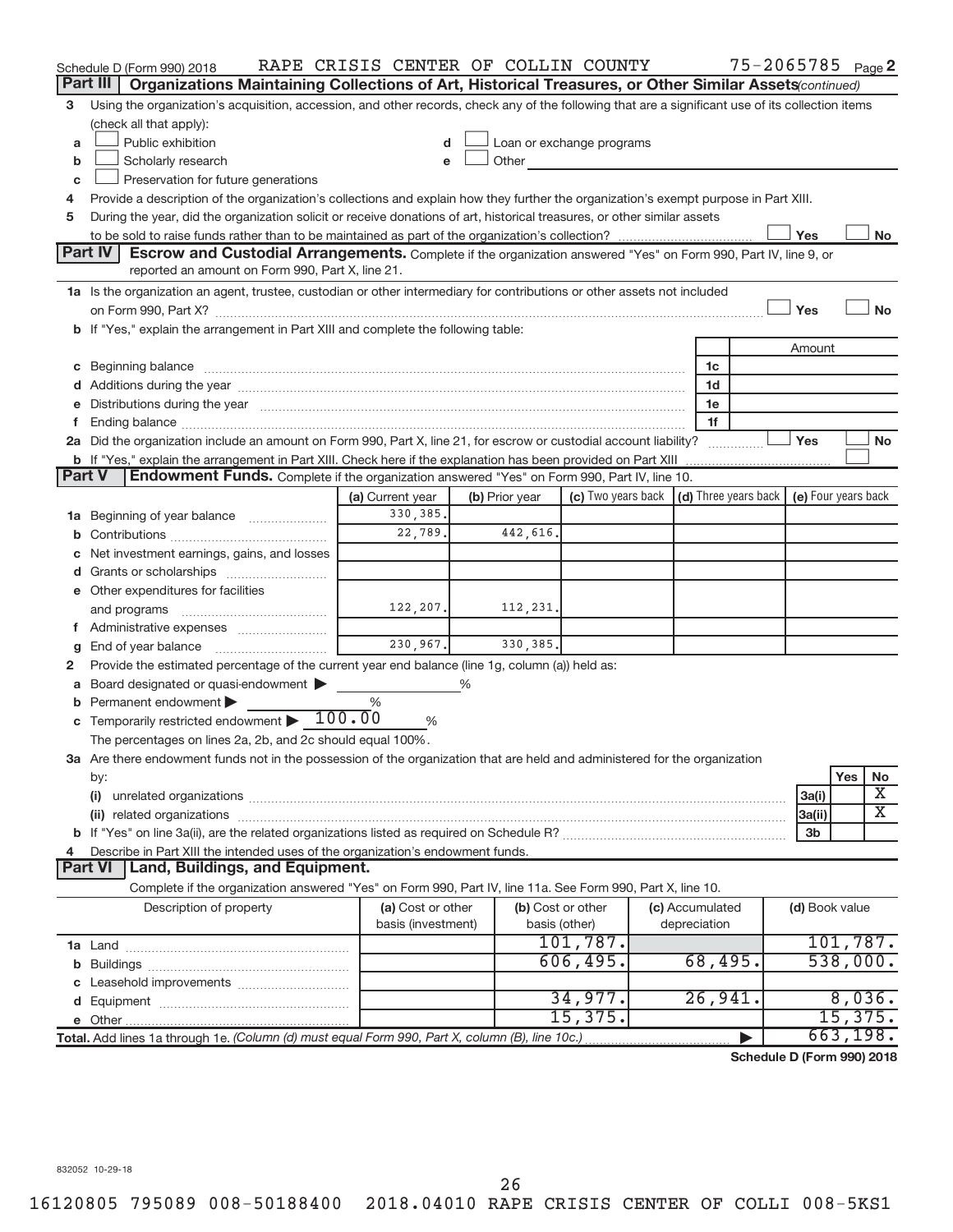|                  | Schedule D (Form 990) 2018                                                                                                                           |                              |                 | RAPE CRISIS CENTER OF COLLIN COUNTY | 75-2065785 Page 3                                                                                                                                                     |
|------------------|------------------------------------------------------------------------------------------------------------------------------------------------------|------------------------------|-----------------|-------------------------------------|-----------------------------------------------------------------------------------------------------------------------------------------------------------------------|
| <b>Part VIII</b> | <b>Investments - Other Securities.</b>                                                                                                               |                              |                 |                                     |                                                                                                                                                                       |
|                  | Complete if the organization answered "Yes" on Form 990, Part IV, line 11b. See Form 990, Part X, line 12.                                           |                              |                 |                                     |                                                                                                                                                                       |
|                  | (a) Description of security or category (including name of security)                                                                                 |                              | (b) Book value  |                                     | (c) Method of valuation: Cost or end-of-year market value                                                                                                             |
|                  | (1) Financial derivatives                                                                                                                            |                              |                 |                                     |                                                                                                                                                                       |
|                  |                                                                                                                                                      |                              |                 |                                     |                                                                                                                                                                       |
| (3) Other        |                                                                                                                                                      |                              |                 |                                     |                                                                                                                                                                       |
| (A)              |                                                                                                                                                      |                              |                 |                                     |                                                                                                                                                                       |
| (B)              |                                                                                                                                                      |                              |                 |                                     |                                                                                                                                                                       |
| (C)<br>(D)       |                                                                                                                                                      |                              |                 |                                     |                                                                                                                                                                       |
| (E)              |                                                                                                                                                      |                              |                 |                                     |                                                                                                                                                                       |
| (F)              |                                                                                                                                                      |                              |                 |                                     |                                                                                                                                                                       |
| (G)              |                                                                                                                                                      |                              |                 |                                     |                                                                                                                                                                       |
| (H)              |                                                                                                                                                      |                              |                 |                                     |                                                                                                                                                                       |
|                  | Total. (Col. (b) must equal Form 990, Part X, col. (B) line 12.)                                                                                     |                              |                 |                                     |                                                                                                                                                                       |
|                  | Part VIII Investments - Program Related.                                                                                                             |                              |                 |                                     |                                                                                                                                                                       |
|                  | Complete if the organization answered "Yes" on Form 990, Part IV, line 11c. See Form 990, Part X, line 13.                                           |                              |                 |                                     |                                                                                                                                                                       |
|                  | (a) Description of investment                                                                                                                        |                              | (b) Book value  |                                     | (c) Method of valuation: Cost or end-of-year market value                                                                                                             |
| (1)              |                                                                                                                                                      |                              |                 |                                     |                                                                                                                                                                       |
| (2)              |                                                                                                                                                      |                              |                 |                                     |                                                                                                                                                                       |
| (3)              |                                                                                                                                                      |                              |                 |                                     |                                                                                                                                                                       |
| (4)              |                                                                                                                                                      |                              |                 |                                     |                                                                                                                                                                       |
| (5)              |                                                                                                                                                      |                              |                 |                                     |                                                                                                                                                                       |
| (6)              |                                                                                                                                                      |                              |                 |                                     |                                                                                                                                                                       |
| (7)              |                                                                                                                                                      |                              |                 |                                     |                                                                                                                                                                       |
| (8)              |                                                                                                                                                      |                              |                 |                                     |                                                                                                                                                                       |
| (9)              | Total. (Col. (b) must equal Form 990, Part X, col. (B) line $13.$ )                                                                                  |                              |                 |                                     |                                                                                                                                                                       |
| Part IX          | <b>Other Assets.</b>                                                                                                                                 |                              |                 |                                     |                                                                                                                                                                       |
|                  | Complete if the organization answered "Yes" on Form 990, Part IV, line 11d. See Form 990, Part X, line 15.                                           |                              |                 |                                     |                                                                                                                                                                       |
|                  |                                                                                                                                                      |                              | (a) Description |                                     | (b) Book value                                                                                                                                                        |
| (1)              |                                                                                                                                                      |                              |                 |                                     |                                                                                                                                                                       |
| (2)              |                                                                                                                                                      |                              |                 |                                     |                                                                                                                                                                       |
| (3)              |                                                                                                                                                      |                              |                 |                                     |                                                                                                                                                                       |
| (4)              |                                                                                                                                                      |                              |                 |                                     |                                                                                                                                                                       |
| (5)              |                                                                                                                                                      |                              |                 |                                     |                                                                                                                                                                       |
| (6)              |                                                                                                                                                      |                              |                 |                                     |                                                                                                                                                                       |
| (7)              |                                                                                                                                                      |                              |                 |                                     |                                                                                                                                                                       |
| (8)              |                                                                                                                                                      |                              |                 |                                     |                                                                                                                                                                       |
| (9)              |                                                                                                                                                      |                              |                 |                                     |                                                                                                                                                                       |
|                  | Total. (Column (b) must equal Form 990, Part X, col. (B) line 15.)                                                                                   |                              |                 |                                     |                                                                                                                                                                       |
| Part X           | <b>Other Liabilities.</b>                                                                                                                            |                              |                 |                                     |                                                                                                                                                                       |
|                  | Complete if the organization answered "Yes" on Form 990, Part IV, line 11e or 11f. See Form 990, Part X, line 25.                                    |                              |                 |                                     |                                                                                                                                                                       |
| 1.               |                                                                                                                                                      | (a) Description of liability |                 | (b) Book value                      |                                                                                                                                                                       |
| (1)              | Federal income taxes                                                                                                                                 |                              |                 |                                     |                                                                                                                                                                       |
| (2)              |                                                                                                                                                      |                              |                 |                                     |                                                                                                                                                                       |
| (3)              |                                                                                                                                                      |                              |                 |                                     |                                                                                                                                                                       |
| (4)<br>(5)       |                                                                                                                                                      |                              |                 |                                     |                                                                                                                                                                       |
| (6)              |                                                                                                                                                      |                              |                 |                                     |                                                                                                                                                                       |
| (7)              |                                                                                                                                                      |                              |                 |                                     |                                                                                                                                                                       |
| (8)              |                                                                                                                                                      |                              |                 |                                     |                                                                                                                                                                       |
| (9)              |                                                                                                                                                      |                              |                 |                                     |                                                                                                                                                                       |
|                  | Total. (Column (b) must equal Form 990, Part X, col. (B) line 25.)                                                                                   |                              |                 |                                     |                                                                                                                                                                       |
|                  | 2. Liability for uncertain tax positions. In Part XIII, provide the text of the footnote to the organization's financial statements that reports the |                              |                 |                                     |                                                                                                                                                                       |
|                  |                                                                                                                                                      |                              |                 |                                     | organization's liability for uncertain tax positions under FIN 48 (ASC 740). Check here if the text of the footnote has been provided in Part XIII $\boxed{\text{X}}$ |
|                  |                                                                                                                                                      |                              |                 |                                     | Schedule D (Form 990) 2018                                                                                                                                            |

832053 10-29-18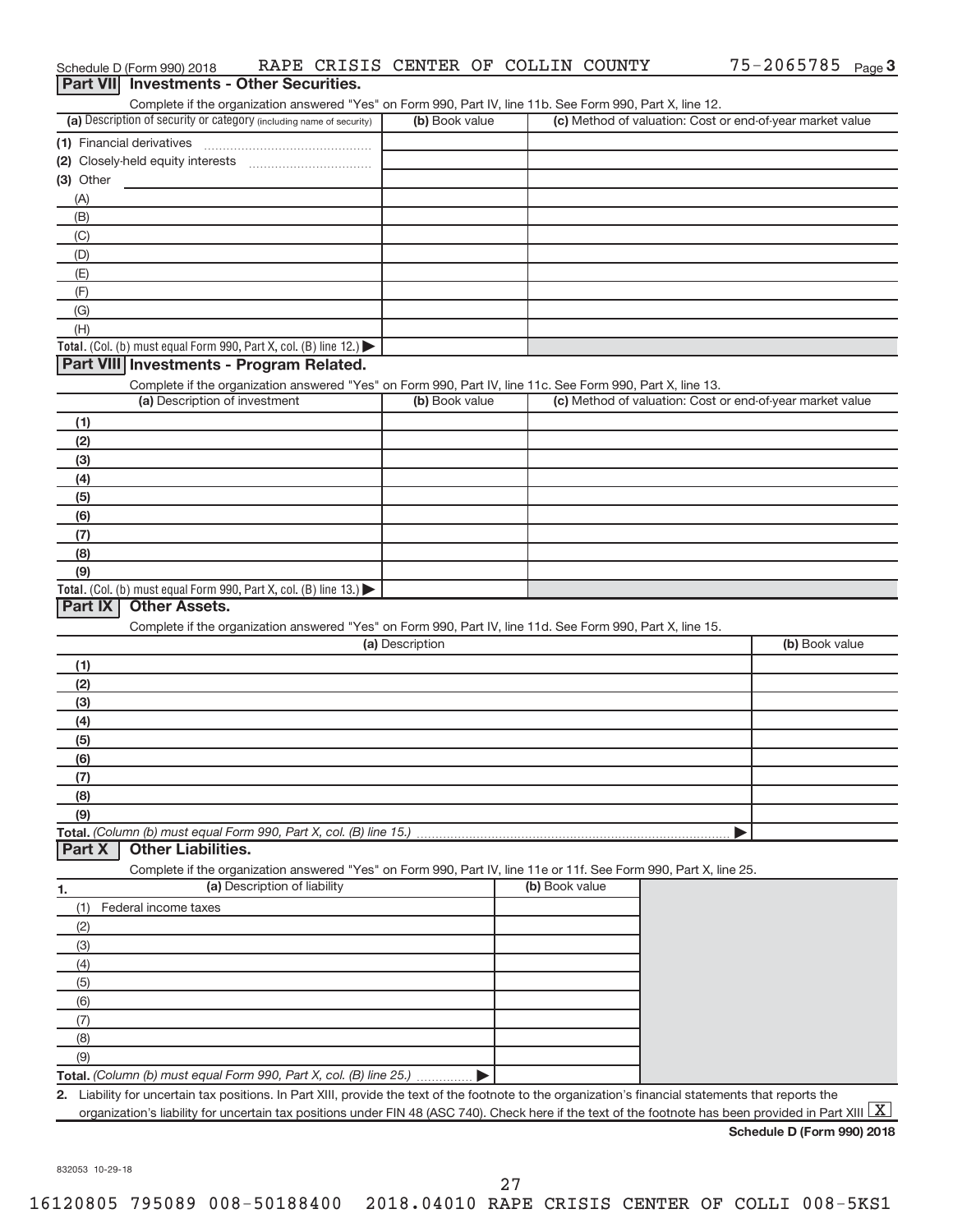|    | RAPE CRISIS CENTER OF COLLIN COUNTY<br>Schedule D (Form 990) 2018                                                                                                                                                                  |                |          |              | $75 - 2065785$ Page 4 |
|----|------------------------------------------------------------------------------------------------------------------------------------------------------------------------------------------------------------------------------------|----------------|----------|--------------|-----------------------|
|    | Reconciliation of Revenue per Audited Financial Statements With Revenue per Return.<br>Part XI                                                                                                                                     |                |          |              |                       |
|    | Complete if the organization answered "Yes" on Form 990, Part IV, line 12a.                                                                                                                                                        |                |          |              |                       |
| 1  | Total revenue, gains, and other support per audited financial statements                                                                                                                                                           |                |          | $\mathbf{1}$ | 869,908.              |
| 2  | Amounts included on line 1 but not on Form 990, Part VIII, line 12:                                                                                                                                                                |                |          |              |                       |
| a  | Net unrealized gains (losses) on investments [111] Net unrealized mains (losses) on investments [11] Metamanian                                                                                                                    | 2a             |          |              |                       |
|    |                                                                                                                                                                                                                                    | 2 <sub>b</sub> | 75, 375. |              |                       |
|    |                                                                                                                                                                                                                                    | 2 <sub>c</sub> |          |              |                       |
| d  |                                                                                                                                                                                                                                    | 2d             |          |              |                       |
| e  | Add lines 2a through 2d                                                                                                                                                                                                            |                |          | 2e           | 75, 375.              |
| з  |                                                                                                                                                                                                                                    |                |          | 3            | 794, 533.             |
| 4  | Amounts included on Form 990. Part VIII, line 12, but not on line 1:                                                                                                                                                               |                |          |              |                       |
|    |                                                                                                                                                                                                                                    | 4a             |          |              |                       |
|    |                                                                                                                                                                                                                                    | 4 <sub>b</sub> |          |              |                       |
| c. | Add lines 4a and 4b                                                                                                                                                                                                                | 4c             | $0$ .    |              |                       |
| 5  |                                                                                                                                                                                                                                    |                |          | 5            | 794, 533.             |
|    |                                                                                                                                                                                                                                    |                |          |              |                       |
|    | Part XII   Reconciliation of Expenses per Audited Financial Statements With Expenses per Return.                                                                                                                                   |                |          |              |                       |
|    | Complete if the organization answered "Yes" on Form 990, Part IV, line 12a.                                                                                                                                                        |                |          |              |                       |
| 1  |                                                                                                                                                                                                                                    |                |          | 1.           | 939,864.              |
| 2  | Amounts included on line 1 but not on Form 990, Part IX, line 25:                                                                                                                                                                  |                |          |              |                       |
| a  |                                                                                                                                                                                                                                    | 2a             | 75,375.  |              |                       |
| b  |                                                                                                                                                                                                                                    | 2 <sub>b</sub> |          |              |                       |
|    |                                                                                                                                                                                                                                    | 2 <sub>c</sub> |          |              |                       |
| d  |                                                                                                                                                                                                                                    | 2d             |          |              |                       |
| e  | Add lines 2a through 2d <b>contract and all anomalisation</b> and all anomalisation of the state of the state of the state of the state of the state of the state of the state of the state of the state of the state of the state |                |          | <b>2e</b>    | 75,375.               |
| 3  |                                                                                                                                                                                                                                    |                |          | $\mathbf{a}$ | 864,489.              |
| 4  | Amounts included on Form 990, Part IX, line 25, but not on line 1:                                                                                                                                                                 |                |          |              |                       |
| a  |                                                                                                                                                                                                                                    | 4a             |          |              |                       |
| b  |                                                                                                                                                                                                                                    | 4 <sub>h</sub> |          |              |                       |
| C. | Add lines 4a and 4b                                                                                                                                                                                                                |                |          | 4с           | $\mathbf{0}$ .        |
| 5  | Part XIII Supplemental Information.                                                                                                                                                                                                |                |          | 5            | 864,489.              |

Provide the descriptions required for Part II, lines 3, 5, and 9; Part III, lines 1a and 4; Part IV, lines 1b and 2b; Part V, line 4; Part X, line 2; Part XI, lines 2d and 4b; and Part XII, lines 2d and 4b. Also complete this part to provide any additional information.

### PART V, LINE 4:

## TEMPORARILLY RESTRICTED FUNDS ARE HELD TO SUPPORT THE OPERATIONS OF THE ORGANIZATION.

PART X, LINE 2:

RAPE CRISIS CENTER OF COLLIN COUNTY DBA: THE TURNING POINT IS EXEMPT FROM

FEDERAL INCOME TAXES UNDER SECTION 501(C)(3) OF THE INTERNAL REVENUE CODE

AND THEREFORE HAS MADE NO PROVISION FOR FEDERAL INCOME TAXES IN THE

ACCOMPANYING FINANCIAL STATEMENTS. HOWEVER, THE ORGANIZATION IS SUBJECT TO

FEDERAL EXCISE TAX AND UNRELATED BUSINESS INCOME TAXES. IN ADDITION, THE

ORGANIZATION HAS BEEN DETERMINED BY THE INTERNAL REVENUE SERVICE NOT TO BE

832054 10-29-18 A "PRIVATE FOUNDATION" WITHIN THE MEANING OF SECTION 509(A) OF THE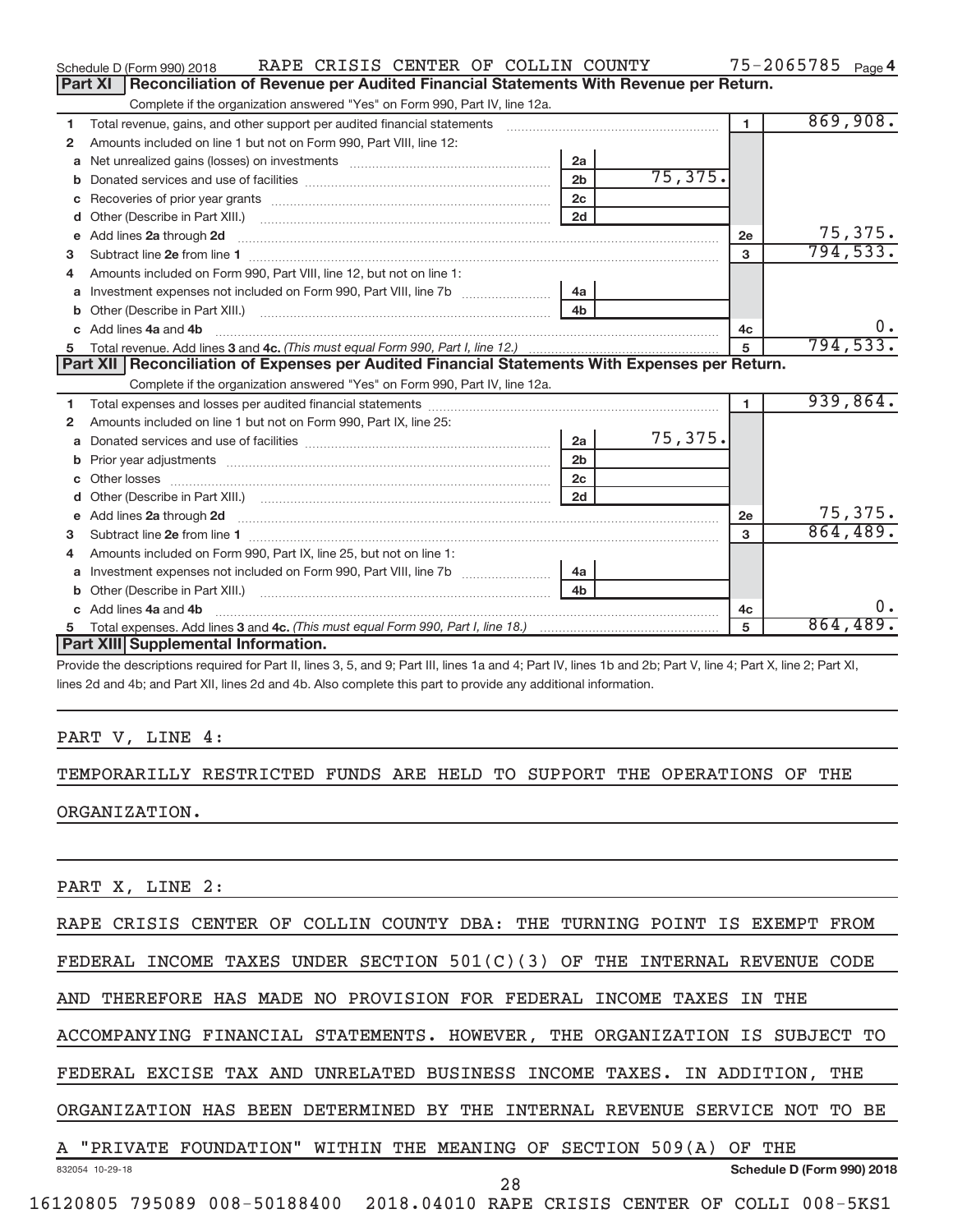| Schedule D (Form 990) 2018 RAPE CRISIS CENTER OF COLLIN COUNTY<br>Part XIII Supplemental Information (continued) |    | 75-2065785 Page 5          |
|------------------------------------------------------------------------------------------------------------------|----|----------------------------|
| INTERNAL REVENUE CODE. THERE WAS NO UNRELATED BUSINESS INCOME OR KNOWN                                           |    |                            |
| FEDERAL EXCISE TAXES FOR THE YEARS ENDED DECEMBER 31, 2018 AND DECEMBER                                          |    |                            |
| 31, 2017, RESPECTIVELY.                                                                                          |    |                            |
|                                                                                                                  |    |                            |
|                                                                                                                  |    |                            |
|                                                                                                                  |    |                            |
|                                                                                                                  |    |                            |
|                                                                                                                  |    |                            |
|                                                                                                                  |    |                            |
|                                                                                                                  |    |                            |
|                                                                                                                  |    |                            |
|                                                                                                                  |    |                            |
|                                                                                                                  |    |                            |
|                                                                                                                  |    |                            |
|                                                                                                                  |    |                            |
|                                                                                                                  |    |                            |
|                                                                                                                  |    |                            |
|                                                                                                                  |    |                            |
|                                                                                                                  |    |                            |
|                                                                                                                  |    |                            |
|                                                                                                                  |    |                            |
|                                                                                                                  |    |                            |
|                                                                                                                  |    |                            |
|                                                                                                                  |    |                            |
|                                                                                                                  |    |                            |
|                                                                                                                  |    |                            |
| 832055 10-29-18                                                                                                  |    | Schedule D (Form 990) 2018 |
|                                                                                                                  | 29 |                            |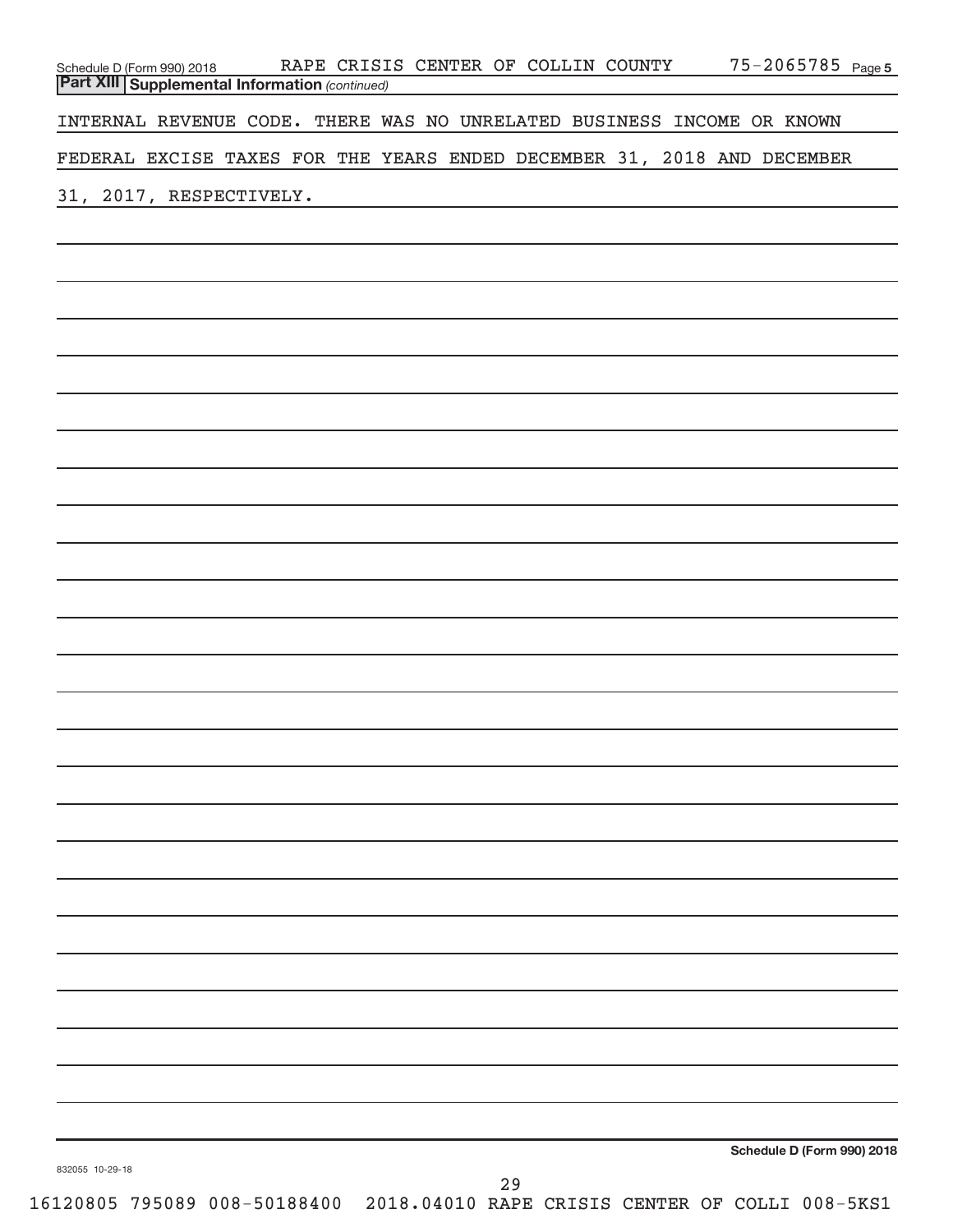Internal Revenue Service

Department of the Treasury **(Form 990 or 990-EZ)**

Name of the organization

**Complete to provide information for responses to specific questions on Form 990 or 990-EZ or to provide any additional information. | Attach to Form 990 or 990-EZ.** SCHEDULE O **Supplemental Information to Form 990 or 990-EZ 2018**<br>(Form 990 or 990-EZ) **2018** 

**| Go to www.irs.gov/Form990 for the latest information.**

OMB No. 1545-0047 **Open to Public Inspection**

RAPE CRISIS CENTER OF COLLIN COUNTY 75-2065785

**Employer identification number**

### FORM 990, PART V, LINE 2B:

THE ORGANIZATION USED A PROFESSIONAL EMPLOYER ORGANIZATION FOR THEIR

PAYROLL NEEDS IN 2018. THE PEO FILED THE W-2S FOR THE ORGANIZATION'S

EMPLOYEES.

FORM 990, PART VI, SECTION A, LINE 8B:

THE ORGANIZATION DOES NOT HAVE ANY COMMITTEES WITH AUTHORITY TO ACT ON

BEHALF OF THE GOVERNING BODY.

FORM 990, PART VI, SECTION B, LINE 11B:

A DRAFT OF THE 990 IS PROVIDED TO MANAGEMENT AND BOARD OF DIRECTORS PRIOR TO FILING.

FORM 990, PART VI, SECTION B, LINE 12C:

DISCLOSURE STATEMENTS ARE SIGNED BY STAFF AND BOARD MEMBERS UPON

HIRE/JOINING BOARD. BOARD SIGNS THE ANNUAL CONFLICT STATEMENTS. THE

EXECUTIVE DIRECTOR CONTINUALLY MONITORS STAFF BUSINESS ACTIVITY TO ASSESS

POTENTIAL CONFLICT OF INTEREST AND ADDRESSES WITH STAFF DIRECTLY IF A

POTENTIAL RISK EXISTS AND REFERRED TO TTP BOARD IF NEEDED.

FORM 990, PART VI, SECTION B, LINE 15:

DURING THE HIRING OF THE EXECUTIVE DIRECTOR POSITION, IT WAS DETERMINED

THAT IT WOULD BE NECESSARY TO INCREASE THE SALARY OF THE ED IN ORDER TO

SECURE A QUALIFIED CANDIDATE WILLING TO ACCEPT THE POSITION. AS THIS

CONVERSATION TOOK PLACE IN EXECUTIVE SESSION, IT WAS PROBABLY NOT

832211 10-10-18 **For Paperwork Reduction Act Notice, see the Instructions for Form 990 or 990-EZ. Schedule O (Form 990 or 990-EZ) (2018)** LHA 30